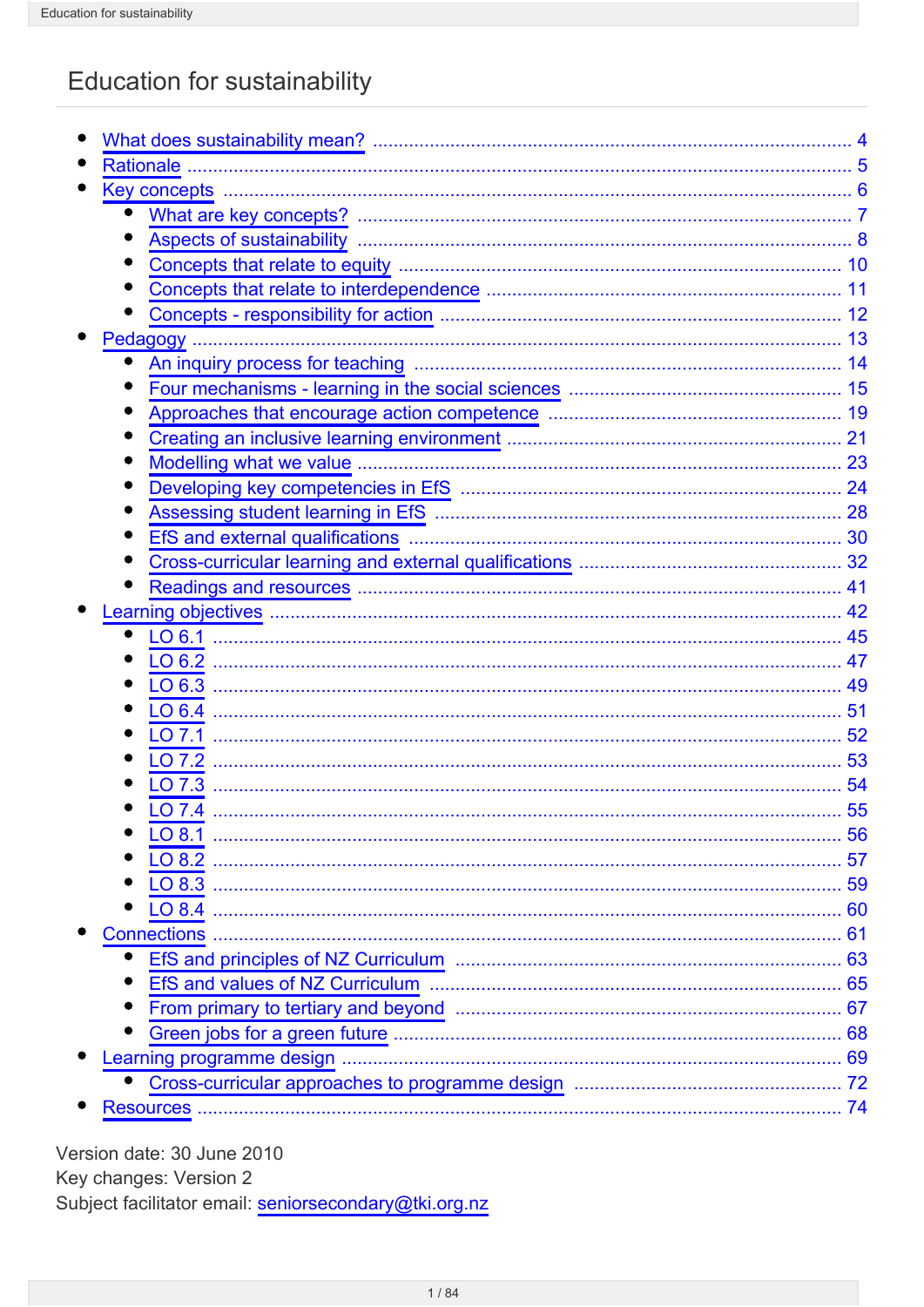## What is education for sustainability about?



Education for sustainability (EfS) is about learning to think and act in ways that safeguard the well-being of people and the planet.

In EfS, students explore the relationship between people and the environment. They learn about the environmental, social, cultural, and economic aspects of sustainability. They learn to show leadership by example and to contribute to collective decisions that lead to actions for a sustainable future.

People can have very different views on sustainability. In EfS, students explore and evaluate different perspectives, rethink long-standing ideas, and consider alternative practices and directions. With the support of their teacher, they can take ownership of their learning and create new knowledge.

EfS is best taught collaboratively in conjunction with other subjects and supported by school and community policies and practices. Students then learn that no single area has a monopoly on solutions to complex issues. They also discover the power of partnerships, of working together.

Mō tātou te Taiao ko te Atawhai Mō tātou te Taiao ko te Oranga It is for us to care for the environment to ensure its well-being In doing so we ensure our own well-being and that of future generations

http://efs.tki.org.nz/Toitū-te-Ao-Carving

EfS has its foundations in environmental education. [See Guidelines for Environmental Education](http://efs.tki.org.nz/Curriculum-resources-and-tools/Environmental-Education-Guidelines) [in New Zealand Schools](http://efs.tki.org.nz/Curriculum-resources-and-tools/Environmental-Education-Guidelines) (Ministry of Education, 1999).

• [Read three perspectives on a sustainable future](http://seniorsecondary.tki.org.nz/Social-sciences/Education-for-sustainability/What-does-sustainability-mean)

#### Education for sustainability curriculum guide content

Use the links below to access the sections of this guide. To navigate through the guide's web pages, select from the section and sub-section menu in the left-hand navigation.

- **[Rationale](http://seniorsecondary.tki.org.nz/Social-sciences/Education-for-sustainability/Rationale)**
- [Key concepts](http://seniorsecondary.tki.org.nz/Social-sciences/Education-for-sustainability/Key-concepts)
- [Pedagogy](http://seniorsecondary.tki.org.nz/Social-sciences/Education-for-sustainability/Pedagogy)
- [Learning objectives](http://seniorsecondary.tki.org.nz/Social-sciences/Education-for-sustainability/Learning-objectives)
- **[Connections](http://seniorsecondary.tki.org.nz/Social-sciences/Education-for-sustainability/Connections)**
- [Learning programme design](http://seniorsecondary.tki.org.nz/Social-sciences/Education-for-sustainability/Learning-programme-design)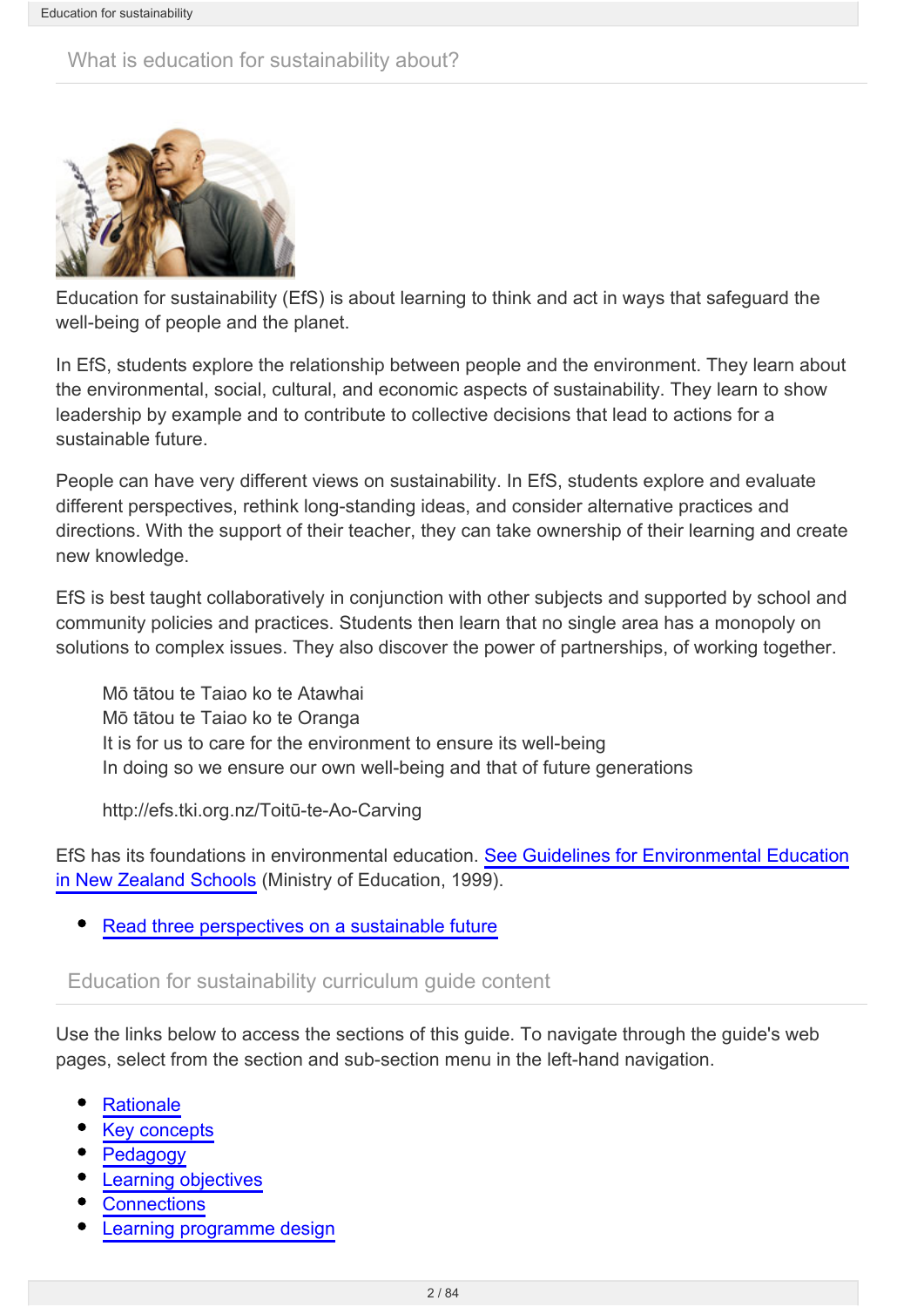#### $\bullet$ **[Resources](http://seniorsecondary.tki.org.nz/Social-sciences/Education-for-sustainability/Resources)**

Teaching and learning guides are produced in HTML. They have been designed to be viewed online.

To print individual pages, select the 'Print' button at the top right of each page.

To print the complete guide, select the 'Download this guide in PDF format' button. If your browser default is set to automatically open PDF downloads in a PDF reader, the entire guide will open and can then be printed. If not, the entire guide will download into your download folder, where you can then open the document and print. Please note, some guides may be more than 200 pages long.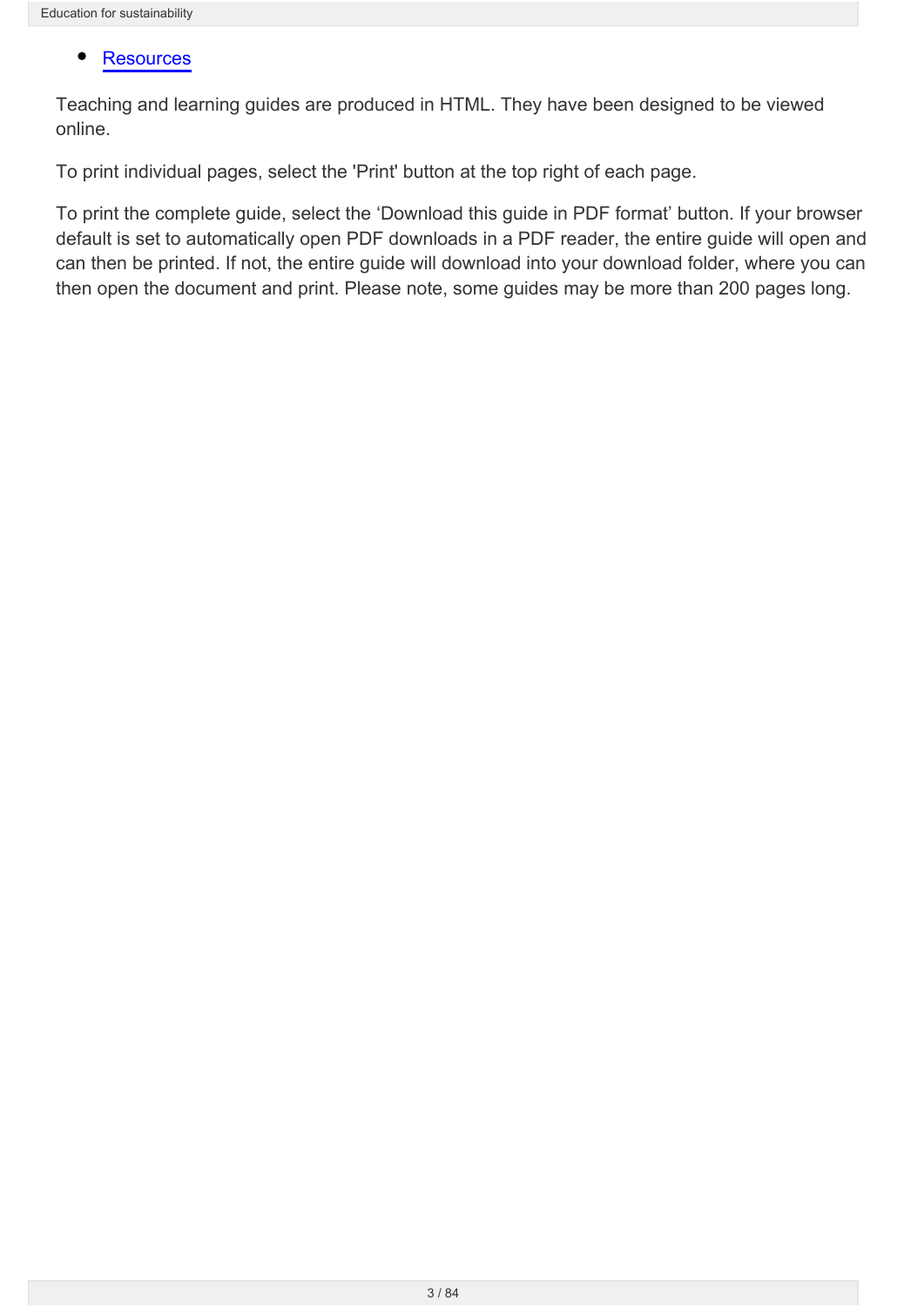#### <span id="page-3-0"></span>What does sustainability mean?

People can have very different views on sustainability. Here are three:

## A United Nations perspective

The United Nations Report of the World Commission on Environment and Development, [Our](http://www.un-documents.net/wced-ocf.htm) [Common Future](http://www.un-documents.net/wced-ocf.htm) (1987), describes a sustainable future as one where people are able to meet their needs environmentally, socially, culturally, politically, and economically without compromising the ability of future generations to meet their needs and aspirations (chapter 2, section 1).

#### A Māori perspective

From a Māori perspective, everything is connected: land, sea, and air. Relationships among people and relationships between people and the environment are all part of this larger whole. People have a kaitiaki/guardian responsibility for the natural environment. See Grant Hawke, ' [The](http://www.landcareresearch.co.nz/about/sustainability/voices/perspectives/invited-external-thinkpieces/grant-hawke-the-holistic-approach) [Holistic Approach](http://www.landcareresearch.co.nz/about/sustainability/voices/perspectives/invited-external-thinkpieces/grant-hawke-the-holistic-approach)' and 'Māori and Sustainable Development', Landcare Research (2008).

Ko te oranga taiao, he oranga tangata.

A healthy environment is a healthy people.

#### A business perspective

Businesses often see sustainability in terms of being able to survive and grow. But their products and services depend ultimately on social and environmental resources. Increasingly, businesses are responding to customer demands that they be environmentally responsible and that they commit themselves to sustainable practices.

#### A shared responsibility

All perspectives on sustainability are responses to complex issues and reflect the values and knowledge of the people who hold them. EfS teachers and learners grapple with this multiplicity of views and understandings.

We all have responsibility for creating our future. It is only by sharing our knowledge, skills, and viewpoints that we are able to refine goals – personal, school, and community – and generate the fresh thinking needed to solve problems.

What a great time to be alive! Because this generation gets to essentially completely change the world.

Paul Hawken, Ecologist, 6 August 2008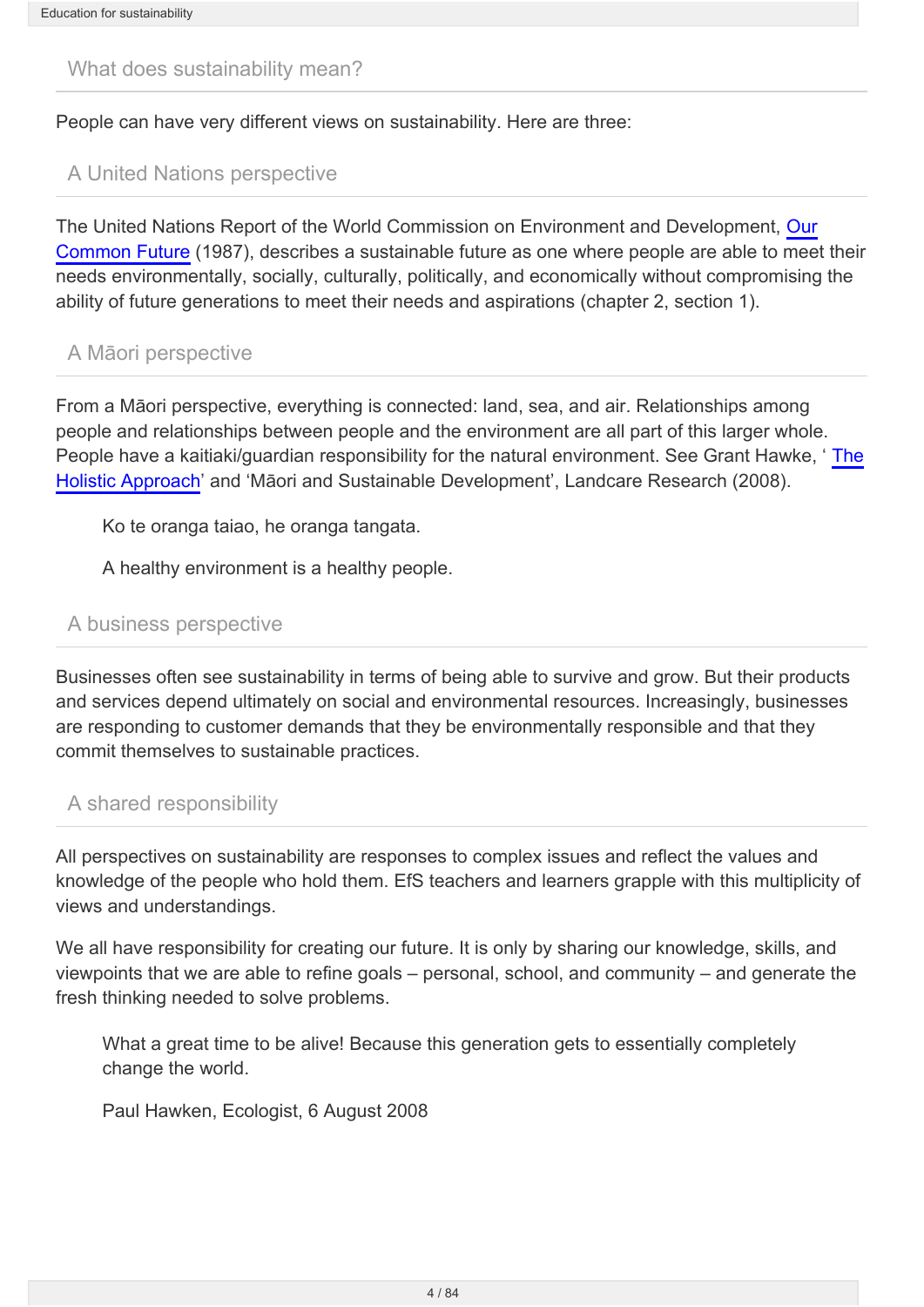<span id="page-4-0"></span>Rationale

### Why study education for sustainability?

## We depend on the environment for everything.

One way or another, the opportunities that we have – or will ever have – come back to the environment. So how we treat our environment is of great importance. EfS challenges students to develop the kinds of thinking and behaviours that will secure the future.

As New Zealanders, we are proud of our natural heritage.

We like to think of our country as 'clean and green'. But many of our practices put the environment and all its inhabitants at risk. In EfS, students learn to investigate such practices and to advocate for change.

What we do today has consequences for future generations.

Our everyday actions help shape the kind of earth that we hand on to our children. By investigating how people's actions have created the sustainability issues that confront us now, EfS students learn to make informed decisions about how to live their own lives.

In EfS, students develop valuable, transferable skills.

EfS empowers students to:

- think critically and creatively about issues and solutions
- view the world from different perspectives, particularly those that are directly relevant to Aotearoa New Zealand
- negotiate complexity and deal with change and uncertainty
- be confident, connected, lifelong learners with a sense of responsibility for the well-being of their country and the planet
- connect thinking and actions in ways that will lead to a sustainable future environmental, social, cultural, and economic.

EfS opens up pathways to a variety of careers with a sustainability focus. Sustainability means enough for all, forever.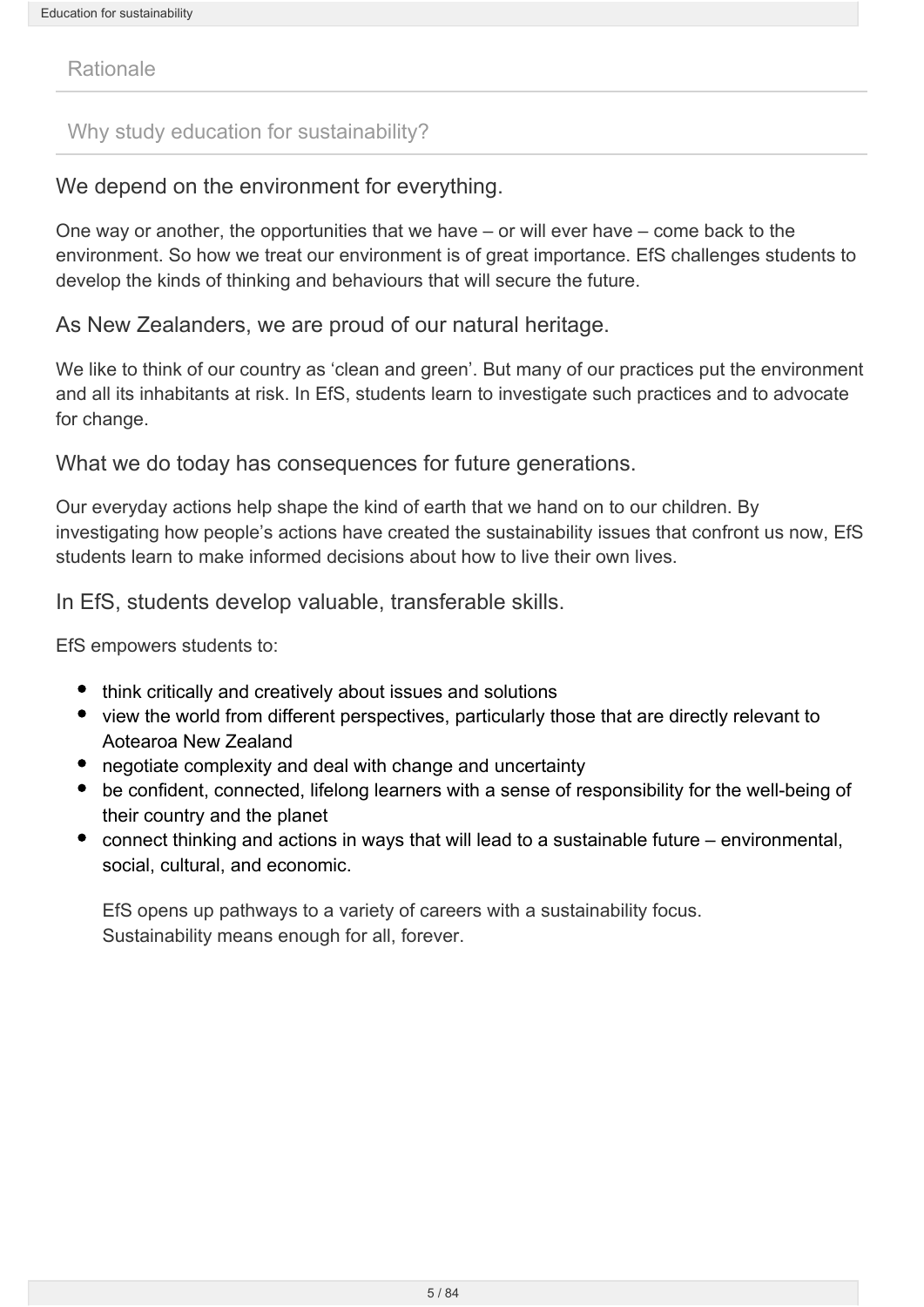#### <span id="page-5-0"></span>Key concepts

[Key concepts](http://seniorsecondary.tki.org.nz/Social-sciences/Education-for-sustainability/Key-concepts/What-are-key-concepts) are the big ideas and understandings that we hope will remain with our students long after they have left school.

The following are the key concepts/big ideas in EfS.

**Sustainability** 

Sustainability is about individuals, groups, and societies adopting ways of thinking and behaving that allow them to meet their needs and aspirations without preventing future generations from meeting theirs.

[Aspects of sustainability](http://seniorsecondary.tki.org.nz/Social-sciences/Education-for-sustainability/Key-concepts/Aspects-of-sustainability)

**Equity** 

Equity is about fairness. As understood in EfS, it incorporates respect for all life, social justice, intergenerational fairness, and the fair distribution of finite resources. [Concepts that relate to equity](http://seniorsecondary.tki.org.nz/Social-sciences/Education-for-sustainability/Key-concepts/Concepts-that-relate-to-equity)

#### Interdependence

Interdependence is about the interconnectedness of people and environments. This interconnectedness manifests itself as biodiversity, cultural diversity, community, democracy, and globalisation.

[Concepts that relate to interdependence](http://seniorsecondary.tki.org.nz/Social-sciences/Education-for-sustainability/Key-concepts/Concepts-that-relate-to-interdependence)

Responsibility for action

This is about getting involved in shaping the future. As understood in EfS, this concept points to having an action orientation, informed decision-making, citizenship, guardianship or kaitiakitanga, thoughtful consumption, enterprise and entrepreneurship, resilience, and regeneration. [Concepts that relate to responsibility for action](http://seniorsecondary.tki.org.nz/Social-sciences/Education-for-sustainability/Key-concepts/Concepts-responsibility-for-action)

Note: each of these four key concepts has an environmental, social, cultural, and economic aspect. These aspects are referred to as [aspects of sustainability.](http://seniorsecondary.tki.org.nz/Social-sciences/Education-for-sustainability/Key-concepts/Aspects-of-sustainability)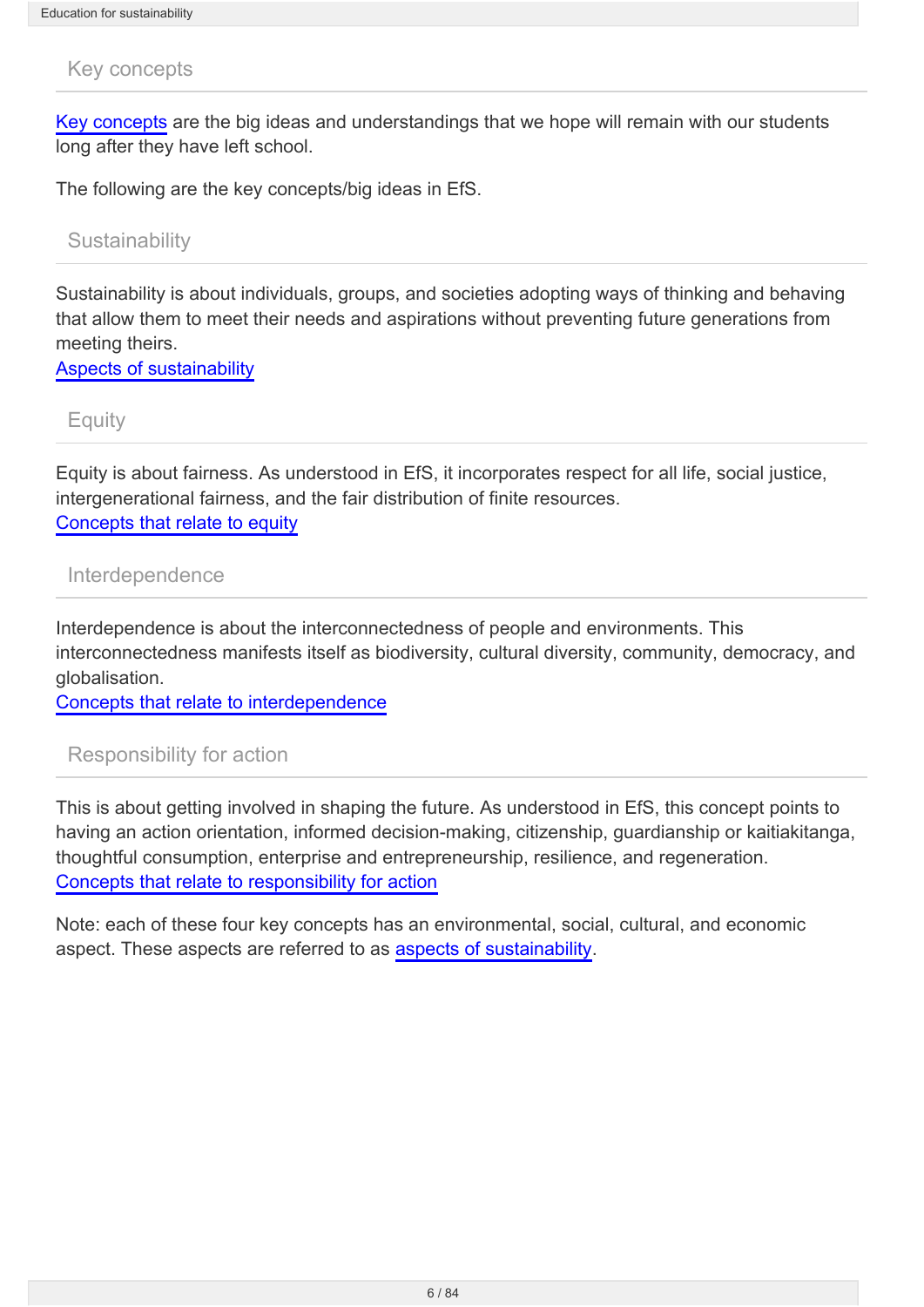## <span id="page-6-0"></span>What are key concepts?

Key concepts are the ideas and understandings that we hope will remain with our students long after they have left school. Key concepts sit above context but find their way into every context.

Students need time and opportunity to explore these concepts; to appreciate the breadth, depth, and subtlety of meaning that attaches to them; to learn that different people view them from different perspectives; and to understand that meaning is not static. By approaching these concepts in different ways and by revisiting them in different contexts within a relatively short time span, students come to refine and embed understandings.

For further information, see Approaches to building conceptual understandings at [Social Sciences](http://ssol.tki.org.nz/) [Online.](http://ssol.tki.org.nz/)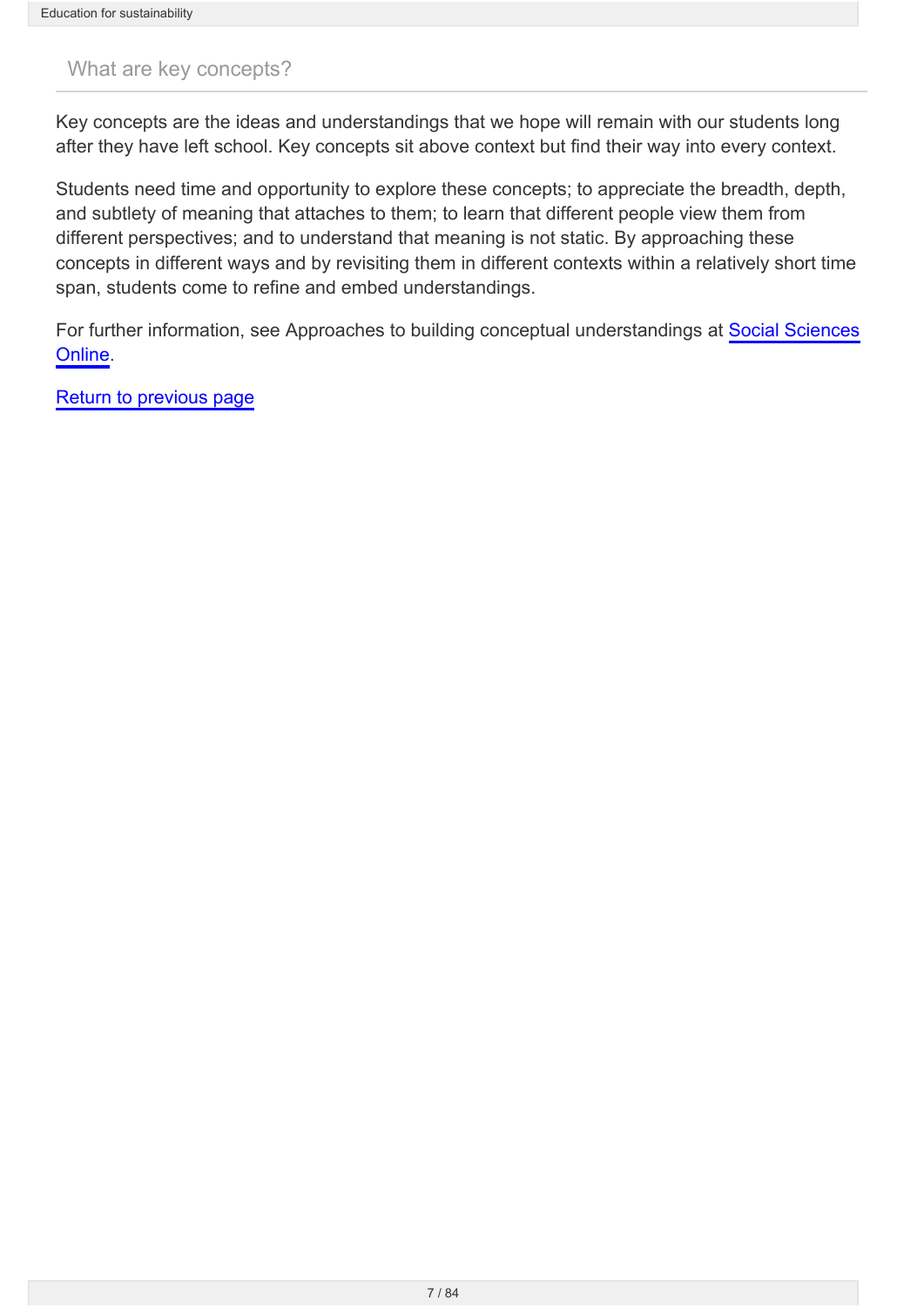## <span id="page-7-0"></span>Aspects of sustainability

Sustainability needs to be considered from four angles. These are referred to as the 'aspects' of sustainability.

#### The four aspects

Environmental sustainability is about maintaining the integrity of life support systems. This aspect incorporates the important notions of biodiversity and ecosystem services. Environmental sustainability is fundamental to a sustainable future.

Social sustainability is about equity within and between generations and within and between ethnic and social groups. It is inclusive of people's mental and physical well-being and the cohesion of their communities based on a fair distribution of natural resources.

Cultural sustainability refers to the nourishment and sharing of attitudes and values that represent diverse ways of viewing the world. Cultural sustainability is inclusive of political sustainability, which is about all citizens having the opportunity to express their views freely and participate in decision making.

Economic sustainability means using resources to provide necessary and desirable products and services for the present generation without compromising the ability of future generations to do the same.

## An integrative model



Strong sustainability

(Source: [See Change - Learning and Education for Sustainability](http://www.pce.parliament.nz/publications/all-publications/see-change-learning-and-education-for-sustainability), p.15)

This model has the economy completely located within society and society completely located within the environment. In other words, the economy is a subset of society and society is completely dependent upon the environment. This interdependence means that any sustainability-related issue must be considered holistically. For example, a unit on oceans as a resource might consider how the environment affects populations of sea life and establishing marine reserves (science), the cultural aspects of seafood harvesting (geography), and the economic impact of decreasing fishing opportunities versus increasing tourism (economics).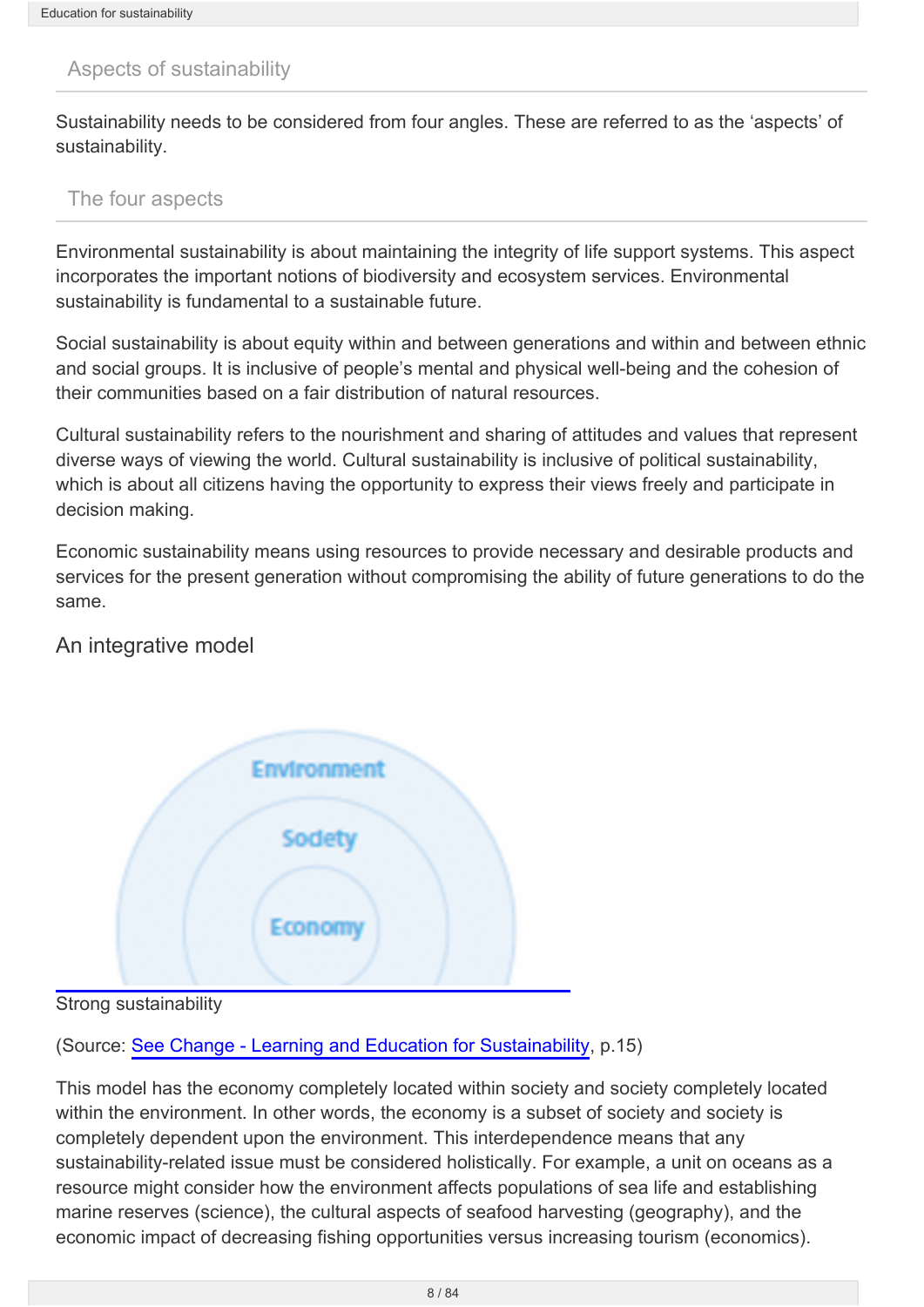Regardless of which aspect is in the spotlight, the other aspects need to be considered to support action as an outcome. Where possible, teachers from different subject areas should be invited to share their relevant specialist knowledge.

It can be helpful to think of sustainability in terms of maintaining the capital we need for our continued existence. There are four types of such capital: natural, human, social, and built (includes both manufactured and financial). All four types are necessary if societies are to function.

See the [Sustainable Measures website](http://www.sustainablemeasures.com/node/32) for a useful diagram that illustrates this concept.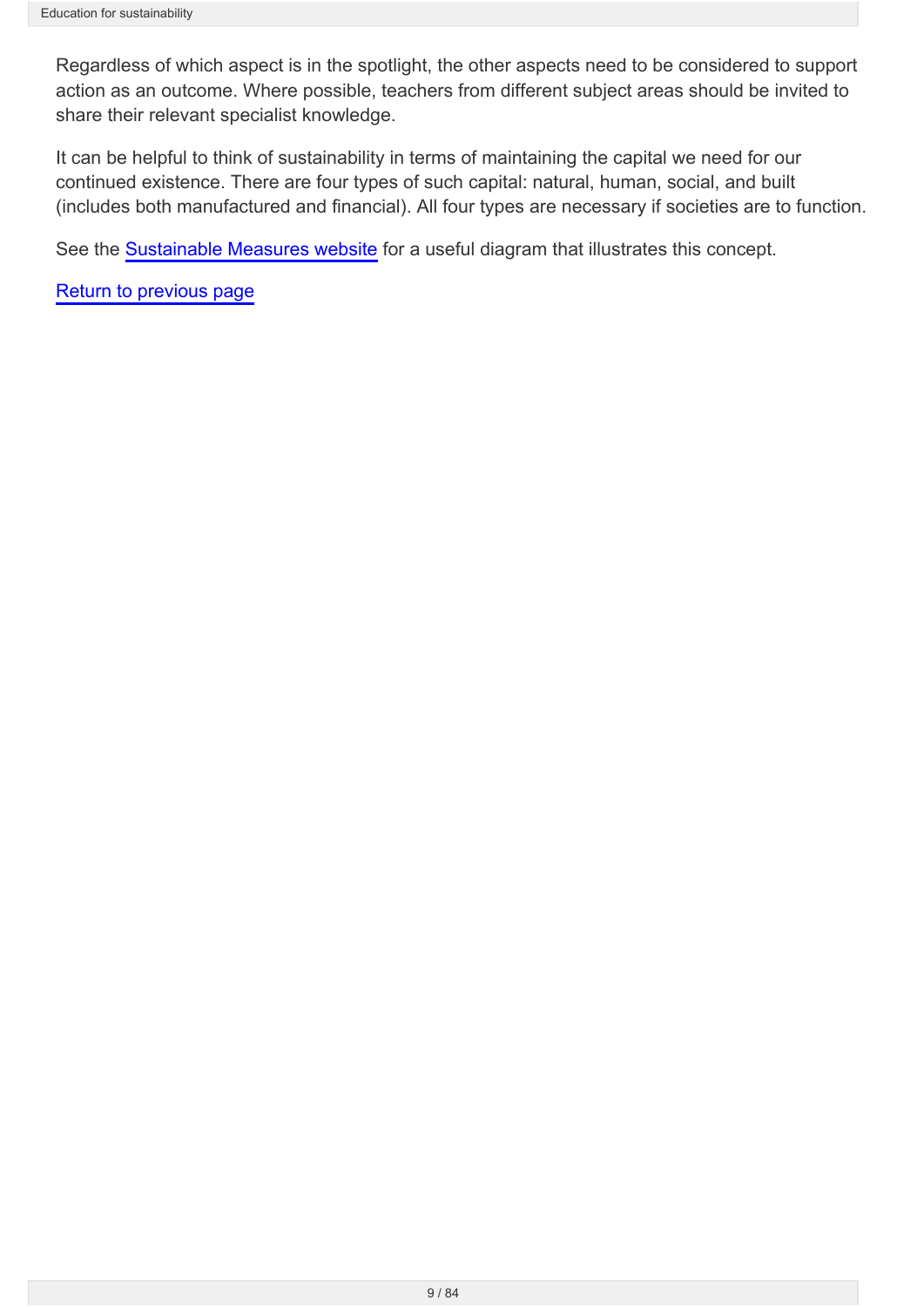<span id="page-9-0"></span>Concepts that relate to equity

Equity is a complex concept with other concepts sitting inside it. These include:

Respect for all life

We have a responsibility to all living things because our lives are intertwined with theirs. All organisms have a right to life and to an environment that will sustain them.

Social justice

Individuals and groups should have equal opportunity in relation to rights, resources, and services.

Intergenerational equity

Each successive generation should have the opportunity to determine its own future and provide for it.

Finite resources

Earth's resources need to be used wisely, re-used or recycled and, if necessary, disposed of in ways that minimise impact on the environment.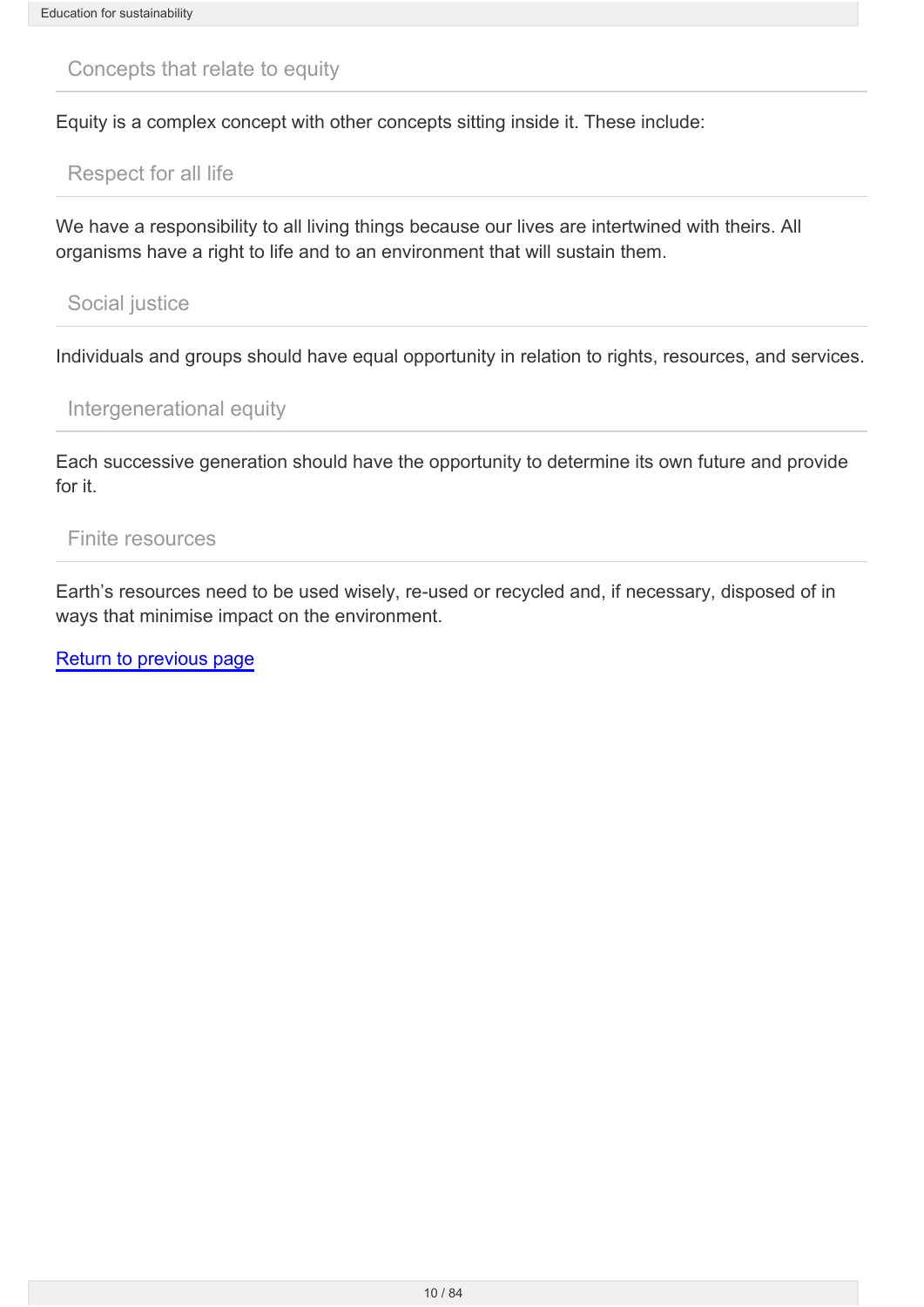<span id="page-10-0"></span>Concepts that relate to interdependence

Interdependence is a complex concept with other concepts sitting inside it. These include:

Biodiversity (environmental)

Biodiversity is the totality of living things, often taken as a measure of the health of biological systems and, therefore, of environmental sustainability.

Community (social)

A community is a group of people who interact with one another and develop partnerships that contribute to collective well-being.

Cultural diversity

Cultural diversity encompasses the diverse world views that inform different ways of thinking and knowing.

Democracy (political)

Democracy refers to political systems where power is vested in the people.

Globalisation (economic)

Globalisation refers to the complexity of transnational interactions, communications, and exchanges of resources that effectively constitute a global economy.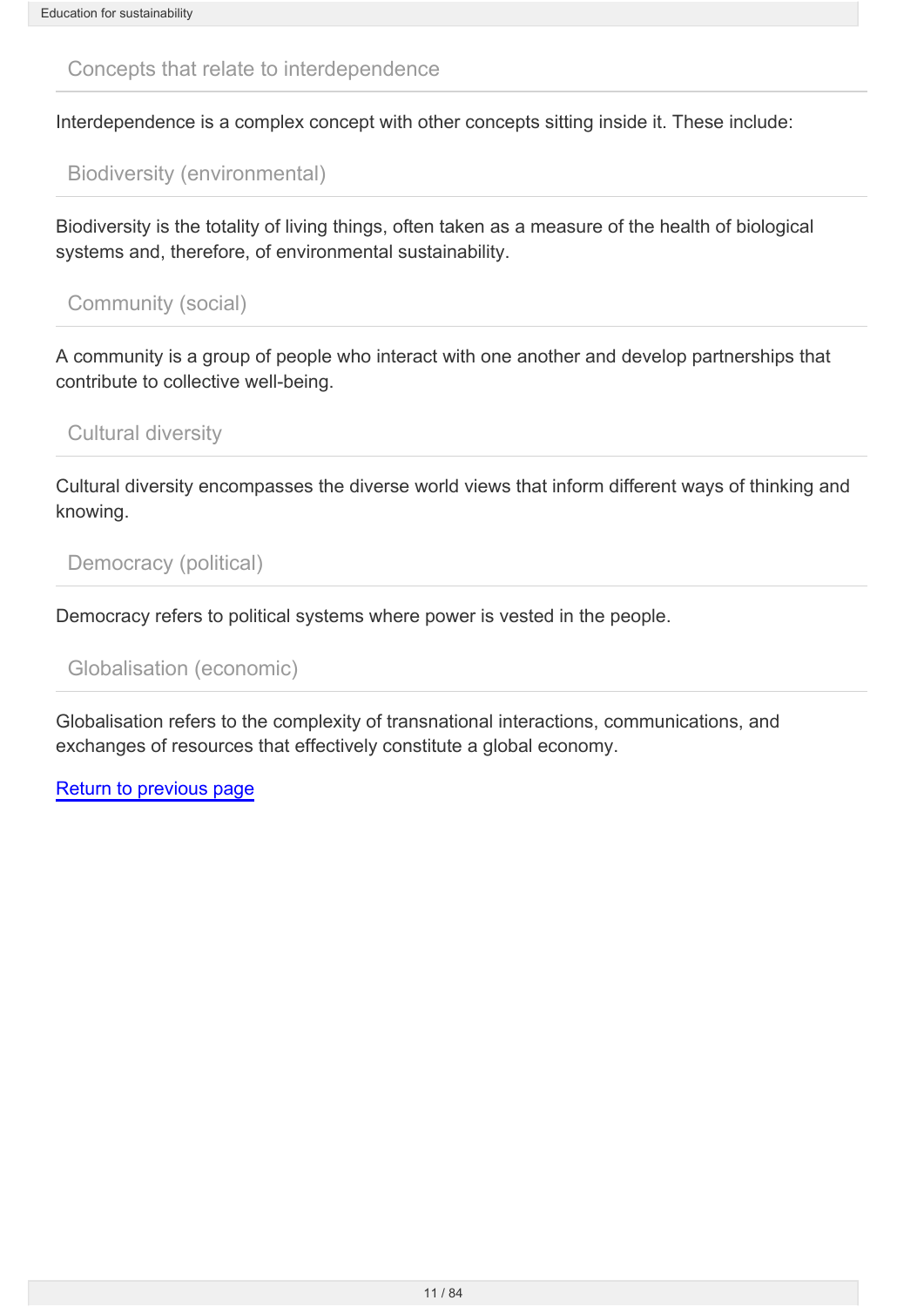<span id="page-11-0"></span>Concepts that relate to responsibility for action

Responsibility for action is a complex concept with other concepts sitting inside it. These include:

## Action orientation

To have an action orientation means having the skills and motivation to take action to address sustainability issues.

## Informed decision making

Informed decision making means seeking knowledge and using it ethically to make decisions that contribute to a sustainable future.

## **Citizenship**

Citizens who are active and informed are in the best position to create a sustainable future.

## Guardianship/kaitiakitanga

Guardianship is about diverse communities working together to care for and use resources in ways that ensure that future generations can also meet their needs and aspirations.

#### Consumerism

In this context, consumerism refers to knowledge, attitudes, and values that lead to the sustainable use of resources.

#### Enterprise and entrepreneurship

In this context, enterprise and entrepreneurship are about ensuring that innovation and creativity lead to solutions for a sustainable future.

#### Resilience and regeneration

Humankind's ability to adapt will prove vital when regenerating our world in a way that is sustainable in the long term.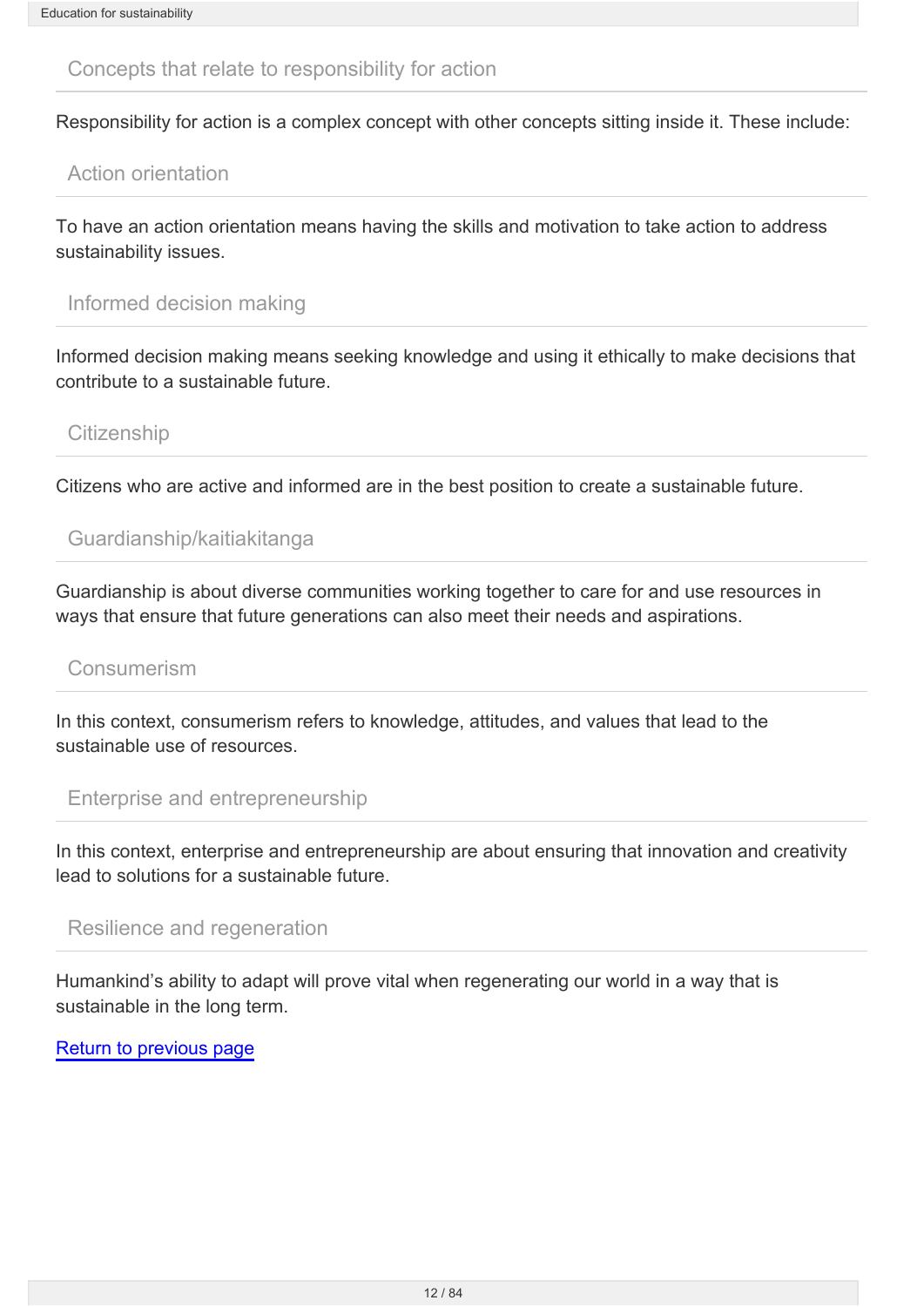## <span id="page-12-0"></span>Pedagogy for education for sustainability

Pedagogy is the 'how' of teaching. Together with content knowledge, it forms the core of our body of professional knowledge.

This section looks at approaches that are known to work with diverse learners and how teachers can know that their teaching is working.

Teacher actions promoting student learning

Effective teachers use a range of approaches to support student learning.

The New Zealand Curriculum offers generic information about effective pedagogy and describes a process for 'teaching as inquiry'. This cyclical process provides a framework that can help teachers to plan strategically and respond to the effects of their teaching, i.e. to think about how you're teaching and whether it's working. For example, is your teaching teacher directed or student directed, is it whole class, group work or individual work, is it text centred, discussion based or resource based? Is it developing action competence in students?

How are you monitoring student engagement? How do you get feedback from your students? Do you informally conference with them? Do you conduct class surveys – online or paper based?

- [An inquiry process for teaching](http://seniorsecondary.tki.org.nz/Social-sciences/Education-for-sustainability/Pedagogy/An-inquiry-process-for-teaching)
- [Four mechanisms that facilitate learning in the social sciences](http://seniorsecondary.tki.org.nz/Social-sciences/Education-for-sustainability/Pedagogy/Four-mechanisms-learning-in-the-social-sciences)  $\bullet$
- [Approaches that encourage action competence](http://seniorsecondary.tki.org.nz/Social-sciences/Education-for-sustainability/Pedagogy/Approaches-that-encourage-action-competence)
- [Creating an inclusive learning environment](http://seniorsecondary.tki.org.nz/Social-sciences/Education-for-sustainability/Pedagogy/Creating-an-inclusive-learning-environment)
- [Modelling what we value](http://seniorsecondary.tki.org.nz/Social-sciences/Education-for-sustainability/Pedagogy/Modelling-what-we-value)
- [Developing the key competencies in EfS](http://seniorsecondary.tki.org.nz/Social-sciences/Education-for-sustainability/Pedagogy/Developing-key-competencies-in-EfS)

## Assessment in EfS

Good assessment practice, including summative as well as diagnostic and formative assessment, is part of good teaching.

- [Assessing student learning in EfS](http://seniorsecondary.tki.org.nz/Social-sciences/Education-for-sustainability/Pedagogy/Assessing-student-learning-in-EfS)
- [EfS and external qualifications](http://seniorsecondary.tki.org.nz/Social-sciences/Education-for-sustainability/Pedagogy/EfS-and-external-qualifications)
- [Readings and resource materials on assessment](http://seniorsecondary.tki.org.nz/Social-sciences/Education-for-sustainability/Pedagogy/Readings-and-resources)
- [Cross-curricular learning and external qualifications](http://seniorsecondary.tki.org.nz/Social-sciences/Education-for-sustainability/Pedagogy/Cross-curricular-learning-and-external-qualifications)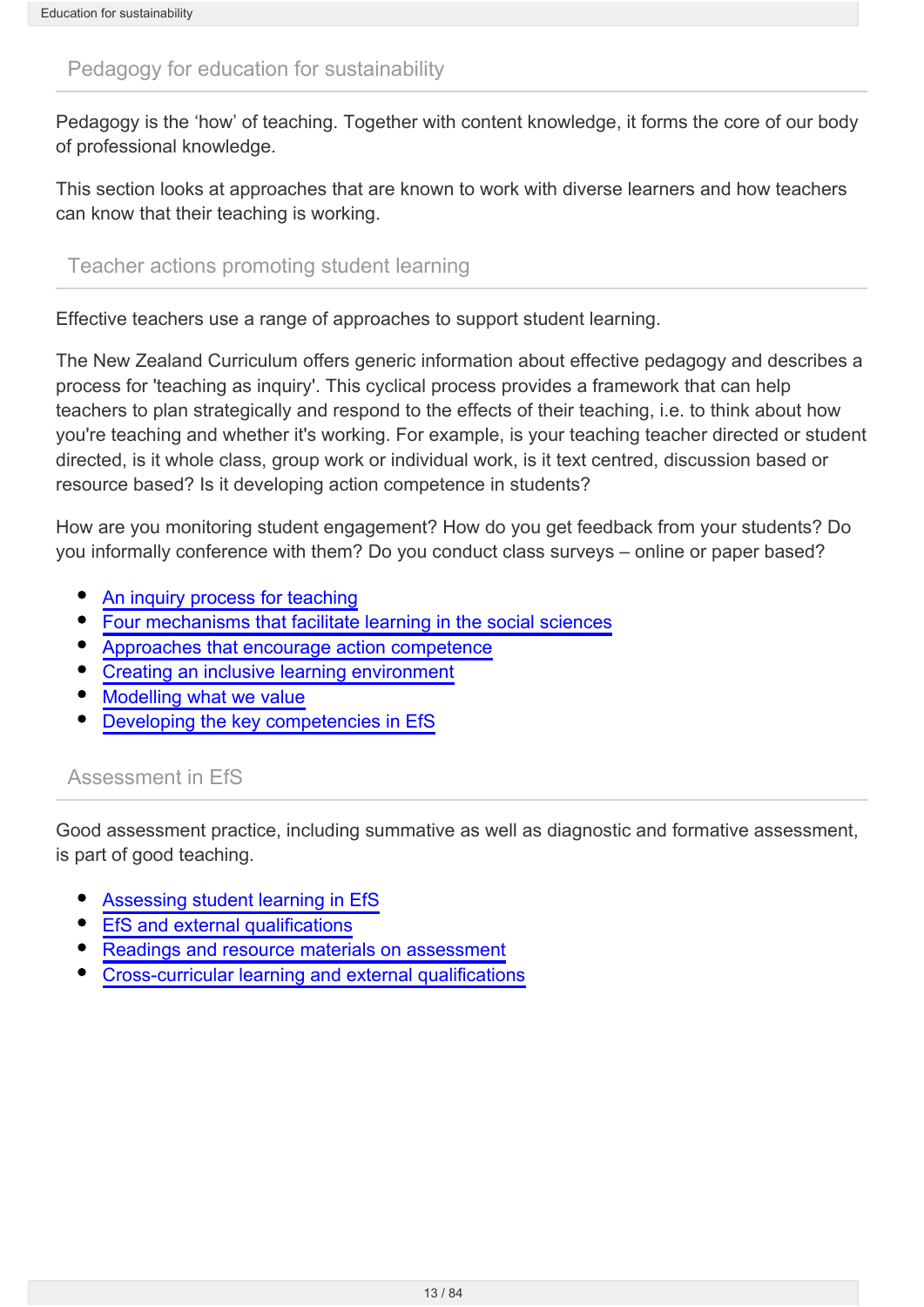## <span id="page-13-0"></span>An inquiry process for teaching

The New Zealand Curriculum (page 35) suggests that, to be effective, we need to consistently ask ourselves three questions:

- What is it important for me to be teaching now (focusing inquiry)?
- What strategies are most likely to help my students learn this (teaching inquiry)?
- What worked, and for whom, and what are the implications for my teaching (learning inquiry)?



Teaching as inquiry diagram from NZC.

The first question requires us to know our students; the second, to have (or acquire) the appropriate content knowledge and pedagogical content knowledge; the third, to assess what learning has gone on and in whose mind. The answer to this third question will have implications for our teaching – and possibly, our own learning. We may find we need to look for different strategies or even a completely different approach.

The curriculum offers a brief summary of pedagogical approaches that are applicable to all teaching. For a more comprehensive guide, with a specific focus on the social sciences, see Effective Pedagogy in Social Sciences/Tikanga ā Iwi Best Evidence Synthesis Iteration [BES]. This synthesis identifies four 'mechanisms' that are at the heart of effective social sciences teaching and learning.

Education for sustainability places strong emphasis on supporting students to develop action competence. This emphasis is strongly embedded in the learning objectives and requires teachers to adopt a holistic approach to teaching and learning.

[Efs in the curriculum: taking action](http://efs.tki.org.nz/EfS-in-the-curriculum/Taking-action/Action-competence) (EfS community, TKI website)

[Four mechanisms that facilitate learning in the social sciences](http://seniorsecondary.tki.org.nz/Social-sciences/Education-for-sustainability/Pedagogy/Four-mechanisms-learning-in-the-social-sciences)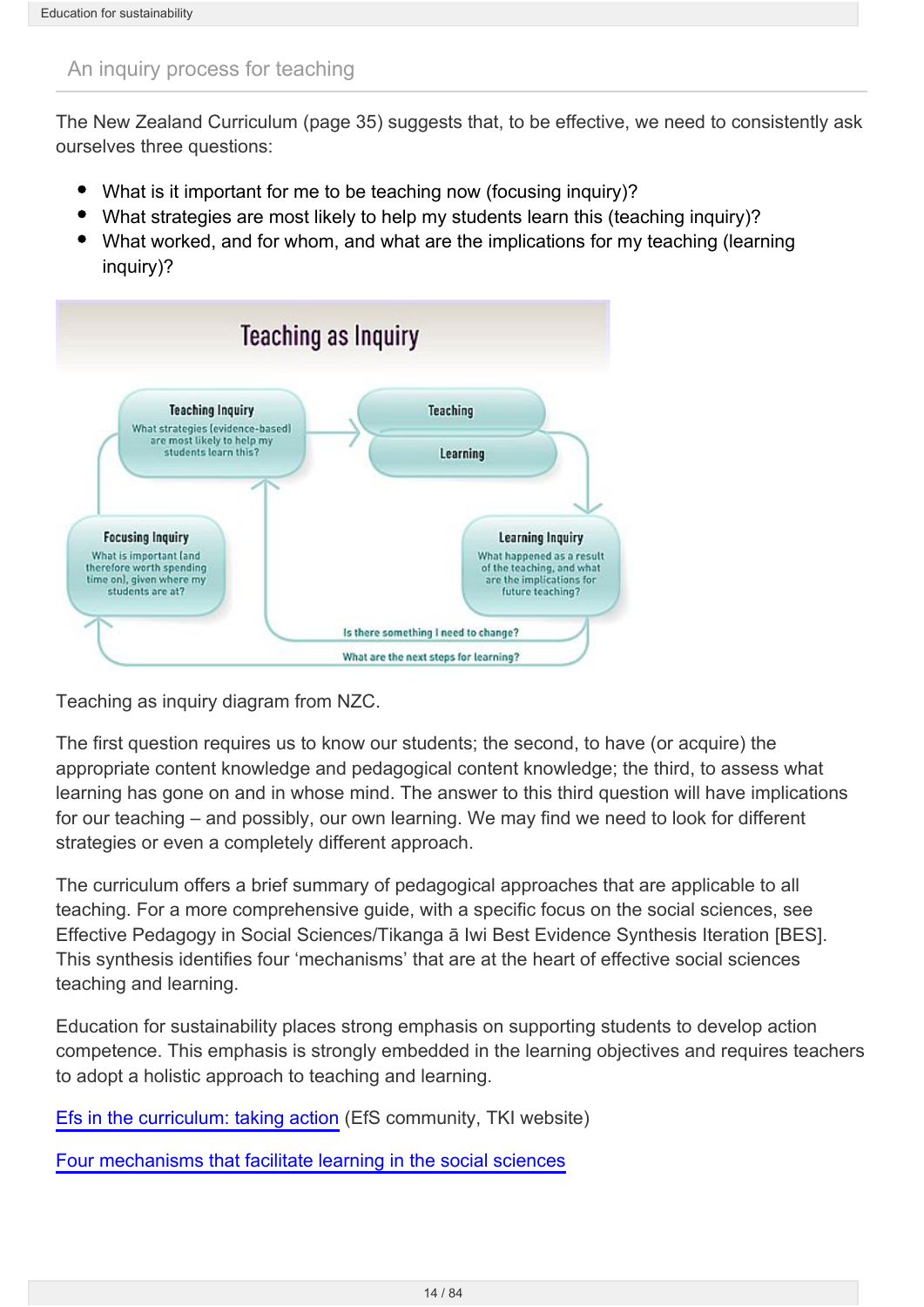## <span id="page-14-0"></span>Four mechanisms that facilitate learning in the social sciences

The [Effective Pedagogy in Social Sciences/Tikanga ā Iwi Best Evidence Synthesis Iteration \(BES\)](http://www.educationcounts.govt.nz/publications/series/2515/32879/35263)

identifies four mechanisms that facilitate learning for diverse students in social sciences: connection, alignment, community, and interest. Each of these mechanisms provides a lens through which we can examine our current practice. Each is backed by evidence that we can use when deciding what to do next.

- [Make connections to students' lives](#page-14-1)
- $\bullet$ [Align experiences to important outcomes](#page-15-0)
- [Build and sustain a learning community](#page-16-0)
- [Design experiences that interest students](#page-17-0)

<span id="page-14-1"></span>1. Make connections to students' lives

This mechanism particularly involves:

- drawing on relevant content
- ensuring inclusive content.

Students' understanding of important ideas and processes is enhanced when the teacher:

- encourages them to use their own experiences as a point of comparison when learning about other people's experiences in different times, places, and cultures
- uses language that is inclusive of all learners and their experiences
- selects resources that make diversity visible and avoid biased and stereotypical representations.

The connections mechanism at work in EfS

Students are more likely to achieve in EfS when they see themselves and their culture positively reflected in the subject matter and learning contexts.

Integrating an understanding of cultural identity into learning contexts promotes ako, a teaching and learning relationship in which the educator also learns from the student. By acknowledging, respecting, and valuing who students are and where they come from, teachers are in a position to build on what their students bring with them to the learning setting. This is essential for developing action competence. Cultural identity takes in relationships between people and between people and the natural world. Every culture has perspectives on and insights into the environment that can broaden possibilities for a sustainable future.

For example, the year 1–13 Te Kura Kaupapa Māori o Te Rā whiti Roa used sustainability to structure a whole-school learning journey: No hea tatou? In the context of their local awa (river), the students explored their links to the land and to the community's whakapapa. They centred the learning on protecting their awa by locating sources of problems, initiating community interest and support, and growing and planting trees for riparian conservation.

Community support for the learners' achievements from such school–community partnerships reinforces the students' sense of the worth of their learning.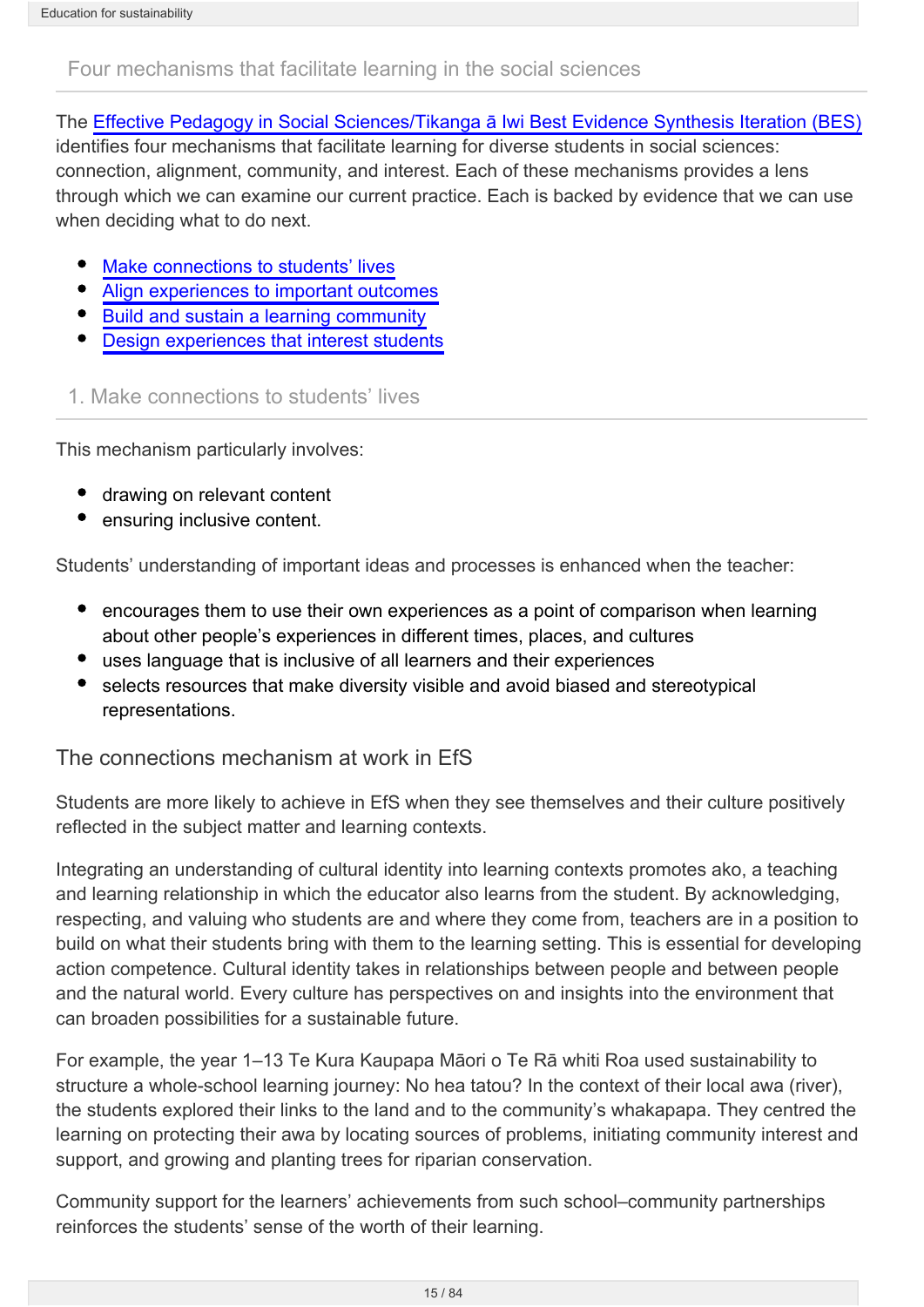Education for sustainability

#### [Creating an inclusive learning environment](http://seniorsecondary.tki.org.nz/Social-sciences/Education-for-sustainability/Pedagogy/Creating-an-inclusive-learning-environment)

## **TOP**

## <span id="page-15-0"></span>2. Align experiences to important outcomes

This mechanism particularly involves:

- $\bullet$ identifying prior knowledge
- aligning activities and resources to intended outcomes
- providing opportunities to revisit concepts and learning processes
- attending to the learning of individual students.

Student understanding of important ideas and processes is enhanced when the teacher accesses relevant prior knowledge, using it to minimise duplication of what is already known, and address misunderstandings that could inhibit new learning. If important outcomes are to be achieved, activities and resources need to be aligned to them. Teachers optimise alignment when they make it transparent to their students, design learning opportunities that are sequenced in response to ongoing assessment, and provide opportunities to revisit important content and processes.

#### The alignment mechanism at work in EfS

It is central to EfS that students develop the competence to take action for a sustainable future – and that they know why they are taking action.

Never doubt that a small group of thoughtful, committed citizens can change the world. Indeed, it's the only thing that ever has.

#### Margaret Mead

The choices that people make when deciding on particular courses of action always come back to the key EfS concepts. For this reason, it is vital that students are given numerous opportunities to examine the key concepts in relation to each of the aspects of sustainability before deciding what action to take on a sustainability issue. Competence to act requires balancing thinking with acting.

Taking informed action could include raising awareness and influencing others' behaviours through speeches, letters, drama, artworks, articles, and other indirect forms of action.

It could also include direct actions taken to mitigate, remedy, or redesign systems for a more sustainable future, such as habitat restoration, systems for effective and efficient resource management, sustainable design, building and transportation, pest removal, and food production.

The use of real-life, integrated contexts, in which students are active participants, teaches them to examine what is currently happening with a view to thinking and acting for a more sustainable future.

Use a range of teaching actions and teaching models to help your students:

- develop knowledge and understanding of issues
- learn to think empathetically
- build their capacity to take action on issues and concerns of interest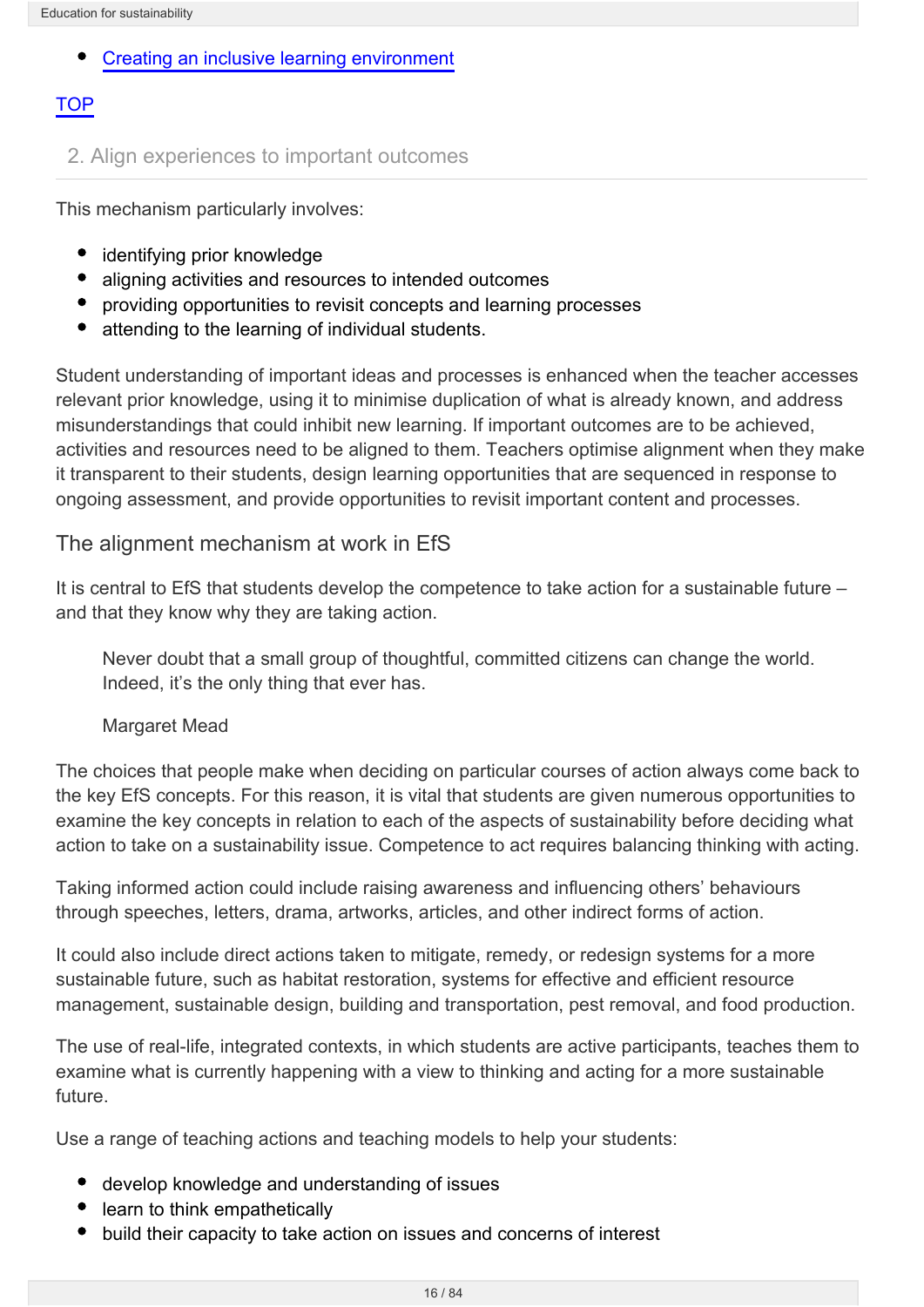learn how to target their actions to resolve concerns and issues at the source.

Going on a beach cleanup organised by the teacher is an activity, not an action for sustainability. Identifying a source of litter at the beach, such as plastic shopping bags, and developing a solution that targets the cause (for example, planning a campaign to reduce the use of plastic bags at the supermarket or designing advertising to promote safe disposal of litter at a boat club) is an action for a sustainable future.

The experiential learning cycle, co-operative learning, problem-based learning, and inquiry-based learning are all useful approaches for EfS.

## TOP

## <span id="page-16-0"></span>3. Build and sustain a learning community

This mechanism particularly involves:

- $\bullet$ establishing productive teacher–student relationships
- promoting dialogue
- sharing power with students.

Student understanding of important ideas and processes in the social sciences is enhanced when teachers:

- establish productive relationships with students
- explicitly develop their students' interaction skills
- put in place inclusive practices that acknowledge multiple abilities and contributions
- delegate to students authority to make decisions about their learning
- design tasks and organise experiences that require student–student dialogue and interaction.

The community mechanism at work in EfS

The EfS classroom environment should enable debate and the expression of diverse views. Students need to feel that it is safe to propose and critique ideas for action. A supportive environment is also important when students are exploring how to identify and assign roles and act coherently as a group.

A supportive learning environment will develop when you:

- model and expect respectful relationships between individuals
- invite and value student contribution
- encourage the students to establish protocols for classroom discussion and debate
- challenge wide-ranging curiosity and inquiry across the learning areas, from different cultural perspectives, in local, national, or global contexts, and embracing diverse viewpoints.

[Ka Hikitia – Managing for Success: The Māori Education Strategy 2008–2012](http://www.minedu.govt.nz/theMinistry/PolicyAndStrategy/KaHikitia.aspx) (Ministry of Education, 2008) suggests that involving students in decision making about their learning will invite commitment to their learning.

TOP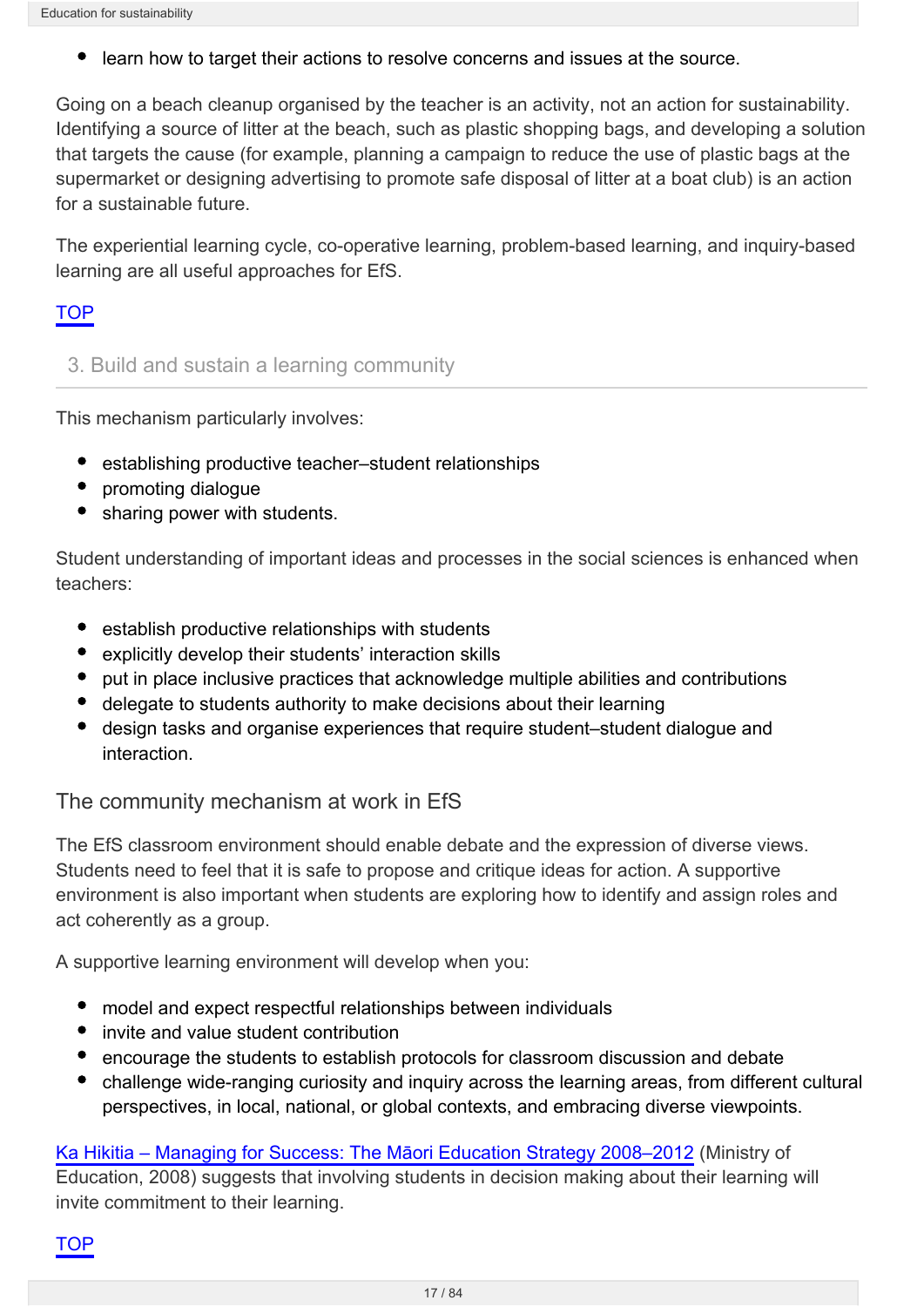## <span id="page-17-0"></span>4. Design experiences that interest students

This mechanism particularly involves:

- meeting diverse motivational needs
- $\bullet$ maximising student interest
- using a variety of activities.

Student understanding of important ideas and processes is enhanced when the teacher:

- makes learning as memorable as possible by deliberately designing learning experiences that are sensitive to students' differing interests, motivations, and responses
- provides a variety of experiences that become memorable anchors for learning and subsequent recall
- helps students draw the learning from these experiences.

#### The interest mechanism at work in EfS

EfS demands a holistic approach to teaching and learning. This has long been characterised as 'education about, in, and for the environment'.

This approach provides for a diversity of student learning styles and emphasises learning experiences that students will reflect on – two important factors in the development of action competence.

Rather than be dogmatic, EfS seeks to empower students to address issues that concern them and, in this way, to engage with their own futures. The visioning aspect of action competence requires students to consider alternatives to current thinking and acting, and to consider what kind of future they would like.

The 'about, in, and for approach' emphasises inquiry, experiential, and co-operative pedagogies. For useful examples, see [learning experiences](http://efs.tki.org.nz/Curriculum-resources-and-tools/Learning-Experiences) (EfS community, TKI website).

The focus on action in EfS stimulates student participation and contribution and helps them to see that they can make a difference. Teachers support students to design manageable and achievable actions for sustainability.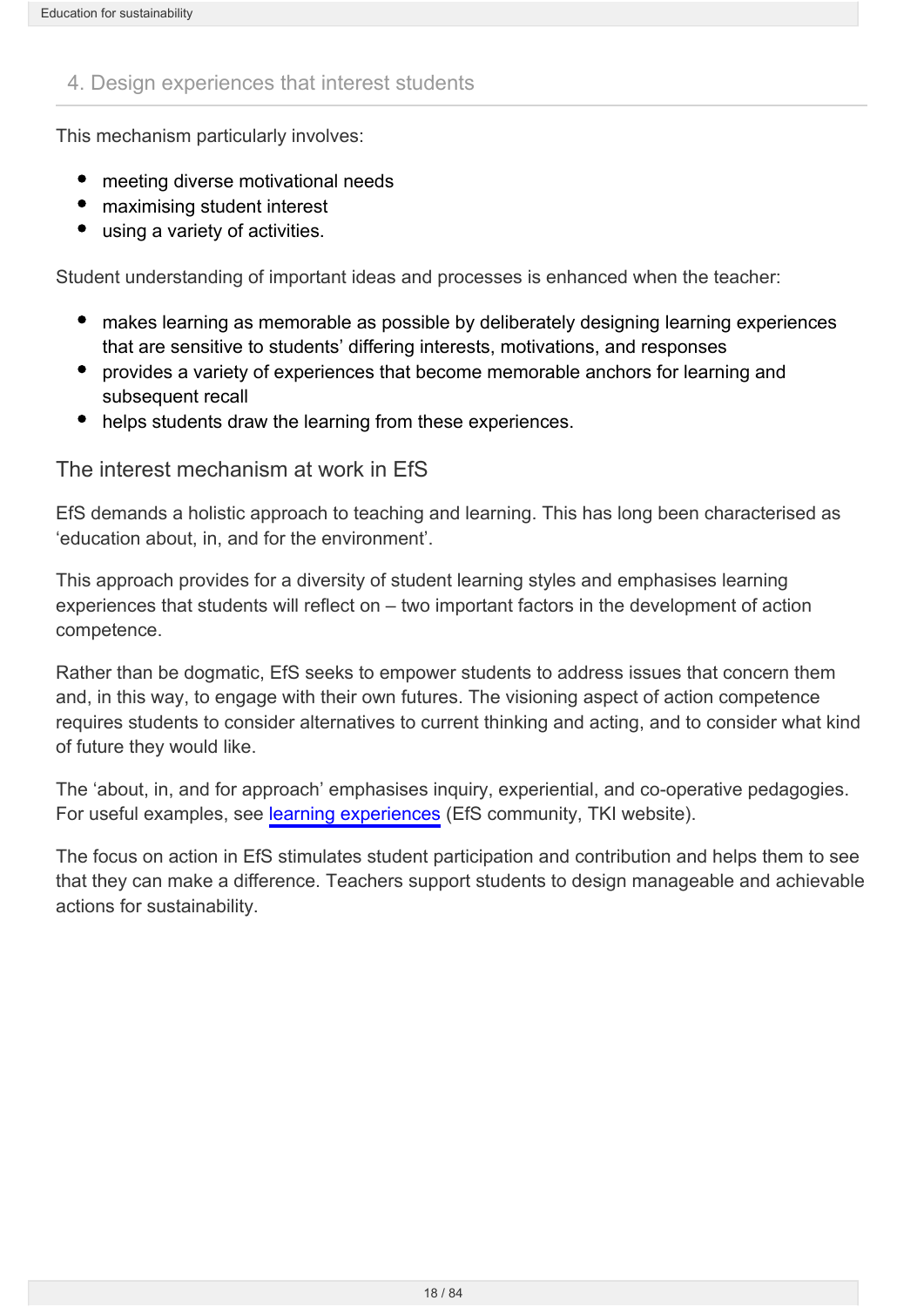## <span id="page-18-0"></span>Approaches that encourage action competence

EfS is about engaging students with the world they live in and developing the ability to take action for a sustainable future. This means that teaching needs to develop action competence and the key competencies. The four approaches described here have been developed in different contexts, but they have direct applicability for teaching and learning in EfS.

- [Experiential learning](#page-18-1)
- [Co-operative learning](#page-18-2)  $\bullet$
- [Problem-based learning](#page-18-3)
- [Inquiry-based learning](#page-19-0)

## <span id="page-18-1"></span>Experiential learning

The Curriculum in Action materials online include detailed information about the experiential learning cycle, including a diagram that depicts the cycle's teaching and learning process.

[Diagram](http://www.tki.org.nz/r/health/cia/make_meaning/teach_learnappr_cyc_e.php) (Curriculum in action website)

This information was developed for teachers of health and physical education, but the approach is effective for teaching and learning in many school subjects, including EfS.

For example, have students reflect on the experience of a beach cleanup and respond to questions such as, 'What did I find?' 'Was I surprised?' 'Will this waste be back on the beach next week?' 'Where has it come from?' 'What changes are needed to reduce the waste on the beach?' Reflecting on an authentic learning experience helps students to build the knowledge that enables them to take focused action.

The UNESCO site [Teaching and Learning for a Sustainable Future](http://www.unesco.org/education/tlsf/) promotes the value of experiential learning in EfS.

## <span id="page-18-2"></span>Co-operative learning

Co-operative learning is an interactive or collaborative approach. The teacher guides or facilitates the learning to develop a sense of collective responsibility for the well-being of the group, the wider community, and the environment. Learning that explicitly aims to benefit all can energise and inform actions for a sustainable future.

For example, as part of a beach cleanup, support your students in working co-operatively. Discuss how working as a co-ordinated unit can have a greater impact than a bunch of individuals acting alone. Ask the students to think about their individual skills and preferences as they plan how to reduce marine waste in future. How do their collective skills match up with the actions they have identified? Who is most confident about approaching local businesses? Who would like to draft up letters to local newspapers? Are there art or design or photography students who could spearhead designing posters or fliers?

## **TOP**

<span id="page-18-3"></span>Problem-based learning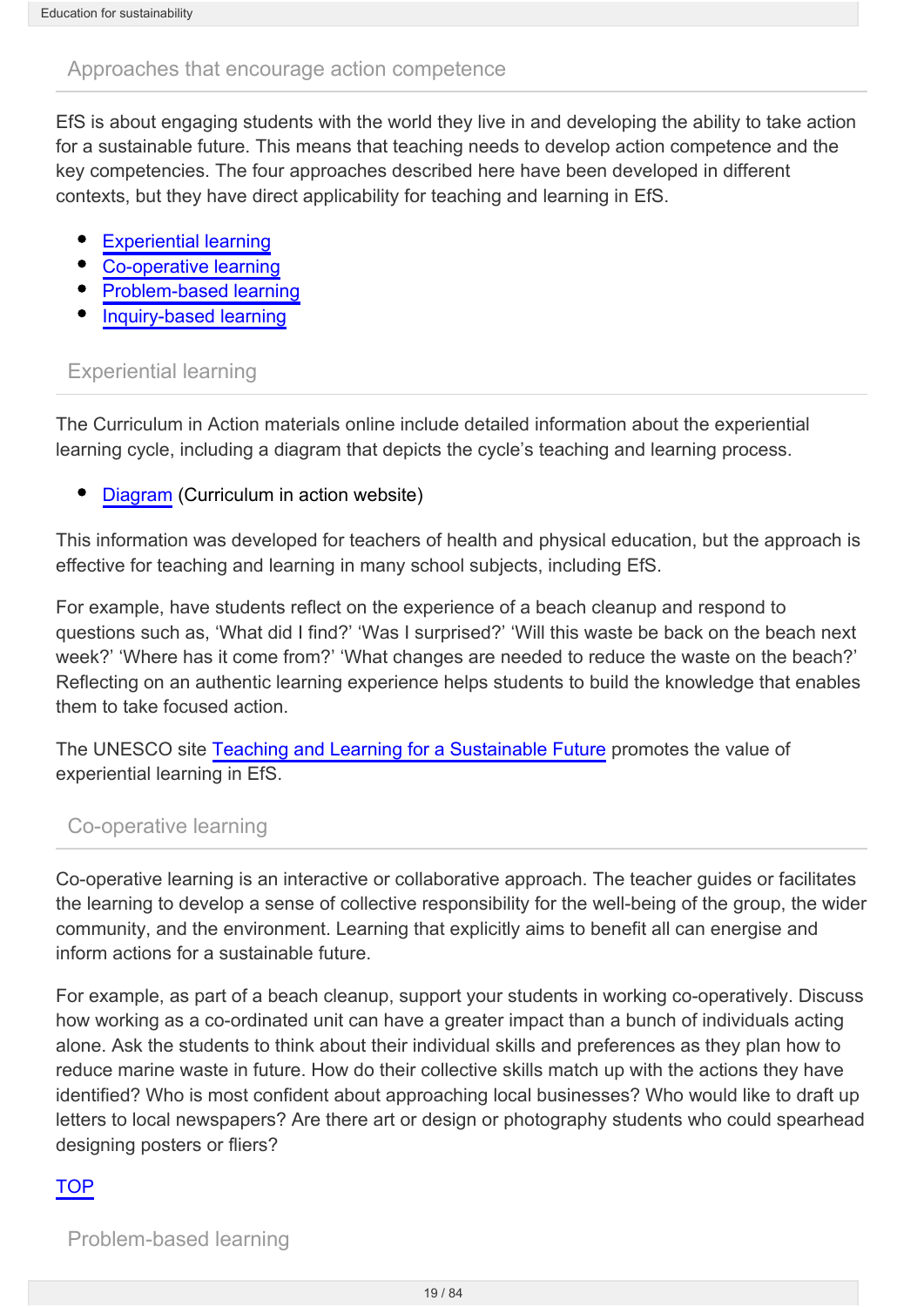In problem-based learning, students assume primary responsibility for researching a problem. They can have a part in deciding on the problem to be researched and connecting the learning to their own interests.

For example, as they reflect on the results of a beach cleanup, have students choose an issue (such as waste disposal) that most interests them. Ask them to generate a plan to solve the problem or improve the situation, such as designing an awareness campaign targeted at commercial fishing operators or developing biodegradable packaging.

The teaching and learning strategies described on UNESCO site [Teaching and Learning for a](http://www.unesco.org/education/tlsf/) [Sustainable Future](http://www.unesco.org/education/tlsf/) include future problem solving and community problem solving.

#### **TOP**

## <span id="page-19-0"></span>Inquiry-based learning

Inquiry-based learning involves the students in asking questions, gathering information and ideas, examining relevant issues (big ideas), and making systematic attempts to answer the questions they have identified. The questions and possible answers may lead into possible actions.

For example, the students could generate focus questions based on the data about the waste they collected during a beach cleanup and relating to the key concept of interdependence, in this case, how society's decisions and actions impact on the marine environment.

These focus questions and possible answers could flow on to actions such as lobbying local takeaway outlets to reduce packaging or designing an awareness campaign to save an endangered animal (the Maui's dolphin) or plant (pingao or pikao).

You can read more about inquiry-based learning on the UNESCO site [Teaching and Learning for](http://www.unesco.org/education/tlsf/) [a Sustainable Future.](http://www.unesco.org/education/tlsf/)

Also useful is the Building Conceptual Understandings in the Social Sciences (BCUSS) book Approaches to Social Inquiry (Ministry of Education, 2008). See the [Social Sciences Online](http://ssol.tki.org.nz/) homepage for a PDF of this book.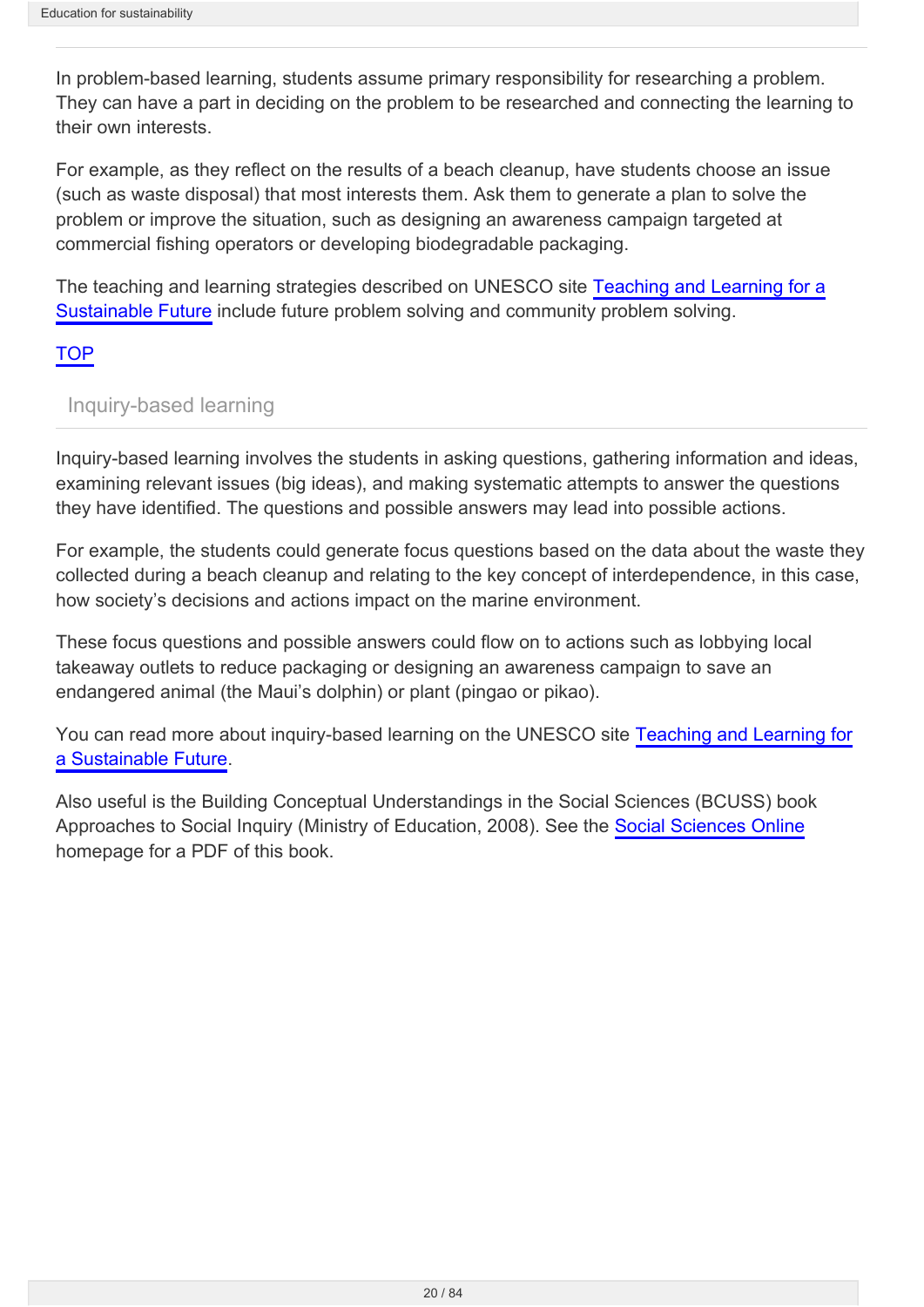#### <span id="page-20-0"></span>Creating an inclusive learning environment

Students are more likely to achieve in education for sustainability when they see their concerns and ideas taken seriously and their cultures valued in subject content and learning contexts.

By recognising that students have a cultural identity and inviting them to share their cultural knowledge in learning contexts, teachers promote ako, a teaching–learning relationship in which the teacher also learns from the student.

For the teacher, ako involves acknowledging, respecting, and valuing who students are and where they come from and, through deliberate and reflective practice, building on what they bring with them to the learning setting. People of all cultures have skills, knowledge, and qualities that can be built on.

Principles of a kaupapa Māori pedagogy

New Zealand's foundations are bicultural, so tikanga Māori should be at the centre of learning and all teaching should be informed by the kaupapa Māori principles identified by Russell Bishop and Ted Glynn<sup>[1](#page-21-0)</sup>

Tino rangitiratanga – the right to determine one's own destiny. Parents and children are involved in decision-making processes.

Taonga tuku iho – the treasures from the ancestors, providing a set of principles by which to live our lives.

Ako – a mutual teaching and learning relationship in which the educator is also learning from the student.

Kia piki ake i ngā raruraru o te kāinga – reaches into Māori homes and brings parents and families into the activities of the school.

Whānau – the development of connections with the community to support learning.

Kaupapa – acknowledging and valuing the language and culture in the classroom and chosen contexts.

[Read more about Te Kotahitanga](http://www.edgazette.govt.nz/Articles/Article.aspx?ArticleId=7349)

[Read more about the Effective Teaching Profile](http://www.edplus.canterbury.ac.nz/star/documents/maori_effective_teaching_profile.pdf) (PDF)

Some suggested contexts and approaches

- Visiting a marae to learn from kaumatua about Māori views of land ownership/kaitiakitanga;
- Field trips to sites that are of special significance to Māori;
- Collaborating with a local marae on a conservation or recycling project;
- Case study of a Pacific island (for example, Tuvalu) that is threatened by rising sea levels or global warming.
- Case studies of lost or endangered species of particular significance to Māori;
- Inviting individual (or groups of) students to chose a context that has particular cultural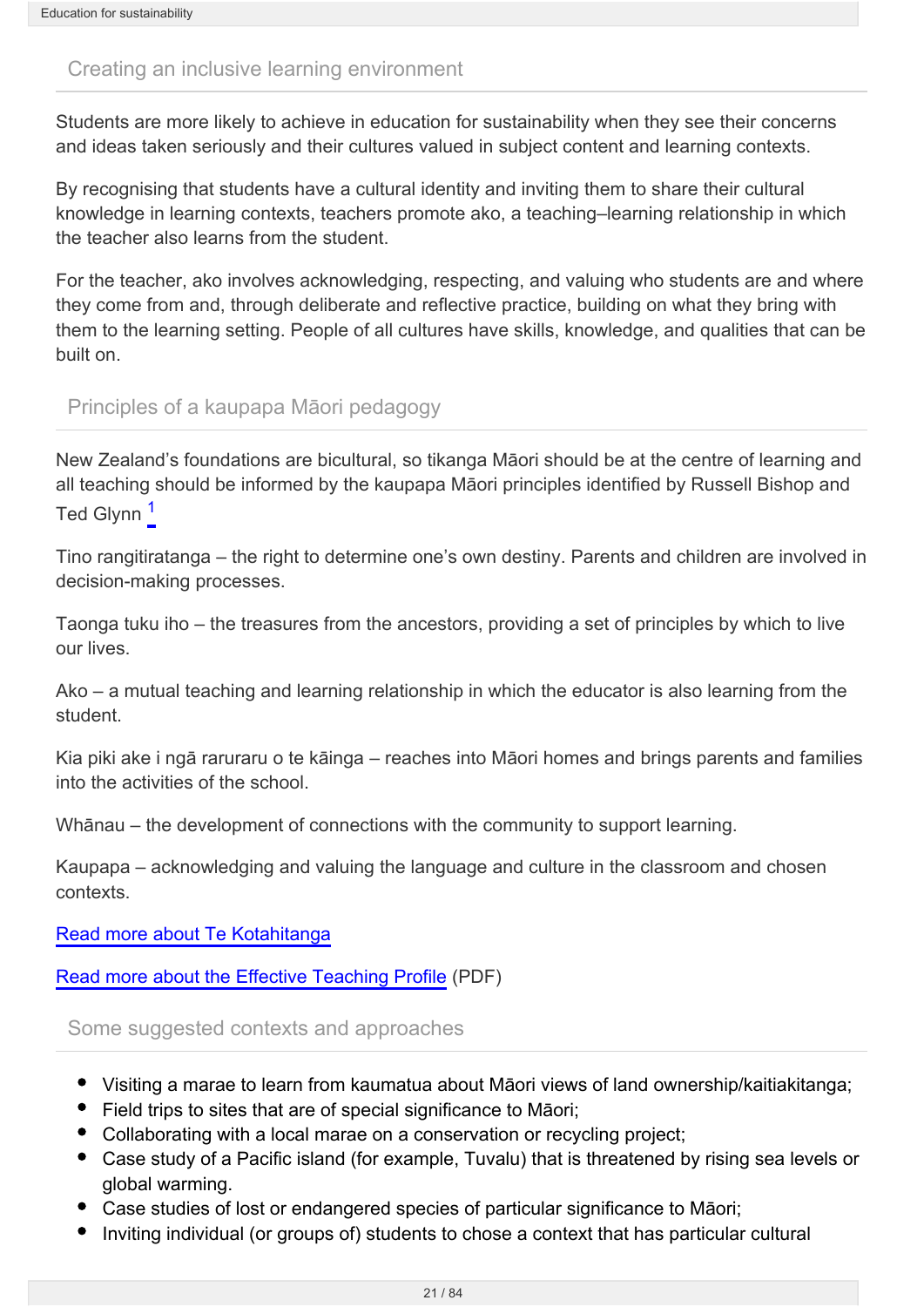significance for them;

- Inviting kaumatua to participate in a hui on a local or topical issue such as mining on conservation estate or declining populations of īnanga or kai moana;
- Case study of a Māori-owned eco-tourism or cultural tourism venture;
- Case study of pollution (or loss) as it affects a part of the world from which one or more of your students come. For example ocean plastic (Pacific Islands), mining effluents (Papua New Guinea or Africa), or pesticides (India or Bangladesh).
- Meetings with family and whanau to outline programmes of work and discuss ways in which they might support students in their learning;
- Upskilling teachers in terms of pronunciation and familiarity with the concepts that underlie Māoritanga;
- Case study of an economic or cultural initiative for sustainability in a part of the world from which one of more of your students come.

## [Return to Pedagogy main page](http://seniorsecondary.tki.org.nz/Social-sciences/Education-for-sustainability/Pedagogy)

## **Footnotes**

<span id="page-21-0"></span>1. Culture Counts: Changing Power Relations in Education (1999). The Dunmore Press, Palmerston North.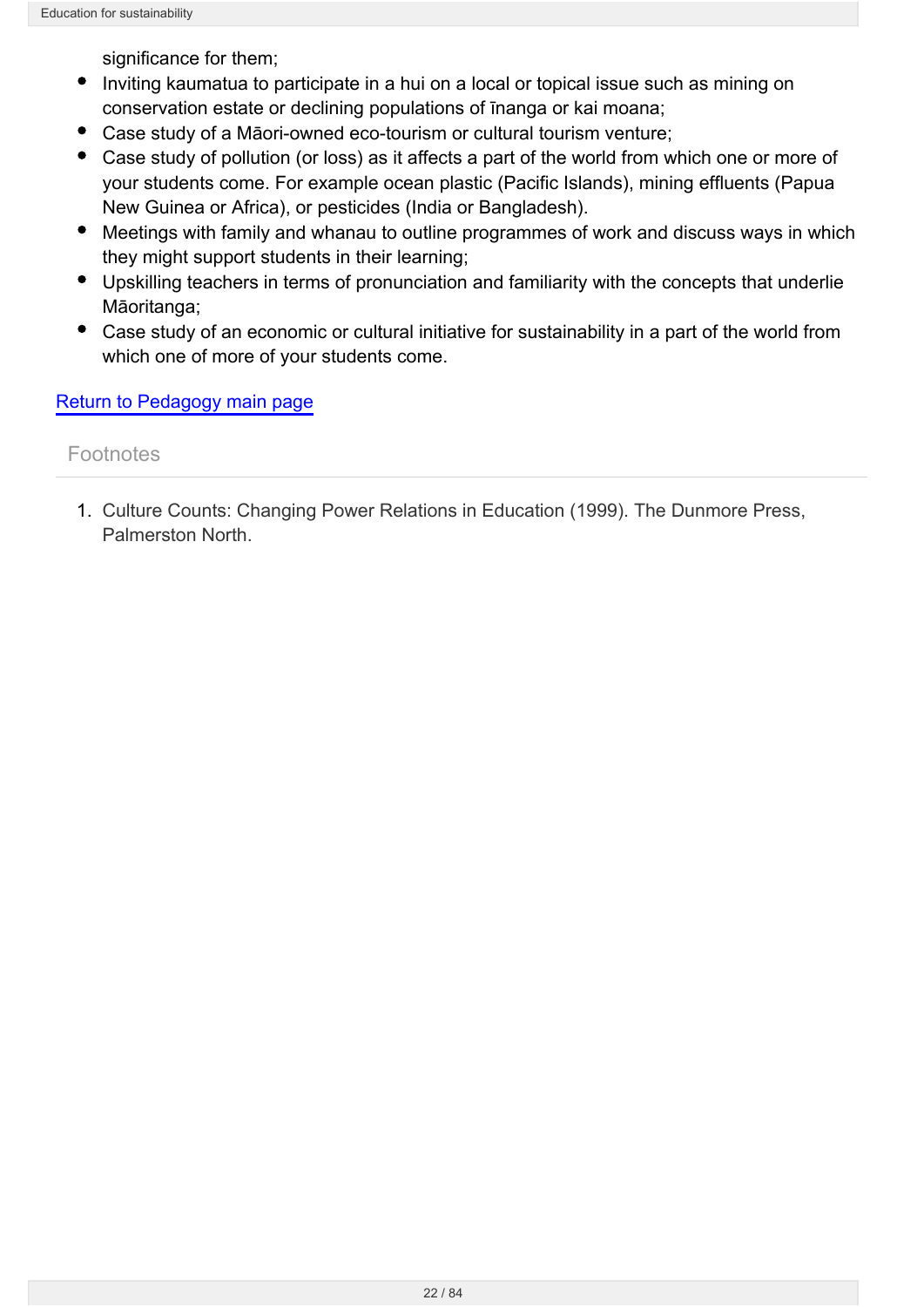#### <span id="page-22-0"></span>Modelling what we value

Education for sustainability is not values free. Core EfS values are closely related to the values found in the curriculum. Students expect to find congruence between the values their teacher promotes and the way that teacher teaches.

Teachers of sustainability teach for values (in other words, that values are important and influence our behaviour) and about values (the values that underpin sustainability).

Importantly, because EfS requires students to examine their own values and those of others, teachers need to be respectful of those values. By modelling respect, teachers demonstrate an integrity that gives students the confidence to be honest.

For examples of how the values of the New Zealand curriculum are fundamental to EfS and EfS teaching, see [EfS and the values of the New Zealand curriculum.](http://seniorsecondary.tki.org.nz/Social-sciences/Education-for-sustainability/Connections/EfS-and-values-of-NZ-Curriculum)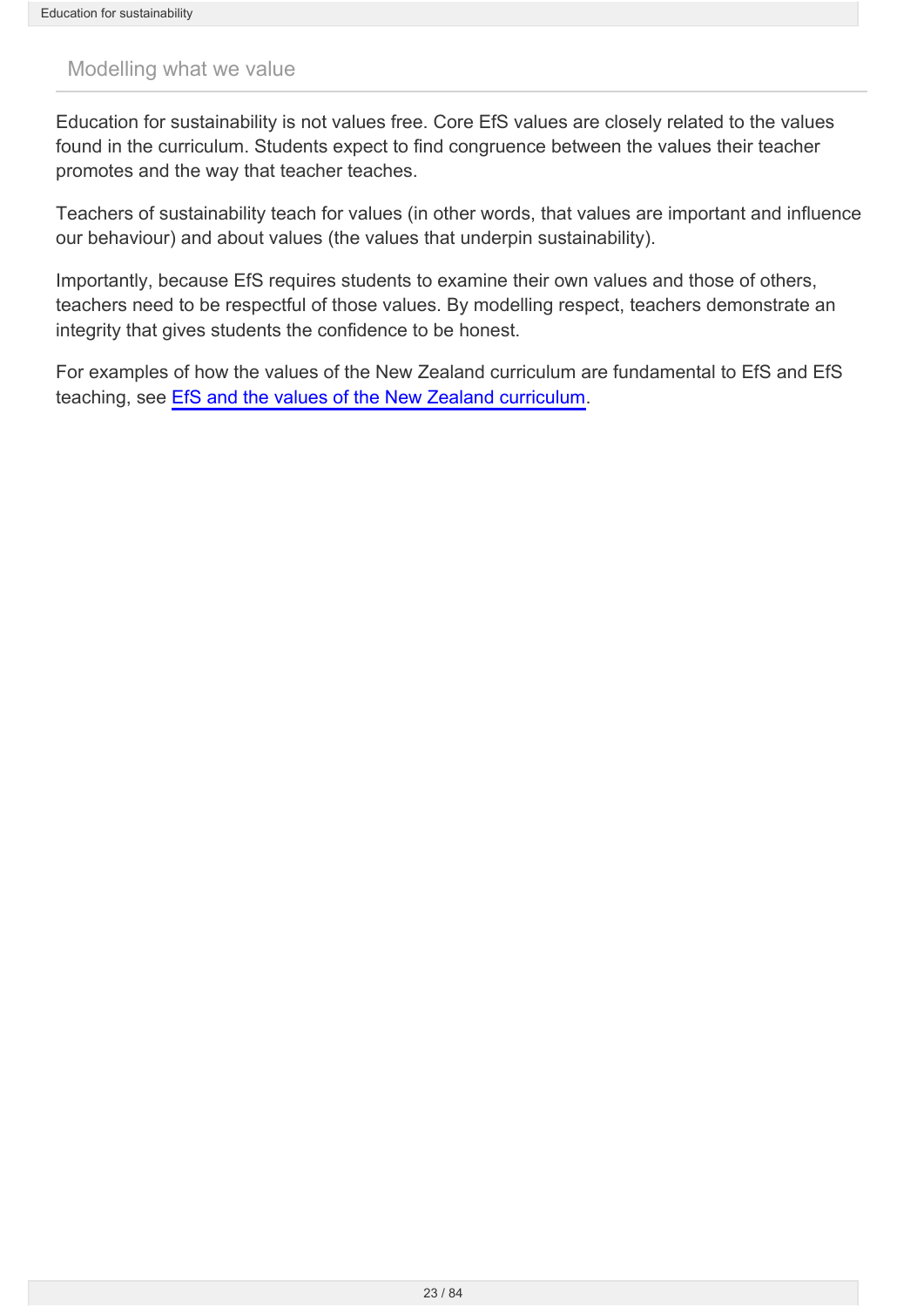## <span id="page-23-0"></span>Developing key competencies in EfS

Our sustainable future depends on being able to think critically, participate, act, reflect, and connect. Developing the key competencies is part and parcel of EfS.

EfS promotes development of the key competencies through learning activities that engage, encourage, challenge, and motivate students and teacher actions that foster student inquiry, discussion, understanding, active participation, and reflection.

There are generally no right answers in the process of inquiry and discussion, but there must be opportunities for exploring new understandings and insights about how we live in relationship to one another and all living things on this planet, and how these opportunities can lead to positive change and actions.

EfS equips young people to identify and think critically about sustainability issues and the choices necessary to secure a decent and humane future. Our future depends on people understanding the web of life and understanding the need to be responsible citizens of a biotic community.

**[Thinking](#page-23-1)** [Using language, symbols, and texts](#page-24-0) [Managing self](#page-24-1) [Relating to others](#page-25-0) [Participating and contributing](#page-25-1)

## <span id="page-23-1"></span>**Thinking**

Teachers model active curiosity about the world. They encourage students to reflect on ideas, experiences, and information and to critique underlying assumptions about sustainability issues.

Well-designed learning activities help students become aware of:

- their own ways of thinking
- their approaches to and strategies for problem solving and appreciative inquiry
- how (and why) other people think the way they do
- their own perspectives and motivations.

These learning experiences can help students to draw on others' strengths in active group work to find collaborative solutions and take actions.

Understanding the consequences of our ways of thinking and acting is a necessary constraint on creative thinking. Creative thinking, using multiple perspectives and knowledge systems, leads to innovative ideas for a sustainable future.

Students develop curiosity about sustainability issues. This spurs them to research to create knowledge and to develop decision-making skills to respond to new opportunities.

Students could:

- investigate consumer pressures and relate them to their own actions
- use information about climate change, examine the implications for the school environment, identify key stakeholder groups and barriers and enablers to achieving change, and develop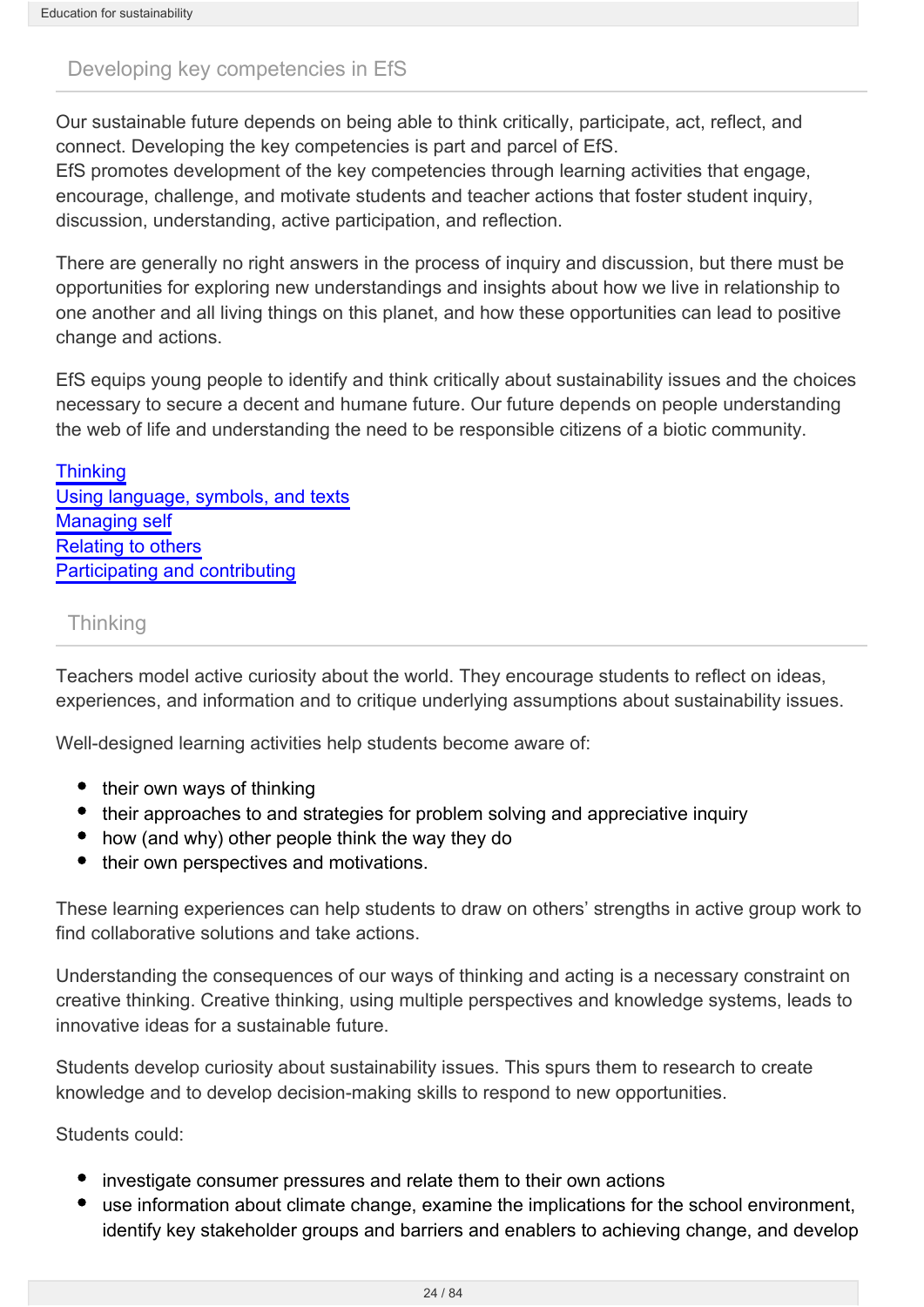a strategy to present to their school board

identify an issue relating to sustainability (for example, energy use) and investigate alternatives or solutions to be used in their schools or homes.

## TOP

## <span id="page-24-0"></span>Using language, symbols, and texts

EfS requires students to interpret how implicit and explicit messages are communicated to individuals and society and to understand how this knowledge can be used to challenge and communicate positive change in a range of communicative modes.

Students begin to understand sustainability from a variety of perspectives by recognising and using a range of languages, symbols, and texts to explore ideas and issues in relation to different target groups.

Students could:

- investigate the language of consumerism in advertising ('upsizing', 'buy one get one free', and so on)
- investigate shop designs and layouts
- analyse slogans and communications strategies used by social marketers, protest movements, or lobby groups and explore how these use knowledge about different target groups
- examine media clips and films about sustainability issues for the messages they contain.

## TOP

## <span id="page-24-1"></span>Managing self

Taking action for a sustainable future is central to EfS. Only by learning to reflect on their own values, attitudes, and behaviours are students in a position to understand what drives others, and so take effective action. Students need to have opportunities to set goals, manage timelines, negotiate with others, and respond appropriately in the face of difficulties.

Students need support as they explore what an individual can do to influence and bring about small- and large-scale change. Also, they need to examine the negative impacts anonymity can have on individual behaviour. They need to realise that they are part of an ecological system and that they have a responsibility for that system. They also need to recognise and understand their own strengths and weaknesses and take these into account when making plans.

#### Students could:

- understand that their use of resources has local and global impacts and implications
- develop and carry out an action plan, for example, changing a behaviour to make their way of life at home more sustainable
- survey other students' attitudes to making change, consider the responses, and develop possible actions
- organise a guest speaker to motivate and inspire other students and teachers to take part in action on waste.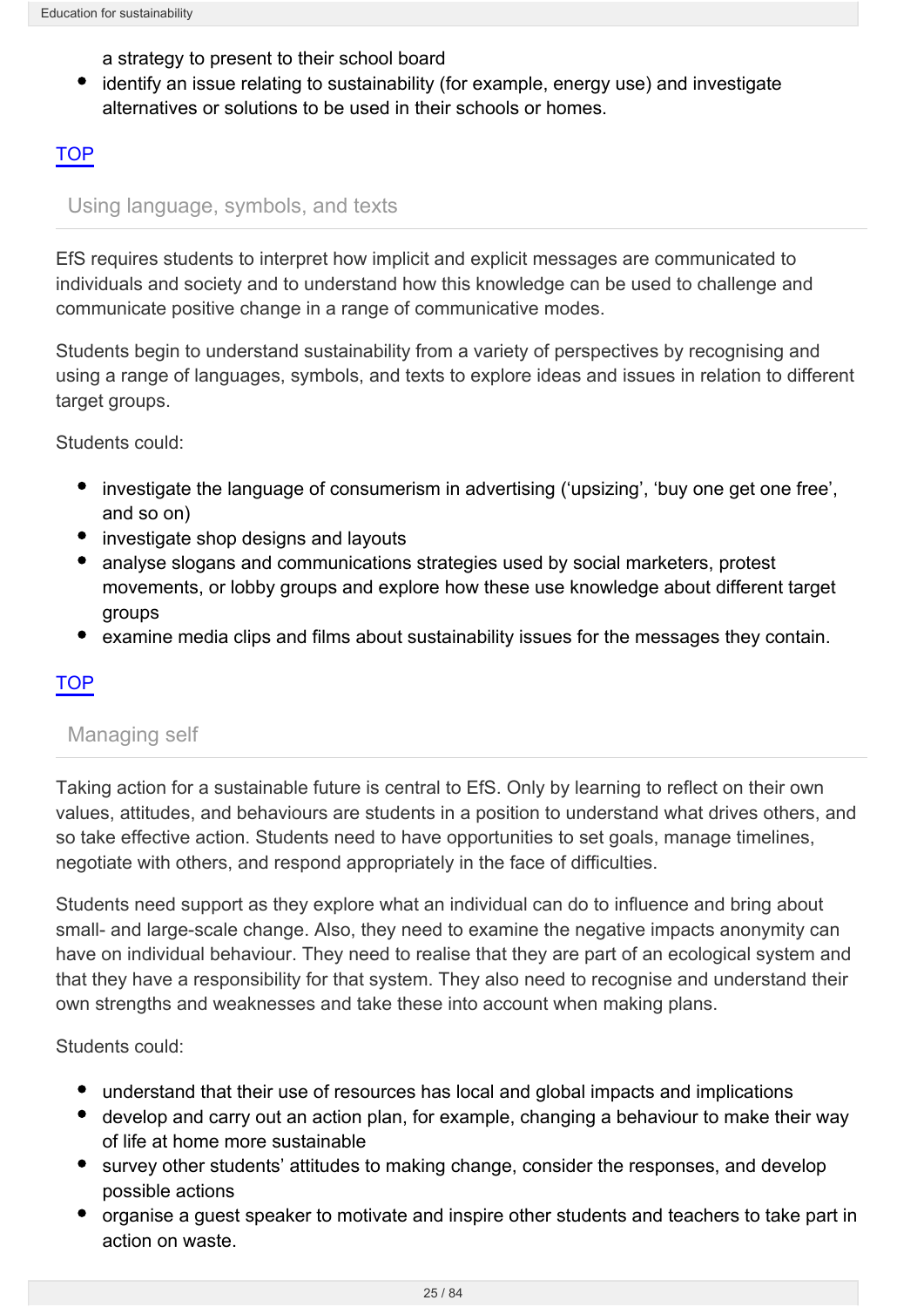## TOP

## <span id="page-25-0"></span>Relating to others

Many EfS learning activities require students to collaborate with others, providing opportunities for them to develop their abilities to listen and hear, recognise and appreciate different points of view, negotiate, and share ideas.

Activities also require students to engage with complex issues where they examine processes, diverse perspectives, and underlying assumptions. These activities may involve exploring traditional cultural and/or religious practices that embrace or challenge notions of sustainability. Students may find themselves relating to or empathising with people whom they may never meet.

Students could:

- allocate roles in an action task to achieve certain collective goals
- invite experts to class to discuss an environmental or sustainability issue from a range of different perspectives to find a compromise that could work for all stakeholders
- build a vision map of their school
- plan a strategy for a business, integrating sustainability into their practices.

#### **TOP**

#### <span id="page-25-1"></span>Participating and contributing

EfS can be context situated and authentic on all levels from local to global.

Learning experiences aim to engage students in real issues that affect them now and may continue to do so in the future.

Learning opportunities in both authentic and simulated contexts allow students to apply and practise their new learning.

By working with others on issues relevant to their communities, students see that they have a role to play in influencing change and that they can contribute to problem solving and decision making. Engaging with others on sustainability issues helps them understand the meaning of interdependence and their responsibilities to others now and in the future.

Students could:

- work in partnership with a marae committee to improve their waste system
- understand the importance of forests and initiate a planting event at their own school
- join or organise a school envirogroup or group of eco warriors to raise awareness of sustainability issues in their own school.

#### TOP

Developing the key competencies in EfS, years 1–13

A table showing how the competencies can be developed through experiences in education for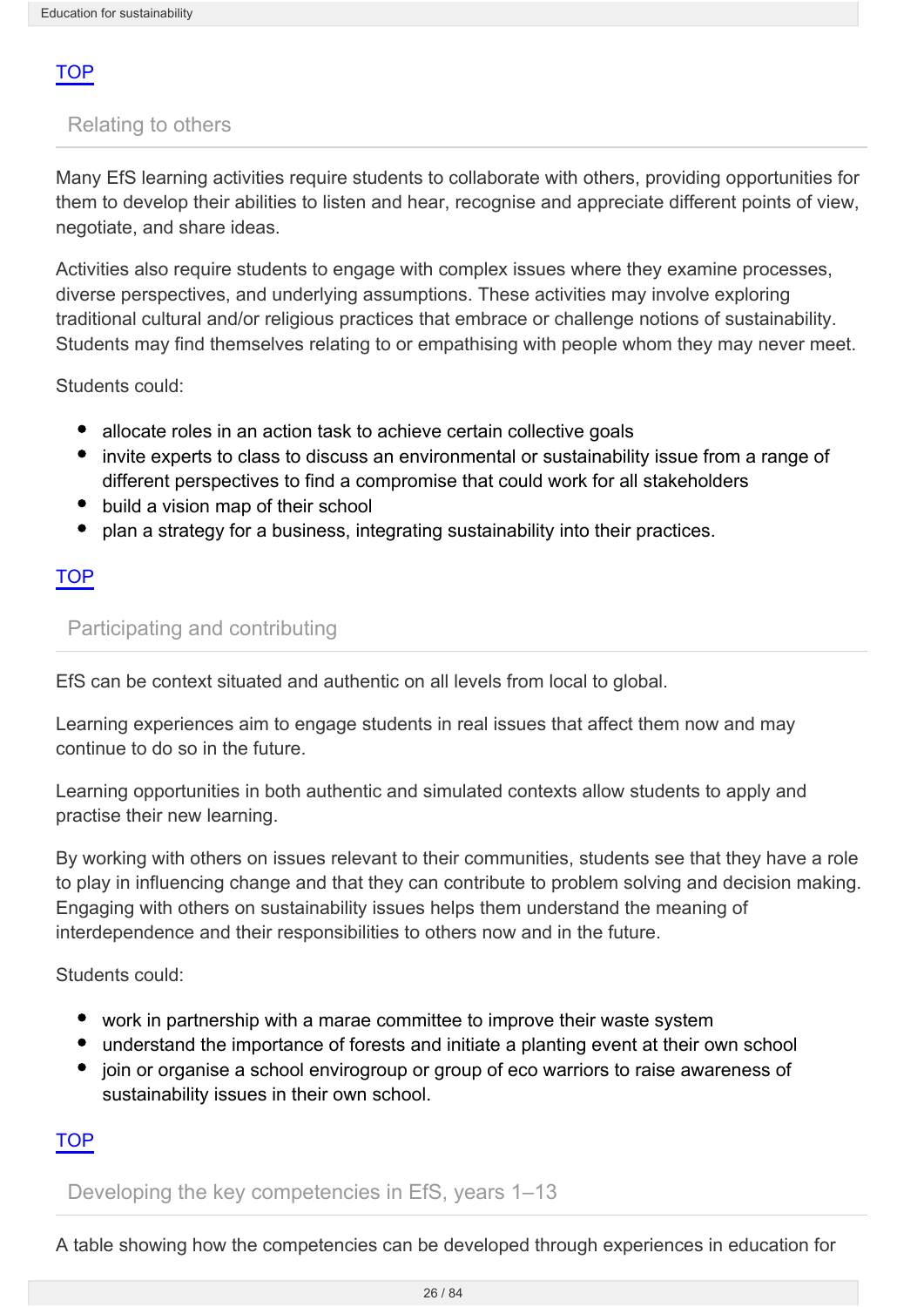sustainability in early childhood and years 1–13 through to tertiary education is provided at

[Development of the Key Competencies Through Experiences in Education for Sustainability.](http://seniorsecondary.tki.org.nz/content/download/794/5498/file/KC progression in EfS.pdf) [\(PDF, 43 KB\)](http://seniorsecondary.tki.org.nz/content/download/794/5498/file/KC progression in EfS.pdf)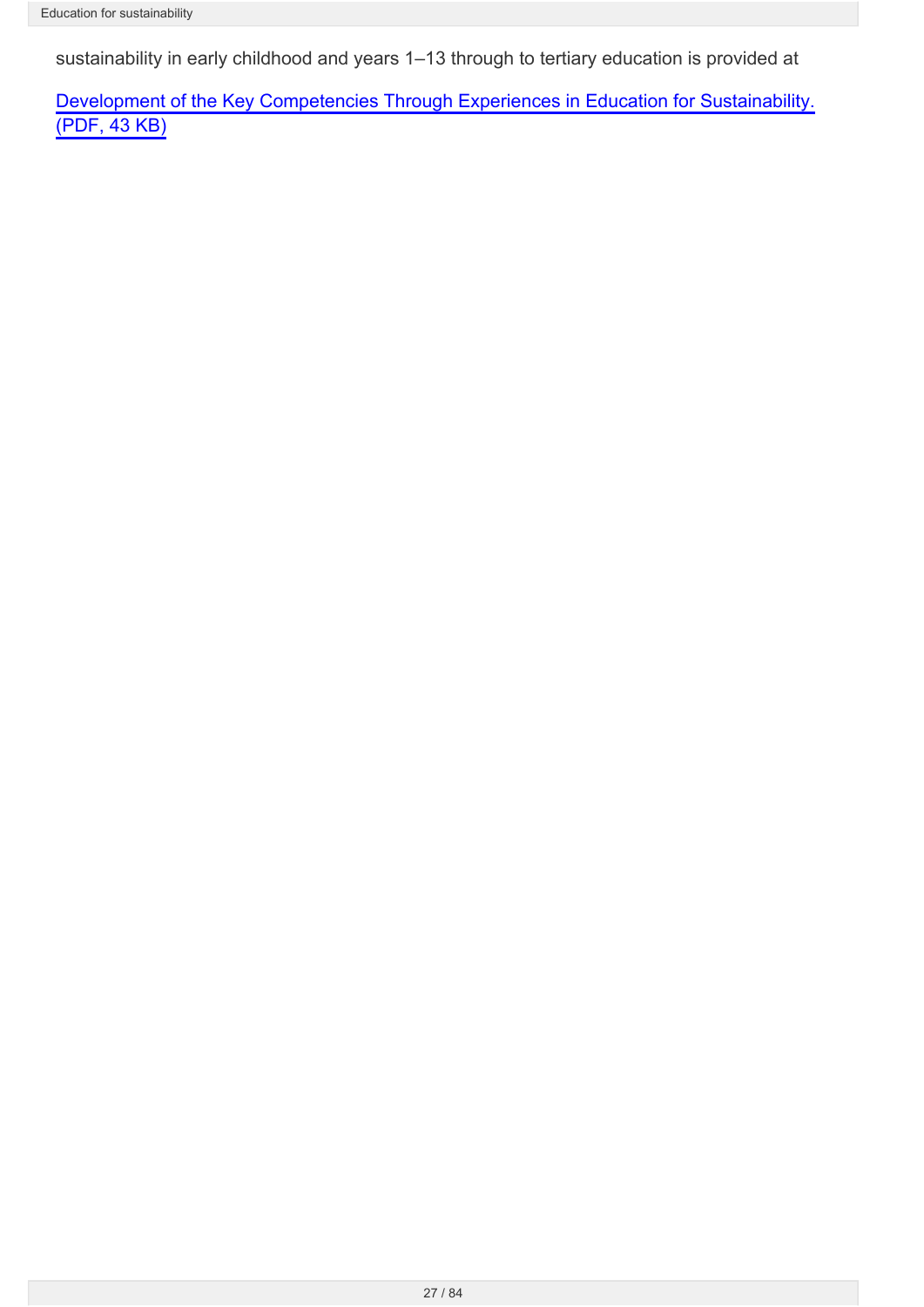## <span id="page-27-0"></span>Assessing student learning in EfS

Assessment is bigger than NCEA. It is the means (provides the evidence) by which we are able to judge how effective our teaching is, and for whom. And it is the means by which students can measure their progress.

[Diagnostic and formative assessment](#page-27-1) [Recognising action competence: an example](#page-27-2) [Involve students in their own assessment](#page-27-3)

<span id="page-27-1"></span>Diagnostic and formative assessment

Effective teachers use diagnostic and formative assessment:

- to identify different students' strengths and needs
- to provide detailed and thorough measurement of students' progress
- to identify the impacts of their teaching and the implications for future teaching.

EfS focuses on how students learn, as well as what they learn. How can you show the process by which their learning develops? What is the evidence of this process? What has happened for the student? What are the wider outcomes? Has something been protected in the environment, an environment enhanced, or a system developed or changed?

Evidence for a rounded EfS assessment may include the student's plan, their journal or online log, evidence (for example, photographs) that they have carried out their planned actions, and their written evaluations of their work in relation to a sustainable future.

#### <span id="page-27-2"></span>Recognising action competence: an example

Assessment needs to capture and contribute to building action competence.

For example, at Auckland Girls' Grammar School, students keep online journals (similar to a blog) recording how their work is going, indicating barriers, things that are going well, and so on. The journals are accessible from outside school.

The teacher can see each student's feedback, but the students see only what they have posted. The teacher responds with feedback and suggestions of what to do next.

One group that wanted to promote sustainability needed to talk to people at school and described in their journals their attempts to do this, while another group had to change plans suddenly. The teacher used journal feedback to offer alternatives to both.

The journal provides dated evidence that the students have been working at or outside the school. It is particularly useful for groups or for students who prefer to work alone.

## <span id="page-27-3"></span>Involve students in their own assessment

Knowing what is expected of them strengthens the ability of EfS students to judge when they have got there and contributes to developing their action competence.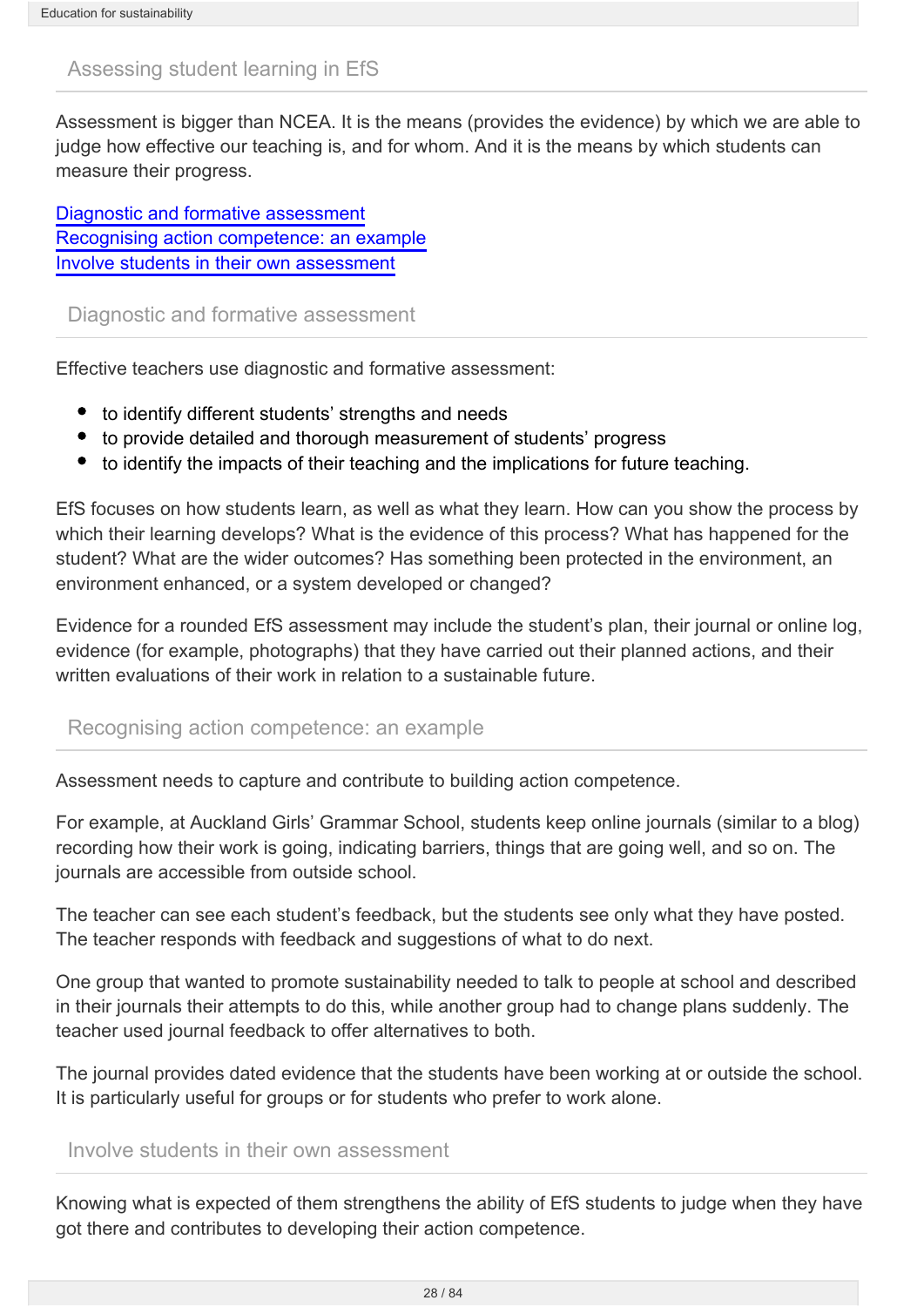Formative assessment in a variety of contexts should be based on shared learning intentions and explicit success criteria developed through quality discourse and learning conversations and reinforced by focused feedback.

Self and peer assessment exercises, opportunities for reflection together with attention to the processes of reflection, and journals or portfolios are all useful tools to help students benefit from assessment information.

Students in pairs or small groups could grade or annotate exemplar scripts then compare their evaluations with the actual rankings in class discussion.

Suggest that, in addition to teacher assessment and self-evaluation, students may also find it useful to seek feedback from other people (extended family, people in the community).

[See also the section approaches that encourage action competence](http://seniorsecondary.tki.org.nz/Social-sciences/Education-for-sustainability/Pedagogy/Approaches-that-encourage-action-competence)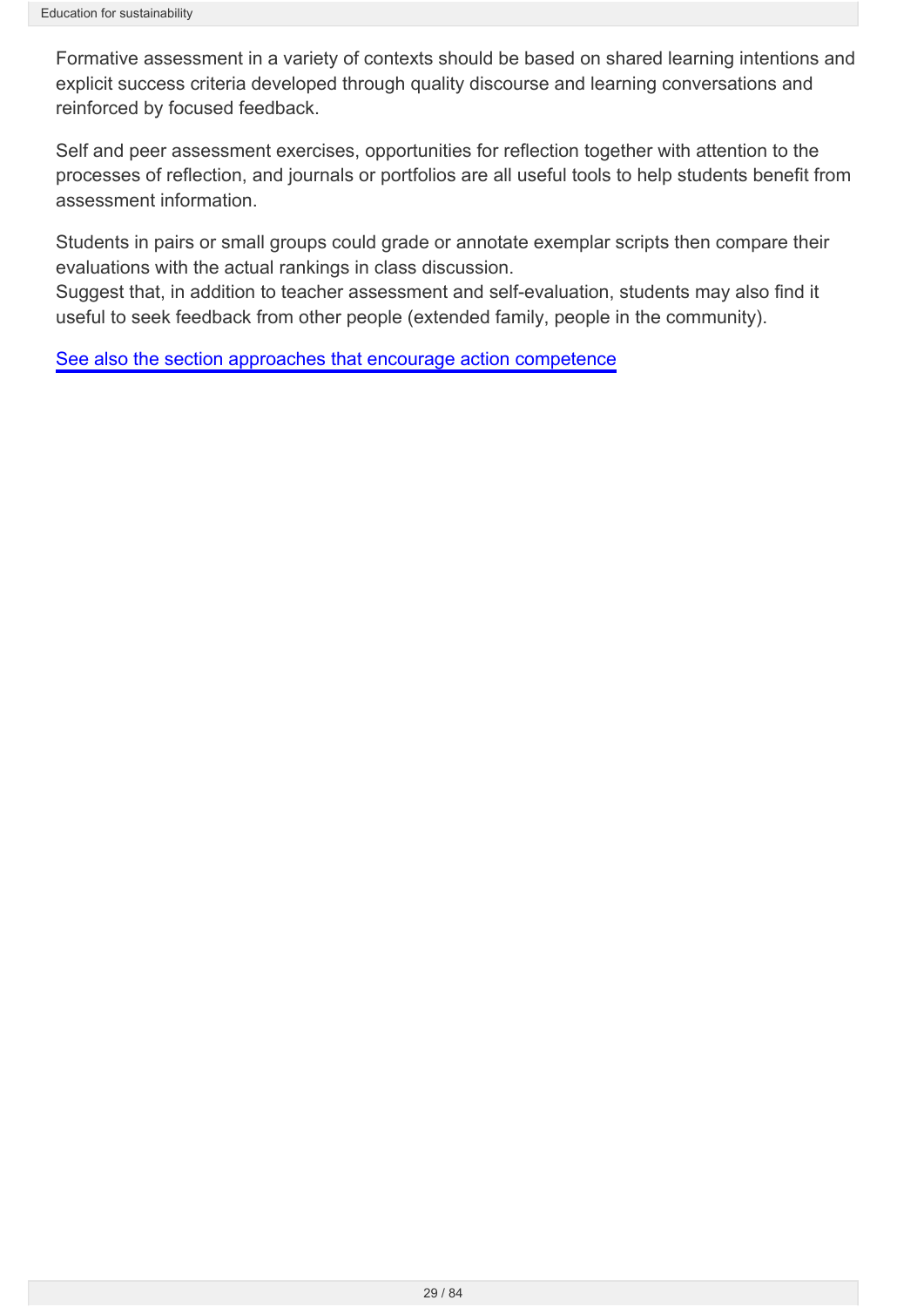## <span id="page-29-0"></span>EfS and external qualifications

This section lists the available EfS achievement standards and highlights several considerations for their use.

- $\bullet$ [NCEA achievement standards](#page-29-1)
- [EfS and university entrance](#page-30-0)
- [Action and its evaluation are both necessary](#page-30-1)
- [Using local contexts for internal assessments](#page-30-2)

## <span id="page-29-1"></span>NCEA achievement standards

These standards are designed for use in an EfS programme or in other integrated or subject programmes of work at year 12 or 13. Most of the standards can be used to assess learning in a local context.

Assessment specifications, moderators' reports, and clarification documents are available on the NZQA website.

[NCEA: Achievement standards](http://www.nzqa.govt.nz/qualifications-standards/qualifications/ncea)

## Level 2

- AS90810 Education for sustainability 2.1 Plan, implement, and evaluate a personal action that will contribute towards a sustainable future; Internal, 6 credits.
- AS90811 Education for sustainability 2.2 Describe the consequences of human activity within a biophysical environment in relation to a sustainable future; Internal, 4 credits.
- AS90812 Education for sustainability 2.3 Describe world views, their expression through practices and activities and the consequences for a sustainable future; External, 4 credits.
- AS90813 Education for sustainability 2.4 Describe values and associated behaviours in relation to a sustainable future; Internal, 3 credits.
- AS90814 Education for sustainability 2.5 Describe aspects of sustainability in relation to a sustainable future; External, 4 credits.
- AS90815 Education for sustainability 2.6 Work cooperatively to develop and present a strategy or design for sustainability in response to a future scenario; Internal, 3 credits.

## Level 3

- Education for sustainability 3.1 Evaluate a planned personal action that contributes toward a sustainable future; Internal, 6 credits.
- Education for sustainability 3.2 Investigate the interrelationship between humans and a biophysical environment in relation to a sustainable future; Internal, 4 credits.
- Education for sustainability 3.3 Compare and contrast initiatives in relation to a sustainable future; External, 4 credits.
- Education for sustainability 3.4 Describe policies and practices, their development and contribution to a sustainable future; External, 5 credits.
- Education for sustainability 3.5 Develop and justify a strategy for an organisation that will contribute to a sustainable future; Internal, 5 credits.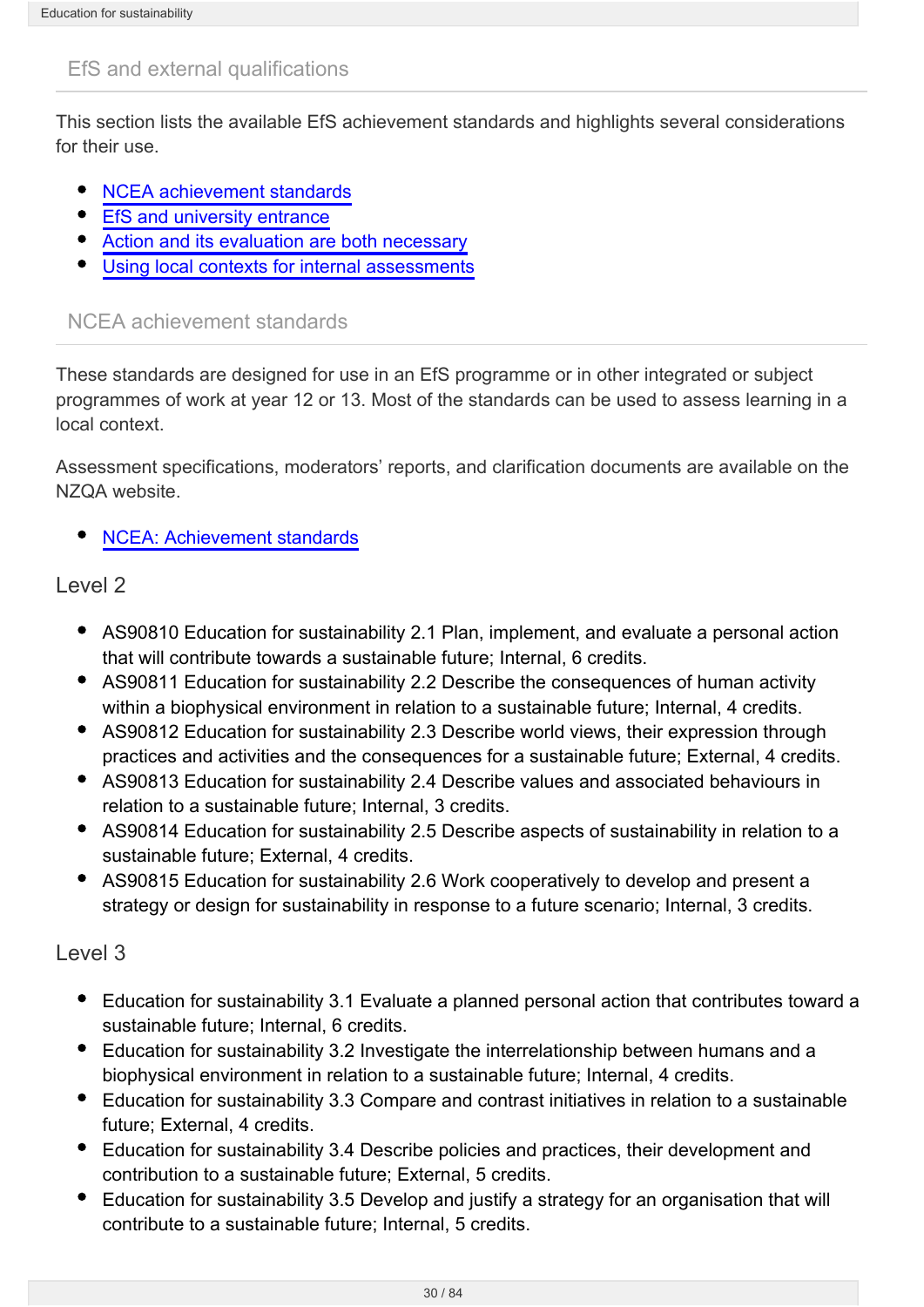#### <span id="page-30-0"></span>EfS and university entrance

EfS is an additional domain on the National Qualification Framework, and credits obtained in EfS contribute to the 'last' 14 of the minimum of 42 credits at level 3 for entrance into a New Zealand university. (Credits can be accumulated over more than one year.)

EfS is not on the approved list at present. Courses of study that are not on the list of approved subjects may be based on standards from more than one domain. Schools need to be aware of NZQA specifications when setting up programmes and advising students.

#### <span id="page-30-1"></span>Action and its evaluation are both necessary

EfS achievement standards require students to think critically (evaluate). Students sometimes underestimate the worth of evaluation because they see action as the thing that matters. They need to understand that, for an action to be considered and justifiable, the why of an action is as important as the how – and they need to learn to reflect on the success of an action in terms of how well it achieved its aim.

To meaningfully evaluate actions in different contexts, students need in-depth understanding of the sustainability concepts at stake and the different sides of the debates; for example, to evaluate actions relating to climate changes, students need to compare bases of the competing claims of scientists and sceptics.

Students also need support to recognise the difference between an activity (for example, riparian planting) and the effect of that action on a sustainable future (cleaner water, reduced erosion, invertebrates able to multiply).

#### <span id="page-30-2"></span>Using local contexts for internal assessments

Several schools report students achieving higher levels of success in NCEA achievement standards when the focus has been on issues in the local environment.

For example, a year 12 class at Taipa Area School studied the local harbours, sand dunes, and marine reserves. Students could choose an activity carried out in a harbour (AS90811 2.2), take action to protect the sand dunes (AS90810 2.1), or discuss different values involved in setting up a local marine reserve (AS90813 2.4).

A year 13 class at Mangakahia Area School worked with a local marae to devise a strategy (AS 3.5) and then used it to plan and carry out an action (AS 3.1).

Several geography classes have incorporated AS90811 2.2, often as part of a field trip.

Ruawai College's year 12 science class incorporated AS90815 2.6 when looking at scientific issues for the future.

An extended example of teaching and assessment in a local context (Kaikorai Valley College and the Kaikorai Stream) is attached as PDF file 3 to the section in this guide on [learning programme](http://seniorsecondary.tki.org.nz/Social-sciences/Education-for-sustainability/Learning-programme-design) [design](http://seniorsecondary.tki.org.nz/Social-sciences/Education-for-sustainability/Learning-programme-design).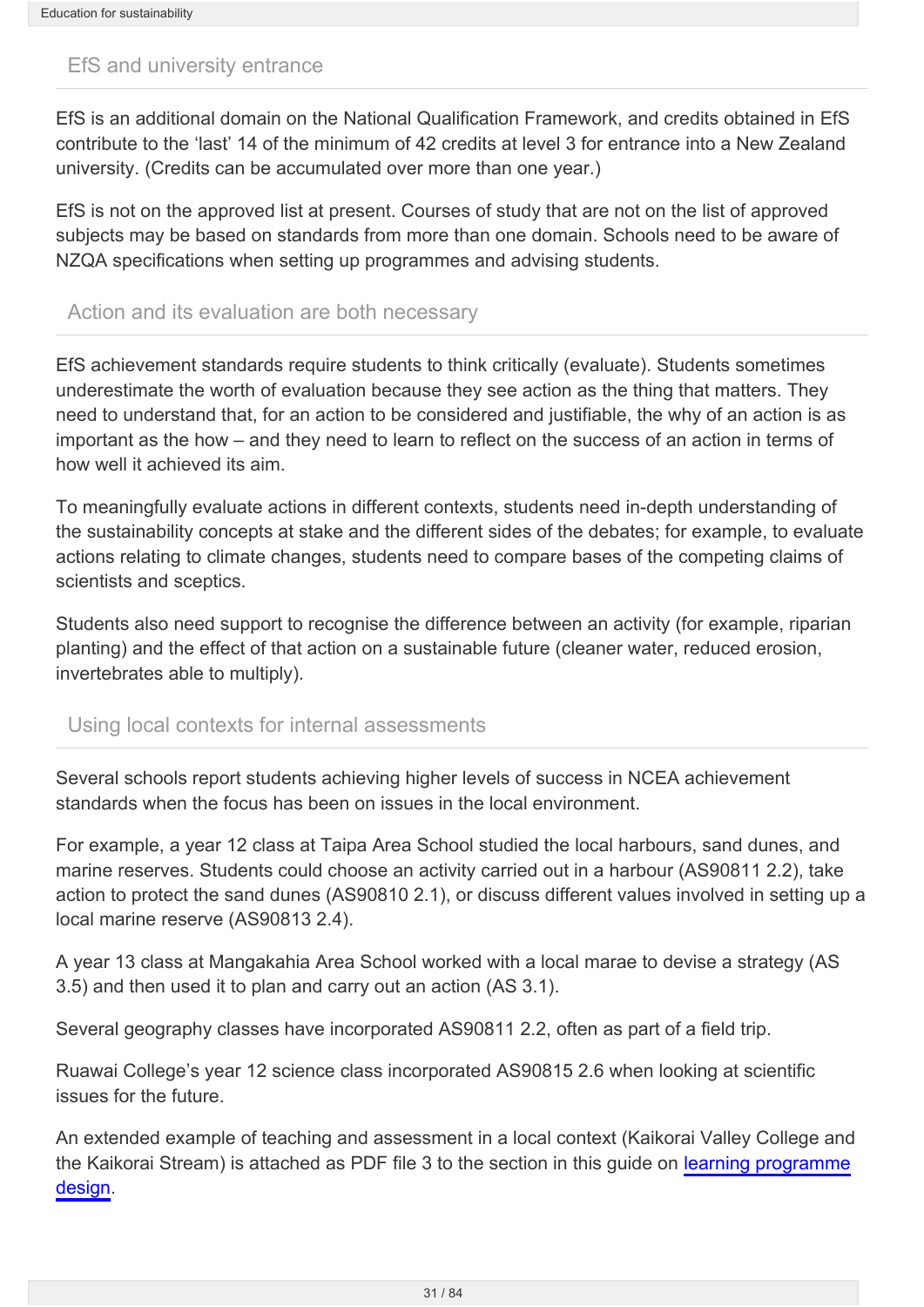## <span id="page-31-0"></span>Cross-curricular learning and external qualifications

An EfS programme that involves two or more learning areas allows for students to be assessed against a number of possible achievement standards. This section suggests a variety of outcomes that are based on EfS learning objectives and could be assessed using achievement standards from other subjects or learning areas.

See the sample unit plan (PDF) in the [learning programme design](http://seniorsecondary.tki.org.nz/Social-sciences/Education-for-sustainability/Learning-programme-design) section of this guide. [This section will be updated when achievement standards are finalised. Please check before use.]

- [Arts](#page-31-1)
- **[Biology](#page-32-0)**
- **[Chemistry](#page-32-1)**
- [Earth and space science](#page-33-0)
- **[Economics](#page-34-0)**
- **[English](#page-34-1)**
- **[Geography](#page-35-0)**
- [Health and physical education](#page-36-0)
- [Mathematics and statistics](#page-36-1)  $\bullet$
- $\bullet$ **[Physics](#page-37-0)**
- **[Science](#page-38-0)**
- [Social studies](#page-38-1)
- **[Technology](#page-39-0)**

<span id="page-31-1"></span>Arts

#### Level 6

Research and refine ideas about a local issue, and develop a drama to inform others. (EfS LO 6.2)

AS90007 Drama 1.2 Devise and perform a drama; Internal, 5 credits.

#### Level 7

Explore how New Zealand drama reflects different people's opinions on sustaining our natural environment. Research and analyse the influences of the native bush on different artists' works. (EfS LO 7.2)

Research and document methods and ideas in the context of a drawing study (painting, photography, printmaking, sculpture, design). AS90233, AS90473, AS90471, AS90474, AS90472 (2.1)

Apply drama techniques in a group within a scripted context. AS90300 (2.2)

Level 8

Research the development of contemporary Māori art and its relationship to the land. (EfS LO 8.2)

Visual arts 3.1 Research and analyse approaches within established design/painting/photography/printmaking/sculpture practice; Internal, 4 credits.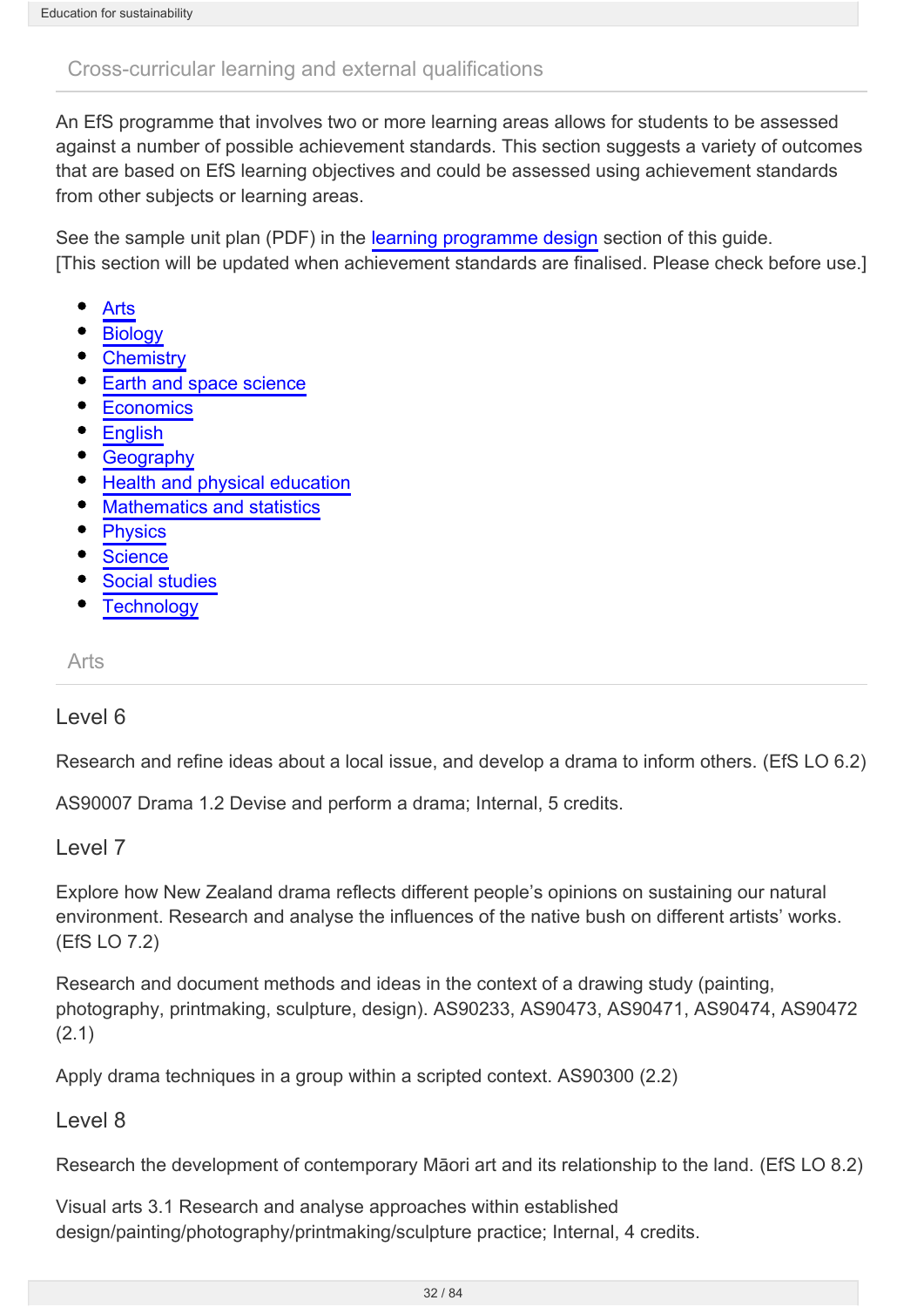**TOP** 

<span id="page-32-0"></span>Biology

## Level 6

Investigate the effects of pollution on the stream ecosystem. (EfS LO 6.1)

Research the factors affecting the distribution of the Ross River Virus mosquito. (EfS LO 6.3)

AS90925 Biology 1.1 Carry out a practical investigation in a biological context, with direction; Internal, 4 credits.

Describe the control of an introduced species that affects native species. AS90165 (1.5)

## Level 7

Research the effects of an introduced predator on specific native species.

Compare different methods of control and make recommendations.

Investigate the impact of anthropocentric pollution on dissolved oxygen as it affects stream invertebrates. (EfS LOs 7.1 and 7.3)

AS91154 Biology 2.2 Analyse the biological validity of information presented to the public; Internal, 3 credits.

AS91155 Biology 2.3 Demonstrate understanding of adaptation of plants or animals to their way of life; Internal, 3 credits.

AS90811 Education for sustainability 2.2 Describe the consequences of human activity within a biophysical environment in relation to a sustainable future; Internal, 4 credits.

Level 8

Investigate the possible consequences of using genetically modified corn in New Zealand.

Prepare a pamphlet for the public setting out the pros and cons of the introduction of genetically modified food crops. (EfS LOs 8.2, 8.3, and 8.4)

Research a contemporary biological issue; Internal, 3 credits.

Education for sustainability 3.1 Evaluate a planned personal action that contributes toward a sustainable future; Internal, 6 credits.

#### **TOP**

<span id="page-32-1"></span>**Chemistry** 

#### Level 6

Investigate the use of chemical filters in coal-burning power stations.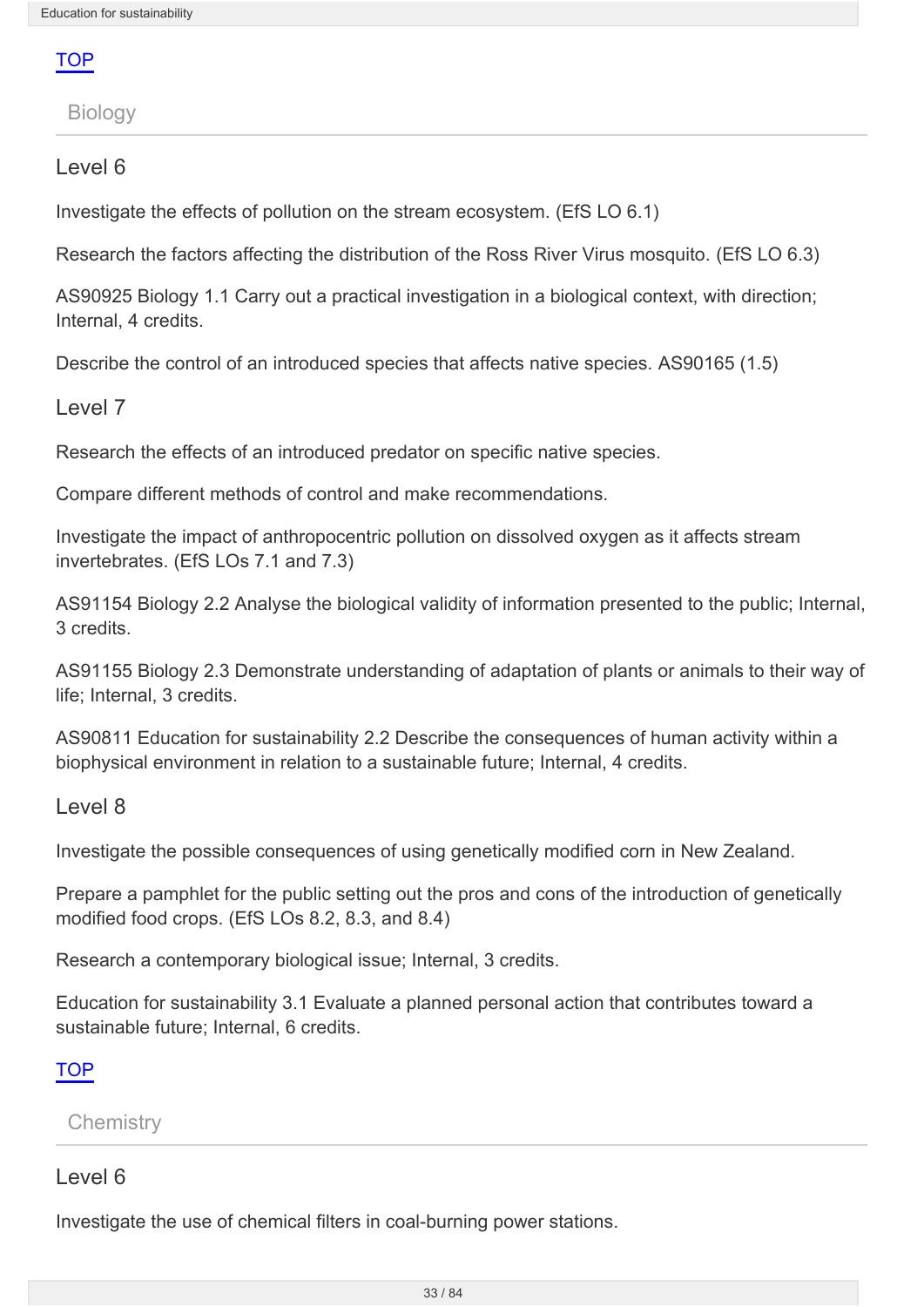Make unbleached paper and compare its properties with bleached equivalents for flammability, strength, and so on. (EfS LO 6.3)

AS90931 Chemistry 1.2 Demonstrate understanding of the chemistry in a technological application; Internal, 2 credits.

Process information to describe a use of chemistry knowledge with direction. AS90170 (1.2)

Level 7

Research and write a report on the CCS process. (EfS LO 7.3)

Research information to present a scientific report. AS90771 (2.2)

Level 8

Investigate the possible effects of rising temperatures on the absorption of CO2 in the ocean and the production and availability of carbonate ions.

Analyse nitrate concentrations in a local waterway and link to land use and sewage contamination. (EfS LOs 8.1 and 8.2)

AS91387 Chemistry 3.1 Carry out an investigation in chemistry involving quantitative analysis; Internal, 4 credits.

Education for sustainability 3.2 Investigate the interrelationship between humans and a biophysical environment in relation to a sustainable future; Internal, 4 credits.

## TOP

<span id="page-33-0"></span>Earth and space science

## Level 7

Investigate distribution patterns on a local coast and compare these to historical records. Identify and carry out possible methods of restoration. (EfS LOs 7.1 and 7.4)

AS91188 Earth and space science 2.2 Examine an earth and space science issue and the validity of the information communicated to the public; Internal, 4 credits.

AS90810 Education for sustainability 2.1 Plan, implement and evaluate a personal action that will contribute towards a sustainable future; Internal, 6 credits.

AS90811 Education for sustainability 2.2 Describe the consequences of human activity within a biophysical environment in relation to a sustainable future; Internal, 4 credits.

## Level 8

Investigate the link between climate change, changes in ocean temperatures, changes in air temperatures, and the likely effects on weather and climate patterns in New Zealand

Compare articles on climate change by a scientist and a sceptic and analyse the use of vocabulary and conventions to influence an audience. (EfS LOs 8.1, 8.2, and 8.3)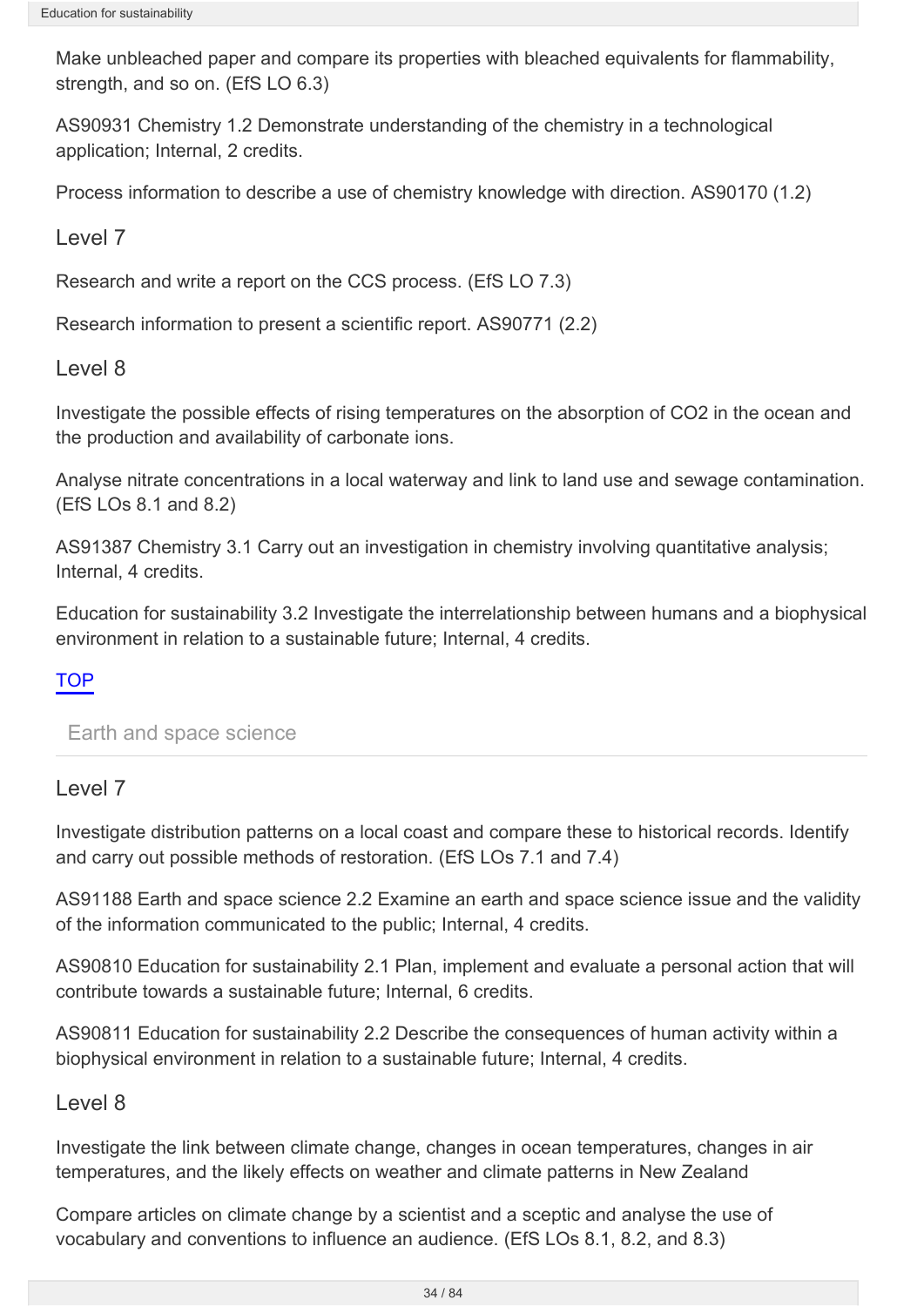AS91411 Earth and space science 3.2 Investigate a socio-scientific issue in an Earth and space science context; Internal, 4 credits.

AS91414 Earth and space science 3.5 Demonstrate understanding of processes in the atmosphere system; External, 4 credits.

Education for sustainability 3.2 Investigate the interrelationship between humans and a biophysical environment in relation to a sustainable future; Internal, 4 credits.

## **TOP**

#### <span id="page-34-0"></span>**Economics**

## Level 6

Investigate how consumer pressure can be used to drive sustainable practices. (EfS LOs 6.2 and 6.3)

AS90983 Economics 1.1 Demonstrate understanding of consumer choices, using scarcity and/or demand; External, 4 credits.

Understand and use the consumer decision-making model. AS90200 (1.6)

#### Level 7

Investigate the effects of compulsory riparian planting on the farming industry. (EfS LOs 7.1 and 7.2)

Analyse government policies, such as a biodiversity strategy, conservation, and costs associated with them, trade-offs, and real-cost economics for sustainability outcomes. (EfS LOs 7.2 and 7.3)

Process, present, and analyse statistical data in relation to given economic issues. AS90797 (2.4)

AS90813 Education for sustainability 2.4 Describe values and associated behaviours in relation to a sustainable future; Internal, 3 credits.

#### Level 8

Research the possible effects and responses if European consumers move towards local dairy products in response to a food miles campaign. (EfS LO 8.2)

Collect and process information, and carry out an economic analysis. AS90778 (3.5)

Compare and contrast initiatives in relation to a sustainable future. AS90830 (3.3)

TOP

<span id="page-34-1"></span>English

#### Level 6

Construct a brochure to persuade junior students to put food in a school worm farm. (EfS LOs 6.2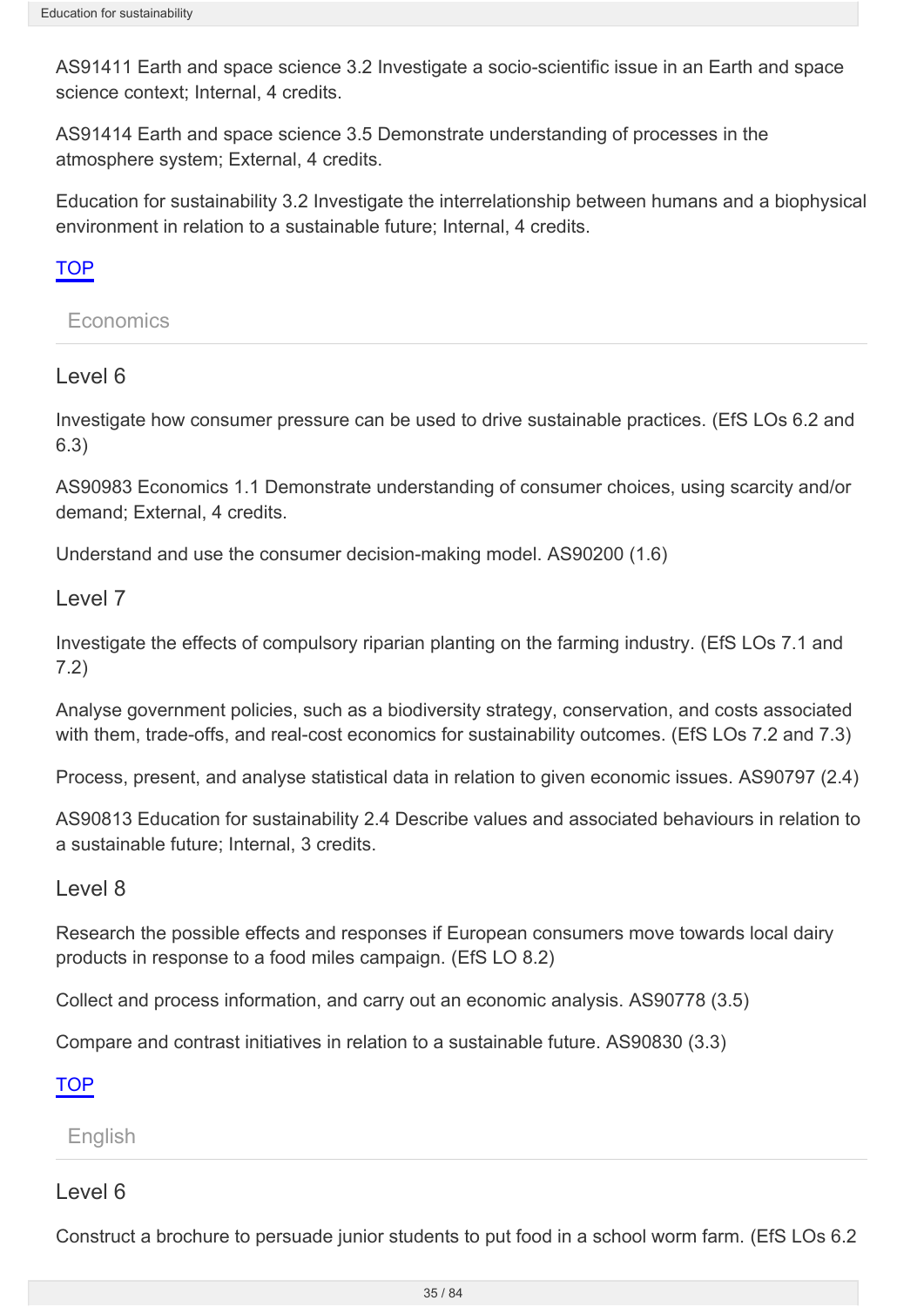and 6.4)

Produce a media or dramatic presentation. AS90059 (1.8)

Research, organise, and present information. AS90060 (1.9)

Level 7

Research and write a report on a local environmental issue from a personal viewpoint. (EfS LO 7.2)

Produce crafted and developed formal transactional writing. AS90376 (2.2)

Level 8

Compare articles on climate change by a scientist and a sceptic, and analyse the use of language structures to influence an audience. (EfS LOs 8.2 and 8.4)

Respond critically to written text(s) studied. AS90721 (3.2)

Construct and deliver an oral presentation. AS90725 (3.6)

## **TOP**

<span id="page-35-0"></span>**Geography** 

## Level 6

Examine the catchment of a stream flowing through farmland and urban settlements. (EfS LO 6.1)

Examine the impact of extractive or agricultural industries on communities and environments, mitigating actions, and values conflicts. (EfS LO 6.3)

Carry out and present directed geographic research. AS90206 (1.5)

Describe a contemporary geographic issue and evaluate courses of action. AS90207 (1.6)

## Level 7

Investigate the effect of human activities on a local coastline and take action/make recommendations for a sustainable future. (EfS LOs 7.1, 7.2, and 7.4)

Investigate tourism in a post peak-oil world. (EfS LO 7.3)

Carry out and present guided geographic research. AS90335 (2.5)

Explain a contemporary geographic issue and evaluate courses of action. AS90336 (2.6)

AS90810 Education for sustainability 2.1 Plan, implement and evaluate a personal action that will contribute towards a sustainable future; Internal, 6 credits.

AS90811 Education for sustainability 2.2 Describe the consequences of human activity within a biophysical environment in relation to a sustainable future; Internal, 4 credits.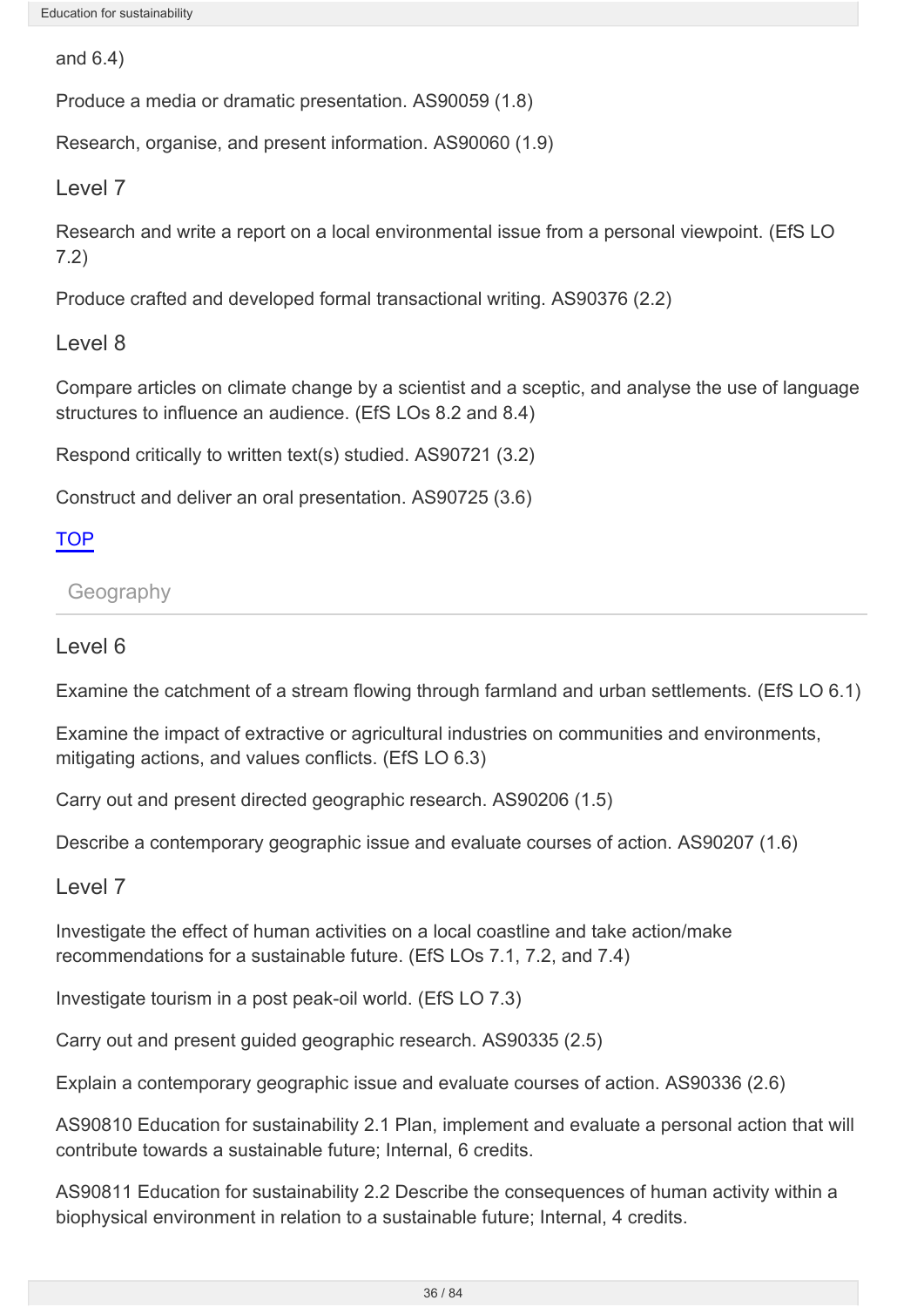# Level 8

Compare the differences between natural erosion in an estuary (for example, at Mangamangaroa) in the past and in the present, with the effects of subdivision, higher population, and global change. (EfS LOs 8.2 and 8.4)

91432 Geography 3.7 Analyse aspects of a geographic topic at a global scale; Internal, 3 credits.

Education for sustainability 3.2 Investigate the interrelationship between humans and a biophysical environment in relation to a sustainable future; Internal, 4 credits.

## **TOP**

Health and physical education

# Level 6

Investigate the way your local regional council provides access to the coast for people's recreation while protecting natural ecosystems. (EfS LOs 6.2 and 6.3)

# Level 7

Investigate the methods used by a local authority to balance the effects of new subdivisions, light industry, and the protection of a local waterway. (EfS LOs 7.2 and 7.4)

Alternatively: Investigate the spiritual connection a local iwi has to indigenous species in the area and the impact people have had over time, or investigate health and well-being when natural balances are compromised.

Develop, describe, implement, and evaluate a plan of action to enhance hauora/well-being. AS90328 (2.3)

Education for sustainability 3.4 Describe policies and practices, their development and contribution to a sustainable future; External, 5 credits.

# Level 8

Analyse how a council has used both technology and legislation to ensure physical, social, and environmental health in a new subdivision. (EfS LOs 8.2 and 8.4)

AS91461 Health 3.1 Analyse a New Zealand health issue; Internal, 5 credits.

Describe policies and practices, their development and contribution to a sustainable future. AS90831 (3.4)

# TOP

Mathematics and statistics

# Level 6

Evaluate a statistics report by a regional council purporting to show improvements in water quality.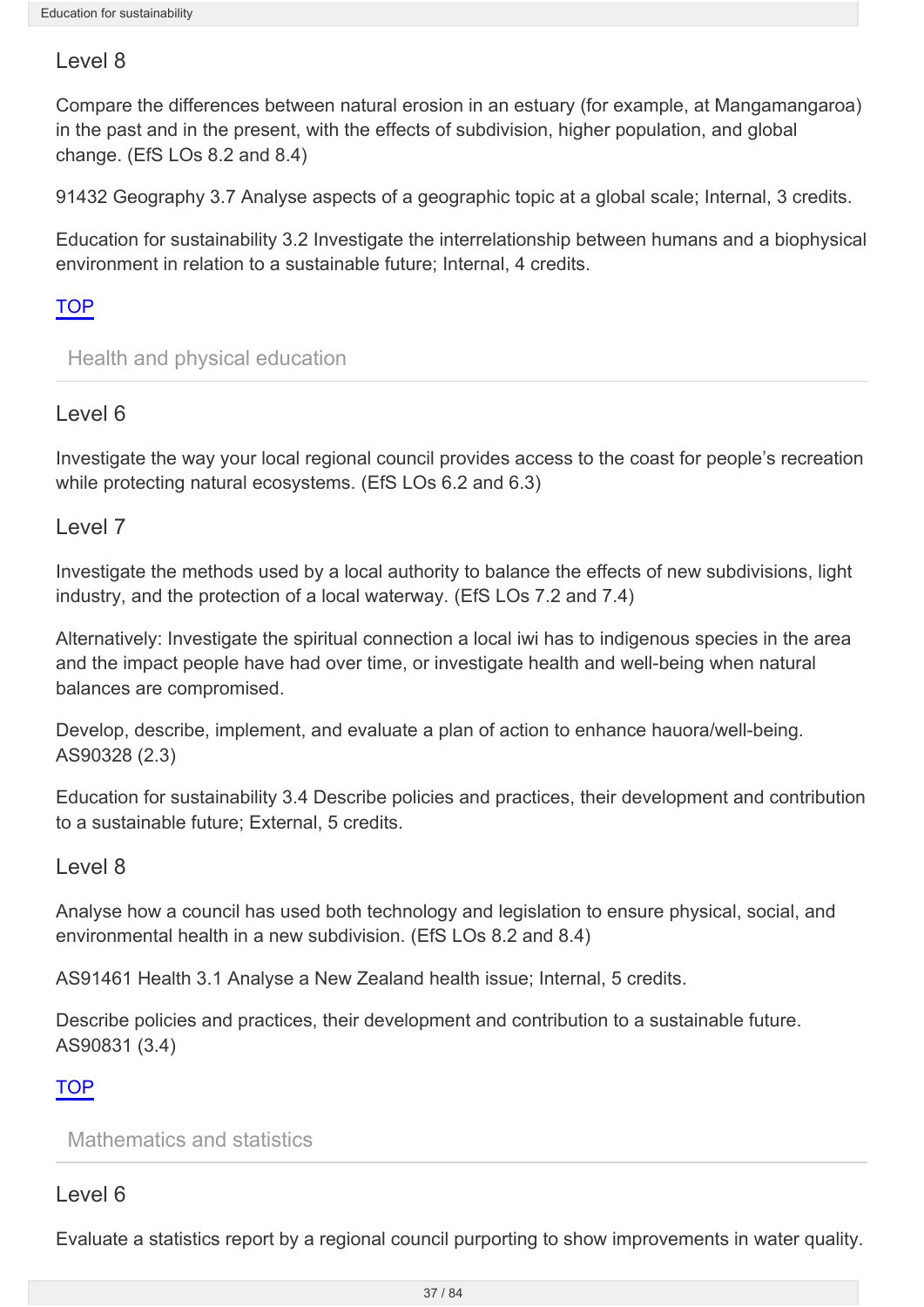(EfS LO 6.3)

Evaluate some of the statistics about global environmental change, such as climate change, global warming, and waste disposal. (EfS LO 6.3)

Use statistical methods and information. AS90193 (1.5)

Level 7

Examine statistical reports on chemical levels in a stream to determine relative risks. (EfS LO 7.3)

Select a sample and use this to make an inference about the population. AS90288 (2.5)

Level 8

Conduct an inquiry into consumer preferences for sustainable products and evaluate the results. (EfS LO 8.3)

Select and analyse continuous bi-variate data. AS90645 (3.5)

Determine the trend for time series data. AS90641 (3.1)

# **TOP**

Physics

# Level 6

Investigate the use of dams and weirs in a stream to protect banks and habitats. (EfS LOs 6.1 and 6.3)

AS90935 Physics 1.1 Carry out a practical physics investigation that leads to a linear mathematical relationship, with direction; Internal, 4 credits.

# Level 7

Investigate the effects of artificial reefs on wave action on a surf beach and the resultant changes to habitats. (EfS LOs 7.1 and 7.3)

Take measurements of physical quantities and analyse data graphically to determine a relationship. AS90252 (2.1)

Demonstrate understanding of physics in an integrated context. AS90258 (2.7)

AS90811 Education for sustainability 2.2 Describe the consequences of human activity within a biophysical environment in relation to a sustainable future; Internal, 4 credits.

# Level 8

Compare the production of energy from different renewable sources, and make recommendations for Auckland to be completely powered by renewable means. (EfS LOs 8.1, 8.2, and 8.3)

Carry out a practical scientific investigation with guidance. AS90727 (3.1)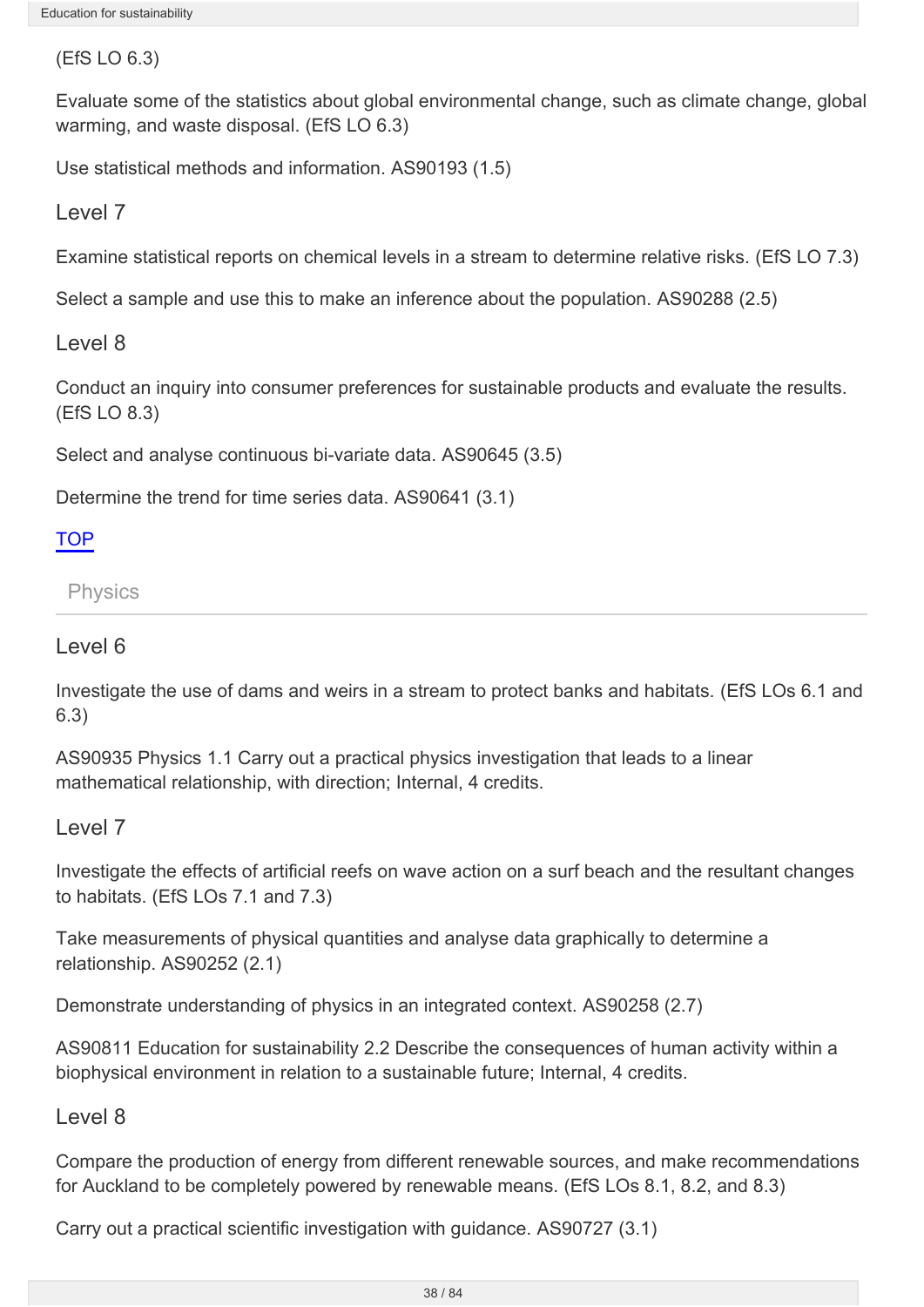Research a current scientific controversy. AS90728 (3.2)

Education for sustainability 3.3 Compare and contrast initiatives in relation to a sustainable future; External, 4 credits.

## **TOP**

Science

# Level 6

Investigate pollution in a local stream by monitoring N, P, and Cl levels. Identify a source of pollution and take action to reduce the current levels. (EfS LOs 6.1 and 6. 4)

Compare the energy required to make new metal products as opposed to recycling, for example, aluminium and iron. (EfS LO 6.2)

AS90918 Agricultural and horticultural science 1.1 Carry out a practical agricultural or horticultural investigation; Internal, 4 credits.

Carry out a practical science investigation with direction. AS90186 (1.1)

Process information to describe a use of science knowledge, with direction. AS90187 (1.2)

AS90931 Chemistry 1.2 Demonstrate understanding of the chemistry in a technological application; Internal, 2 credits.

# **TOP**

Social studies

# Level 6

Investigate how people use the local stream and the consequences of these actions. (EfS LO 6.1)

Investigate climate change issues for Tokelau, which may lead to consequences both on the islands and for New Zealand. (EfS LO 6.2)

Examine differing values positions. AS90218 (1.4)

Decide on social action(s) in relation to a social issue. AS90219 (1.5)

# Level 7

Investigate New Zealand's responses to the Kyoto Protocol and how these have changed over time. (EfS LO 7.2)

Conduct an advanced social studies inquiry. AS90273 (2.3)

Level 8

Discuss the changes to the RMA and how this could impact on the rights of small groups trying to protect their local environment. (EfS LOs 8.2 and 8.4)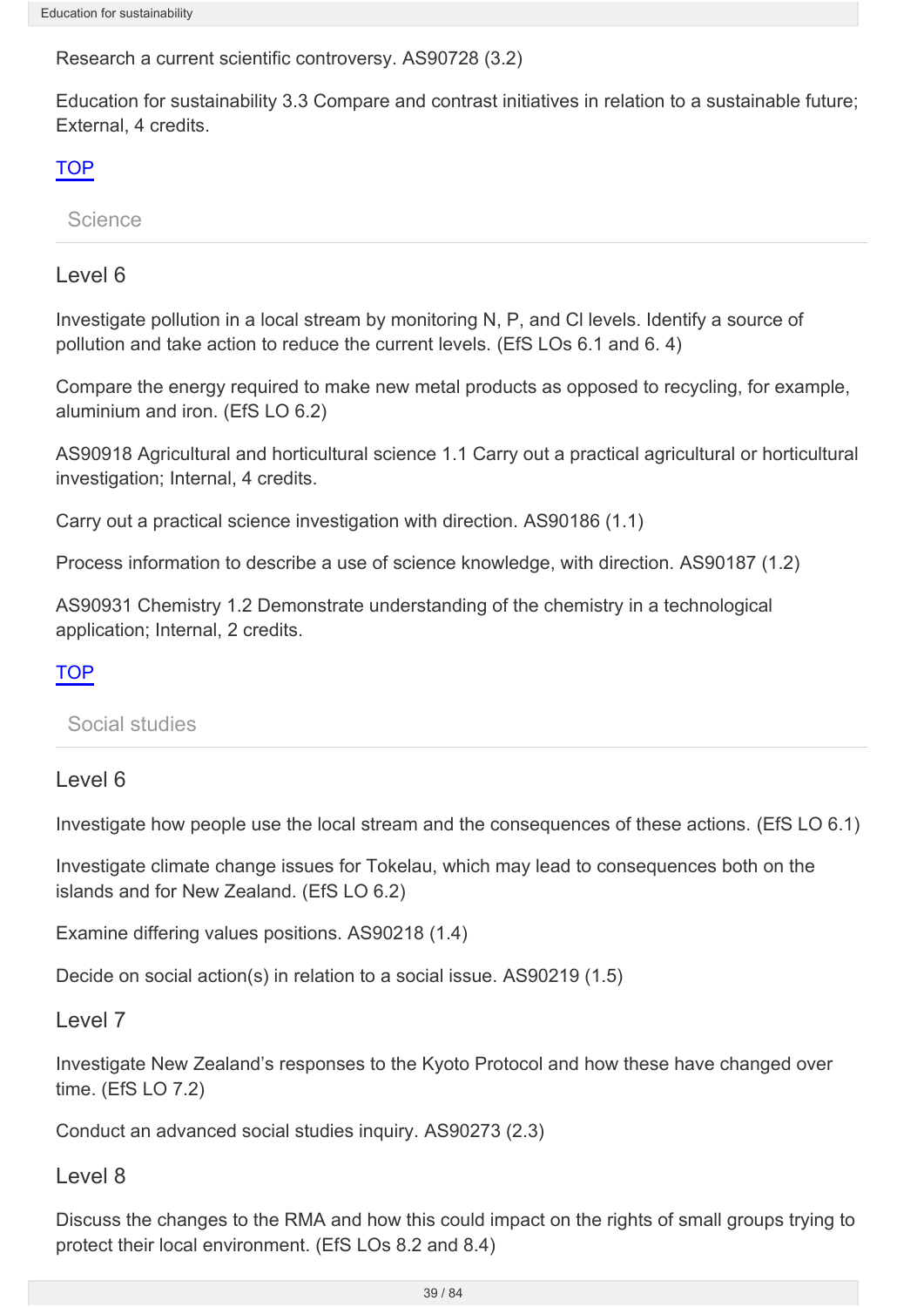AS91597 Social studies 3.2 Conduct a critical social inquiry; Internal, 6 credits.

3.4 Describe policies and practices, their development and contribution to a sustainable future; External, 5 credits.

# TOP

**Technology** 

# Level 6

Make choices on materials to use based on CO2 production during the lifecycle of each material. (EfS LOs 6.2 and 6.3)

Present an outcome developed through technological practice that addresses the requirements of a brief. AS90050 (1.6)

Level 7

Research the effects of planned redundancy of products in the mobile phone industry and the resultant environmental issues this produces. (EfS LO 7.3)

Examine how technological practice is influenced by responsibilities to the wider community. AS90773 (2.4)

Design and present a solution for an architectural or environmental brief. AS90323 (2.6)

AS90815 Education for sustainability 2.6 Work cooperatively to develop and present a strategy or design for sustainability in response to a future scenario; Internal, 3 credits.

Level 8

Investigate the lifecycle of a computer and the development of environmentally friendly computers.

What are the implications for the design, development, and disposal of computers in a sustainable manner? (EfS LO 8.3)

Describe technologists' responsibilities to the wider community. AS90676 (3.4)

3.5 Develop and justify a strategy for an organisation that will contribute to a sustainable future; Internal, 5 credits.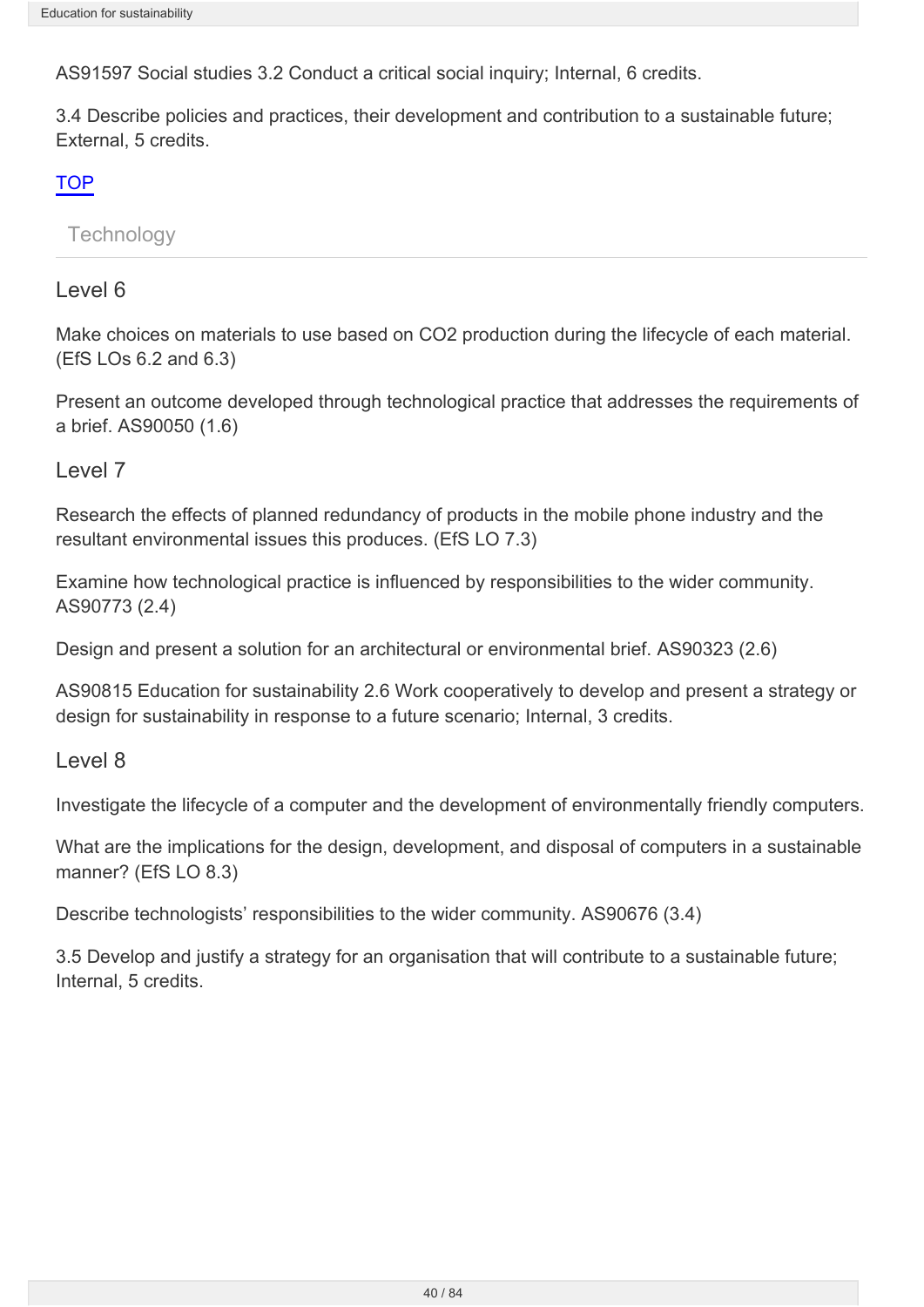#### Readings and resource materials on assessment

Information about effective pedagogy, including the teaching as inquiry process, can be found in [The New Zealand Curriculum](http://nzcurriculum.tki.org.nz/Curriculum-documents/The-New-Zealand-Curriculum/Effective-pedagogy) (pp. 34–36).

Specific approaches or mechanisms for teaching the social sciences are described on pages 54–55 of [Effective Pedagogy in Social Sciences/Tikanga ā Iwi: Best Evidence Synthesis Iteration](http://www.educationcounts.govt.nz/publications/series/2515/32879/35263) [\[BES\]](http://www.educationcounts.govt.nz/publications/series/2515/32879/35263) (Ministry of Education, 2009).

Effective pedagogy in EfS is discussed on the [Education for Sustainability website.](http://efs.tki.org.nz/EfS-in-the-curriculum/Effective-pedagogy)

The wider social dimensions of EfS are discussed in the New Zealand Parliamentary Commissioner for the Environment's report [See Change](http://www.pce.parliament.nz/publications/all-publications/see-change-learning-and-education-for-sustainability).

See the [learning programme design](http://seniorsecondary.tki.org.nz/Social-sciences/Education-for-sustainability/Learning-programme-design) section of this guide for suggestions on how to plan EfS programmes.

See [The New Zealand Curriculum](http://nzcurriculum.tki.org.nz/Curriculum-documents/The-New-Zealand-Curriculum/The-school-curriculum-design-and-review) (pp. 39–41) for a discussion of assessment in relation to school curriculum design and review.

See the [resources section](http://seniorsecondary.tki.org.nz/Social-sciences/Education-for-sustainability/Resources) of this guide for links to online assessment resources.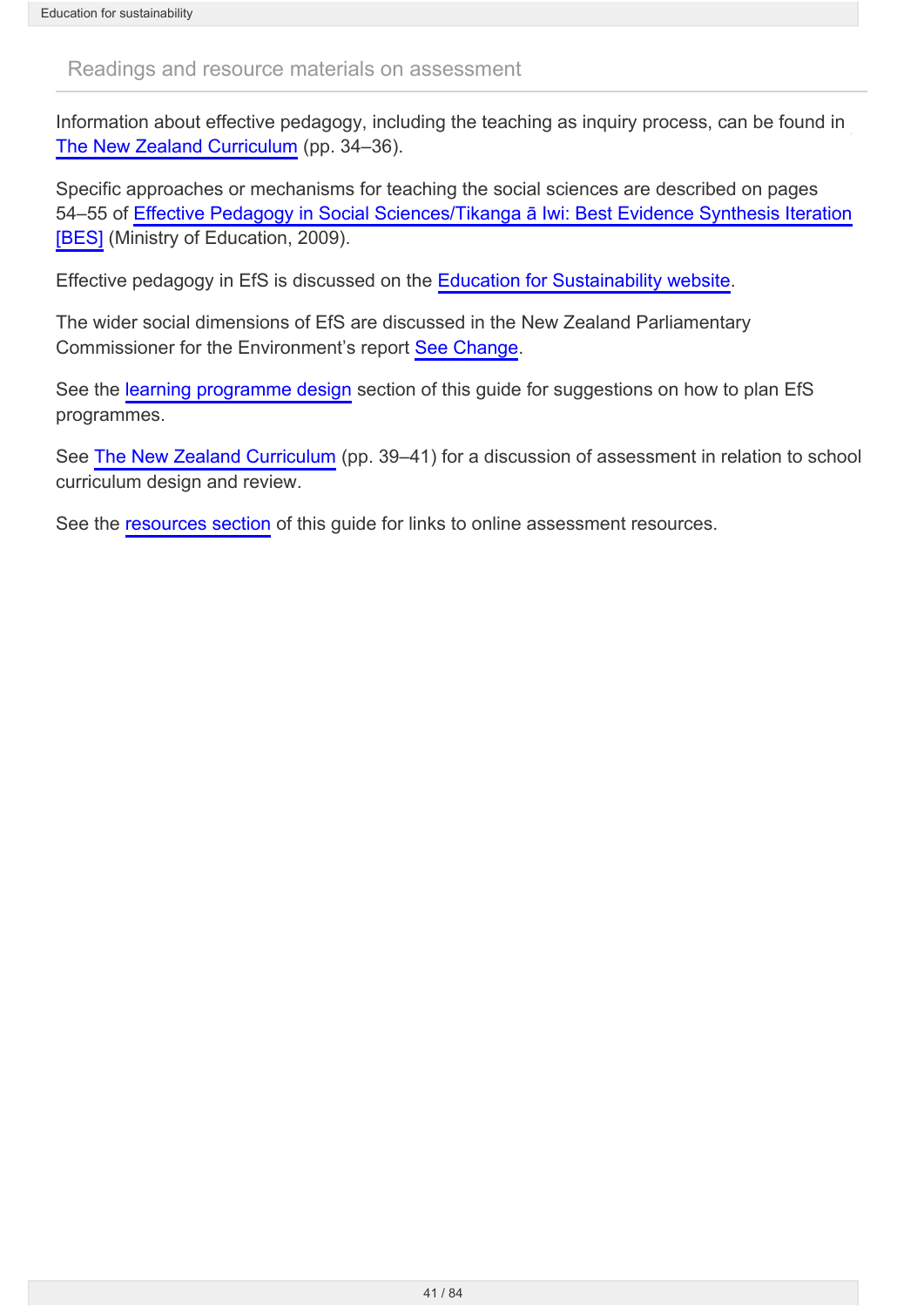#### Learning objectives

As the Curriculum does not have achievement objectives for education for sustainability, learning objectives have been developed to describe the intended outcomes. These objectives are structured in three strands:

- Knowledge and understanding
- Attitudes and values
- Actions

## Progression in EfS

As they move from level 6 to 8, students develop their action competence. They move from describing how people affect the environment to planning and participating in positive action, through to evaluating action and its impacts, both short-term and long-term. At the same time, the focus moves from guided action to informed, independent action.

For more on action competence, see [Approaches that encourage action competence](http://seniorsecondary.tki.org.nz/Social-sciences/Education-for-sustainability/Pedagogy/Approaches-that-encourage-action-competence).

#### **Indicators**

Indicators are examples of the behaviours and capabilities that a teacher might expect to observe in a student who is achieving at the appropriate level. Teachers may wish to add further examples of their own.

#### Context elaborations

Context elaborations are possible contexts for learning, with a suggestion of how they might be used with the focus achievement objective.

The listed context elaborations are examples only. Teachers can select and use entirely different contexts in response to local situation, community relevance, and students' interests and needs.

#### Assessment for qualifications

Possible achievement standards are suggested for each learning objective. Note that there are no EfS-specific achievement standards for level 6.

#### EfS learning objectives

Following are the EfS learning objectives by level and strand. Click on the learning objective for possible concept links, indicators, possible context elaborations, and relevant achievement standards.

#### [Level 6](#page-42-0) [Level 7](#page-42-1) [Level 8](#page-42-2)

Level 6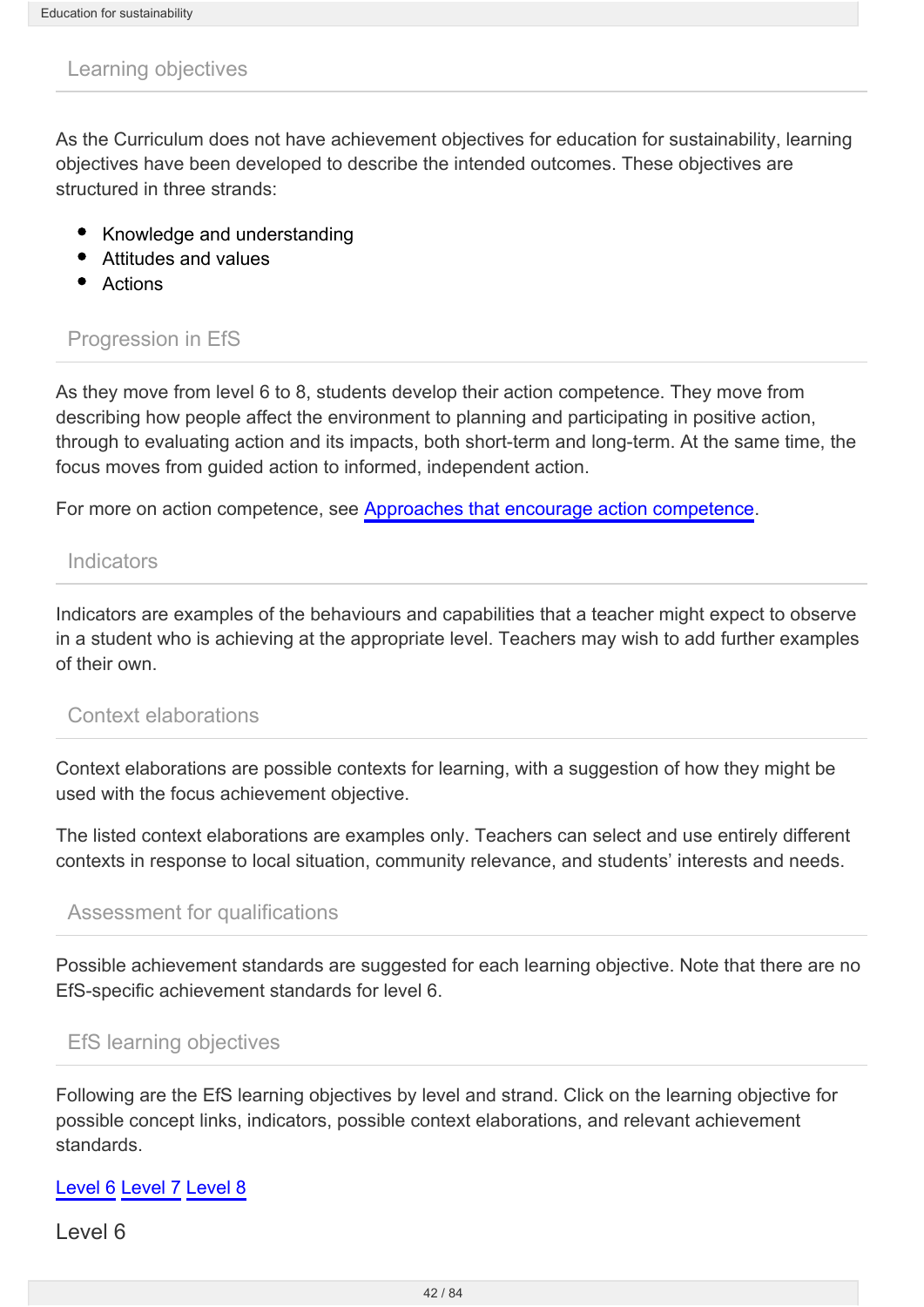<span id="page-42-0"></span>Students will gain knowledge, skills, and experience to:

### Knowledge and understanding

- [Investigate a local ecosystem and identify human impacts on its biodiversity and physical](http://seniorsecondary.tki.org.nz/Social-sciences/Education-for-sustainability/Learning-objectives/LO-6.1) [systems](http://seniorsecondary.tki.org.nz/Social-sciences/Education-for-sustainability/Learning-objectives/LO-6.1).
- [Identify environmental consequences of some technological, economic, or social changes.](http://seniorsecondary.tki.org.nz/Social-sciences/Education-for-sustainability/Learning-objectives/LO-6.2)

### Attitudes and values

[Identify some of the values and associated behaviours of different people in relation to a](http://seniorsecondary.tki.org.nz/Social-sciences/Education-for-sustainability/Learning-objectives/LO-6.3) [sustainability issue](http://seniorsecondary.tki.org.nz/Social-sciences/Education-for-sustainability/Learning-objectives/LO-6.3).

## Actions

[Plan and participate in an individual or co-operative action for sustainability.](http://seniorsecondary.tki.org.nz/Social-sciences/Education-for-sustainability/Learning-objectives/LO-6.4)

# Level 7

<span id="page-42-1"></span>Students will gain knowledge, skills, and experience to:

### Knowledge and understanding

- [Investigate how to enhance and maintain biophysical systems and improve biodiversity.](http://seniorsecondary.tki.org.nz/Social-sciences/Education-for-sustainability/Learning-objectives/LO-7.1)
- $\bullet$ [Investigate the aspects of sustainability in different contexts](http://seniorsecondary.tki.org.nz/Social-sciences/Education-for-sustainability/Learning-objectives/LO-7.2).

### Attitudes and values

[Examine the values of different groups of people, how these values are expressed in various](http://seniorsecondary.tki.org.nz/Social-sciences/Education-for-sustainability/Learning-objectives/LO-7.3) [practices, and the present and future consequences for sustainability](http://seniorsecondary.tki.org.nz/Social-sciences/Education-for-sustainability/Learning-objectives/LO-7.3).

# Actions

 $\bullet$ [Plan, implement, and evaluate personal action for a sustainable future](http://seniorsecondary.tki.org.nz/Social-sciences/Education-for-sustainability/Learning-objectives/LO-7.4).

# Level 8

<span id="page-42-2"></span>Students will gain knowledge, skills, and experience to:

### Knowledge and understanding

- [Evaluate social, economic, and technological measures that could be taken to sustain](http://seniorsecondary.tki.org.nz/Social-sciences/Education-for-sustainability/Learning-objectives/LO-8.1) [natural resources and improve biodiversity now and for the future](http://seniorsecondary.tki.org.nz/Social-sciences/Education-for-sustainability/Learning-objectives/LO-8.1).
- [Analyse the impact of strategies and initiatives for a sustainable future](http://seniorsecondary.tki.org.nz/Social-sciences/Education-for-sustainability/Learning-objectives/LO-8.2).

### Attitudes and values

[Analyse the values and behaviours that will contribute to a sustainable future.](http://seniorsecondary.tki.org.nz/Social-sciences/Education-for-sustainability/Learning-objectives/LO-8.3)

# Actions

[Analyse actions necessary for sustainability and plan, implement, and critically evaluate](http://seniorsecondary.tki.org.nz/Social-sciences/Education-for-sustainability/Learning-objectives/LO-8.4)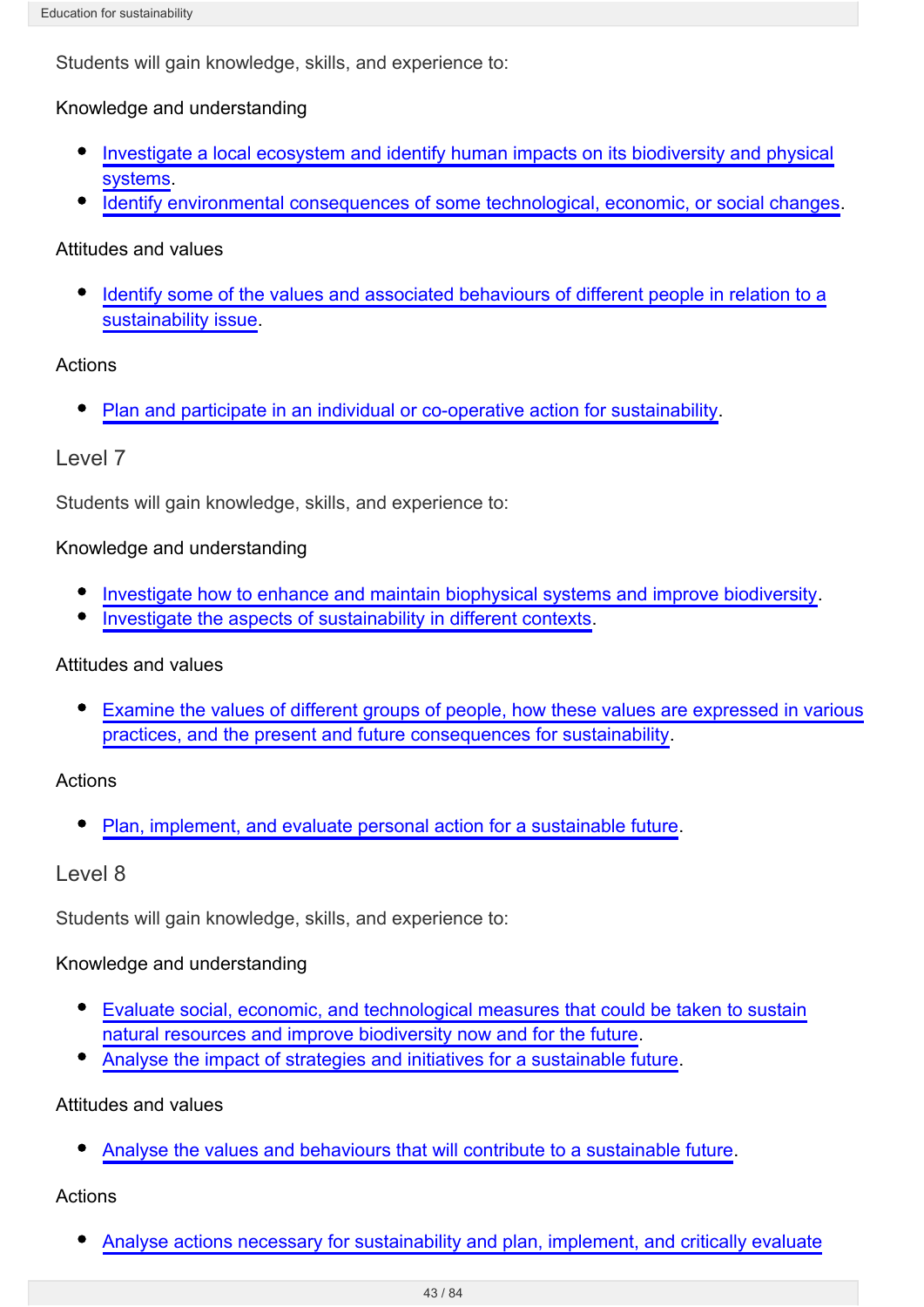[personal action for a sustainable future.](http://seniorsecondary.tki.org.nz/Social-sciences/Education-for-sustainability/Learning-objectives/LO-8.4)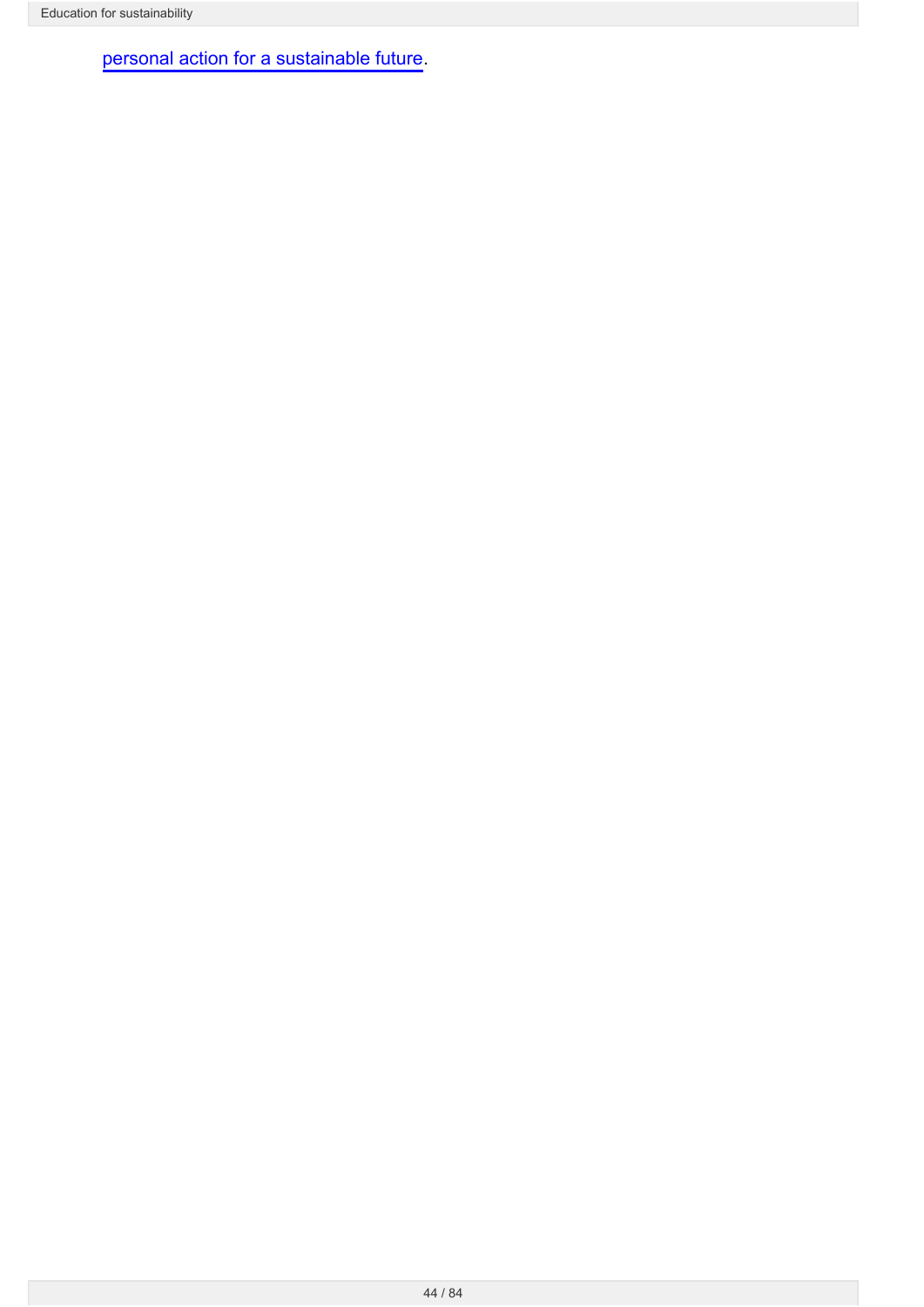Students will gain knowledge, skills, and experience to:

• investigate a local ecosystem and identify human impacts on its biodiversity and physical systems.

### Possible concept links

• Biodiversity, guardianship

#### **Indicators**

- Describes the major plant and animal groups and physical systems in an ecosystem and their interdependence.
- Identifies historical and contemporary cultural uses of an ecosystem.
- Describes changes that have occurred to biodiversity in an ecosystem through human activities.

## Possible context elaborations

- 'Adopt a stream': impact of land use on water quality and living organisms.
- Recreational location, school camp, or ski field: endemic species and physical systems; impact of tourists (transport, waste, energy use, resource use).
- The school community as a local ecosystem: how could it be enhanced?

### Assessment for qualifications

At the time of publication the NCEA achievement standards were in development to align them with The New Zealand Curriculum. Please ensure that you are using the correct version of the standards by going to the [NZQA website](http://www.nzqa.govt.nz/).

Aligned level 1 achievement standards were registered for use in 2011 and level 2 for use in 2012; level 3 will be registered for use in 2013.

Full information on the draft standards and the alignment process can be found on [TKI: Alignment](http://www.tki.org.nz/e/community/ncea/alignment-standards.php) [of NCEA standards with The New Zealand Curriculum.](http://www.tki.org.nz/e/community/ncea/alignment-standards.php)

Learning objective 6.1 can be assessed using the following achievement standards:

- AS90949 Science 1.10 Investigate life processes and environmental factors that affect them; Internal, 4 credits.
- AS90951 Science 1.12 Investigate the biological impact of an event on a New Zealand ecosystem; Internal, 4 credits.
- AS90925 Biology 1.1 Carry out a practical investigation in a biological context, with direction; Internal, 4 credits.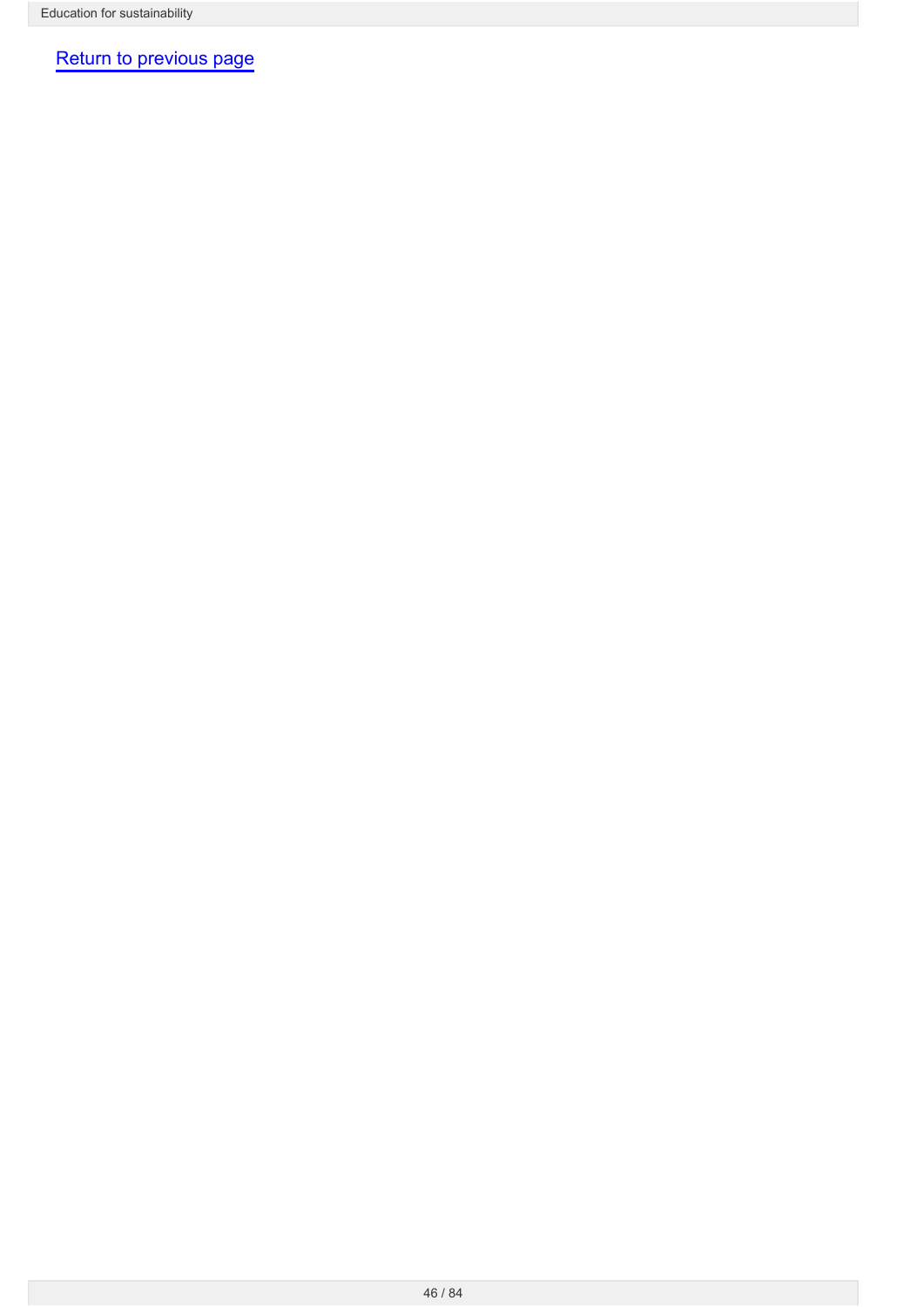Students will gain knowledge, skills, and experience to:

identify environmental consequences of some technological, economic, or social changes.

### Possible concept links

Respect for all life, finite resources, guardianship, resilience, and regeneration.

### **Indicators**

- Gives examples of how the production of consumer goods has environmental consequences.
- Describes the effects urban development has on an ecosystem.
- Gathers data on the effects that social action has on a particular environment.

### Possible context elaborations

- Personal computers: production and disposal of components the environmental impacts.
- A new motorway is planned/being built: impact of construction and operation on a local stream.
- A new tuckshop: its impact on the school's waste management strategy.
- The life cycle of a cellphone: environmental impacts of the drive for the latest gadgets.
- A local industry shifts manufacturing offshore: environmental impacts of transport of goods.

### Assessment for qualifications

At the time of publication the NCEA achievement standards were in development to align them with The New Zealand Curriculum. Please ensure that you are using the correct version of the standards by going to the [NZQA website](http://www.nzqa.govt.nz/).

Aligned level 1 achievement standards were registered for use in 2011 and level 2 for use in 2012; level 3 will be registered for use in 2013.

Full information on the draft standards and the alignment process can be found on [TKI: Alignment](http://www.tki.org.nz/e/community/ncea/alignment-standards.php) [of NCEA standards with The New Zealand Curriculum.](http://www.tki.org.nz/e/community/ncea/alignment-standards.php)

Learning objective 6.2 can be assessed using the following achievement standards:

- AS91009 Geography 1.3 Demonstrate geographic understanding of the sustainable use of an environment; Internal, 3 credits.
- AS91010 Geography 1.4 Apply concepts and basic geographic skills to demonstrate understanding of a given environment; External, 4 credits.
- AS91052 Technology 1.9 Demonstrate understanding of the ways a technological outcome, people, and social and physical environments interact; Internal, 4 credits.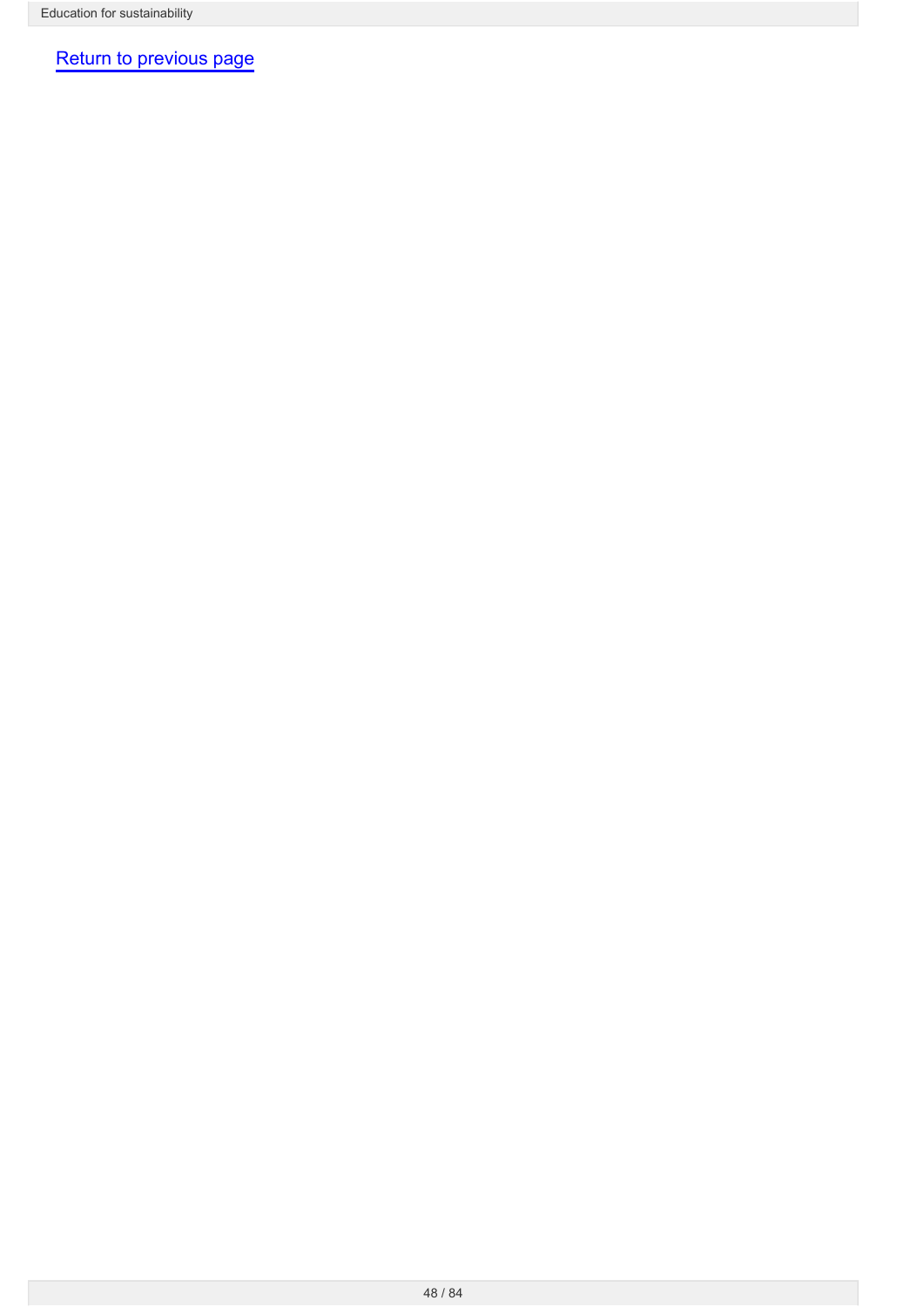Students will gain knowledge, skills, and experience to:

identify some of the values and associated behaviours of different people in relation to a sustainability issue.

#### Possible concept links

Social justice, cultural diversity, citizenship

#### **Indicators**

- Identifies how people's values are connected to cultural beliefs.
- Gives examples of how behaviours in relation to a particular issue have changed over time.
- Describes how sustainable behaviour can be affected by political decisions.
- Illustrates (in relation to a particular sustainability issue) how behaviours are associated with people's values.

### Possible context elaborations

- Damming a river for hydroelectric power generation and/or irrigation: what are the different viewpoints?
- Proposal for a new wind farm: how have the community reacted, and why?
- Polystyrene: environmental friend or enemy? How do people feel today compared with 20 years ago?
- Mining on the conservation estate: is a win-win outcome possible?
- Rural marae: how is land valued and food harvested?
- The local community: how does ethnicity affect values and behaviours with respect to recycling?
- The 'fart tax': is it fair?

#### Assessment for qualifications

At the time of publication the NCEA achievement standards were in development to align them with The New Zealand Curriculum. Please ensure that you are using the correct version of the standards by going to the [NZQA website](http://www.nzqa.govt.nz/).

Aligned level 1 achievement standards were registered for use in 2011 and level 2 for use in 2012; level 3 will be registered for use in 2013.

Full information on the draft standards and the alignment process can be found on [TKI: Alignment](http://www.tki.org.nz/e/community/ncea/alignment-standards.php) [of NCEA standards with The New Zealand Curriculum.](http://www.tki.org.nz/e/community/ncea/alignment-standards.php)

Learning objective 6.3 can be assessed using the following achievement standards:

AS90931 Chemistry 1.2 Demonstrate understanding of the chemistry in a technological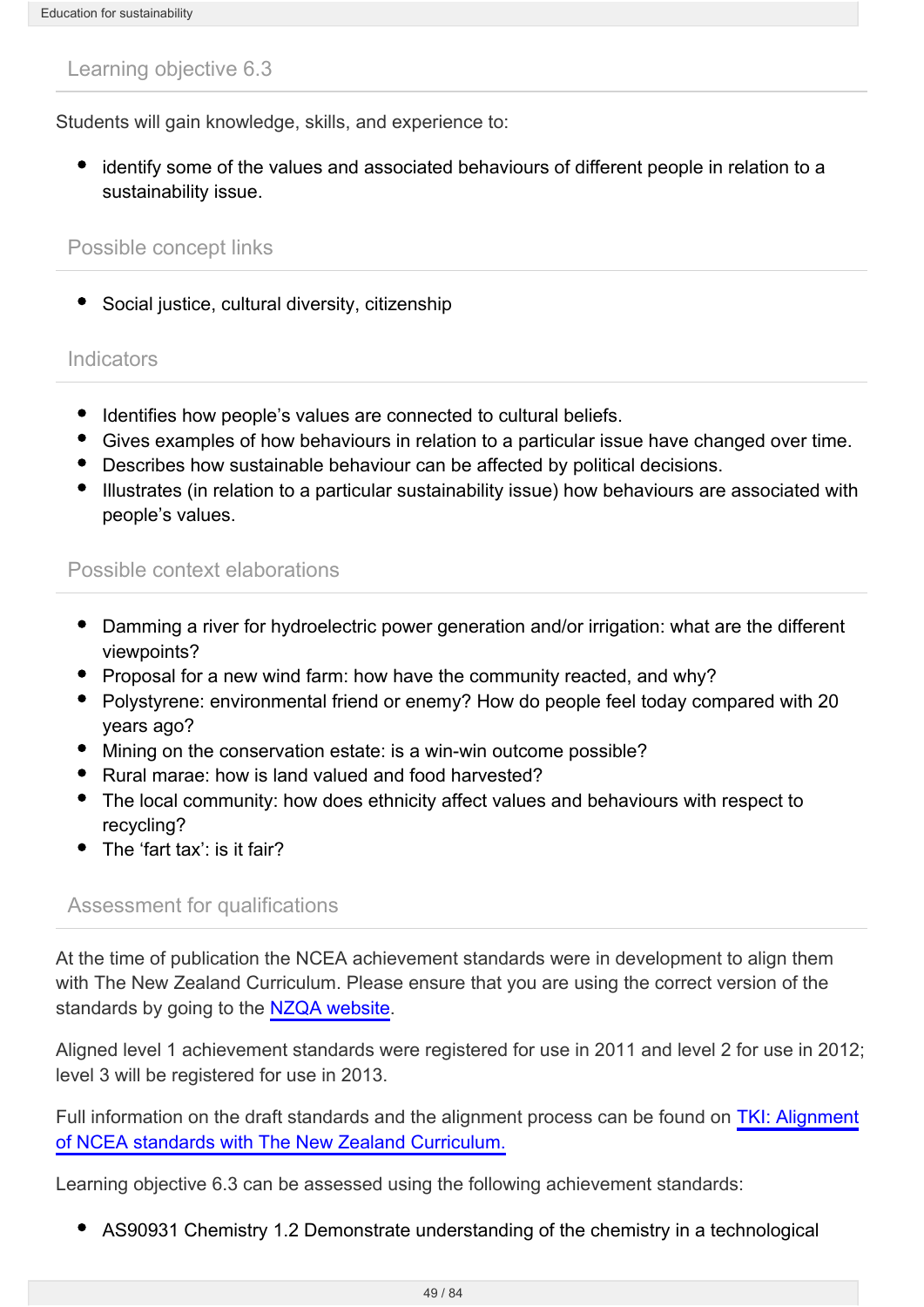application; Internal, 2 credits.

AS91011 Geography 1.5 Conduct geographic research, with direction; Internal, 4 credits.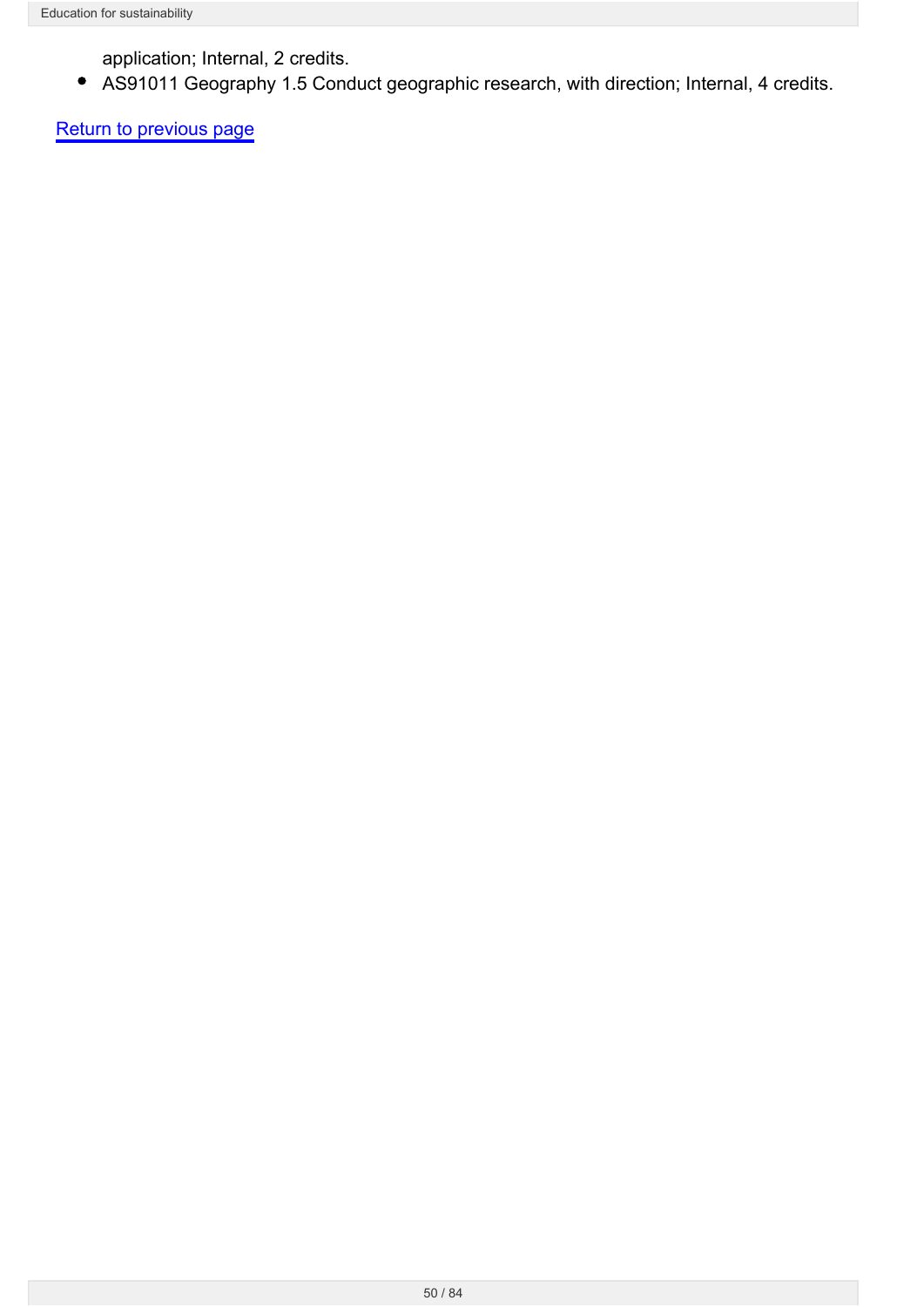Students will gain knowledge, skills, and experience to:

plan and participate in an individual or co-operative action for sustainability.

### Possible concept links

Action orientation, informed decision making

#### **Indicators**

- Gathers information about the causes of a sustainability issue from a range of sources.
- Works co-operatively with others to plan an action on a sustainability issue.
- Participates in an action on a sustainability issue and reflects on its outcome for the future.

### Possible context elaborations

- The school recycling system: how could it be improved?
- Community planting: work with the council.
- Energy conservation: plan with family to reduce energy use in and around the home.
- Māori Language Week: plan a school or community initiative that involves exploring Māori perspectives of the environment.

### Possible achievement standards

At the time of publication the NCEA achievement standards were in development to align them with The New Zealand Curriculum. Please ensure that you are using the correct version of the standards by going to the [NZQA website](http://www.nzqa.govt.nz/).

Aligned level 1 achievement standards were registered for use in 2011 and level 2 for use in 2012; level 3 will be registered for use in 2013.

Full information on the draft standards and the alignment process can be found on [TKI: Alignment](http://www.tki.org.nz/e/community/ncea/alignment-standards.php) [of NCEA standards with The New Zealand Curriculum.](http://www.tki.org.nz/e/community/ncea/alignment-standards.php)

Learning objective 6.4 can be assessed using the following achievement standards:

AS91012 Geography 1.6 Describe aspects of a contemporary New Zealand geographic issue; Internal, 3 credits.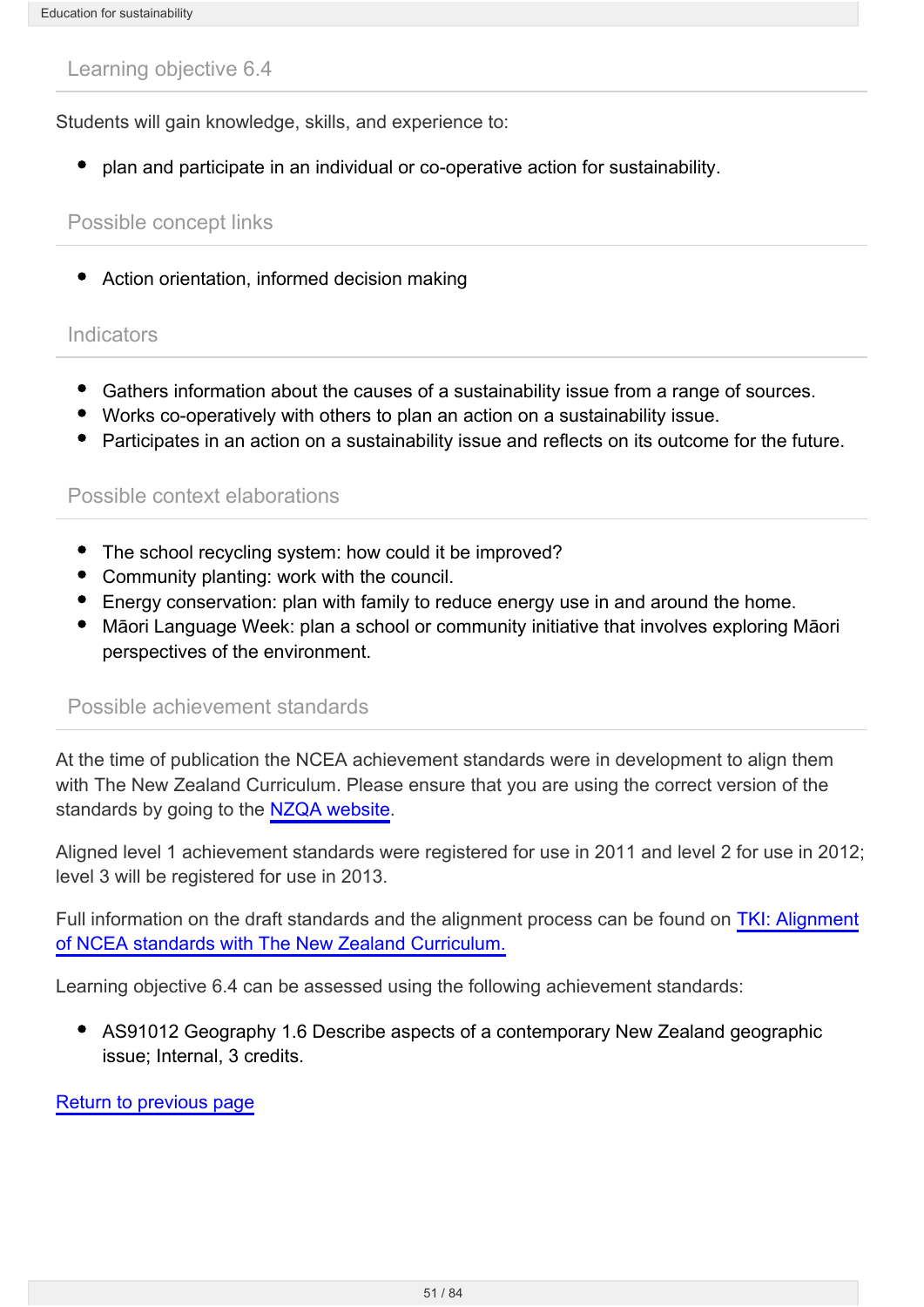Students will gain knowledge, skills, and experience to:

• investigate how to enhance and maintain biophysical systems and improve biodiversity.

#### Possible concept links

• Biodiversity, guardianship

#### Indicators

- Researches methods for controlling a pest (animal or plant) within an ecosystem.
- Researches the effect of a control method on biodiversity.
- Creates a presentation to show how choices in land use can impact on the health of waterways.
- Explains the economic advantages and disadvantages of protected (reserve) areas.

#### Possible context elaborations

- The decline of **Thanga/whitebait:** causes and solutions.
- The local environment: gather data on biodiversity and abiotic factors.
- A pest fish population in your local stream: its impact on the ecosystem.
- A wetland that has been set up to mitigate the effects of stormwater.

#### Possible achievement standards

At the time of publication the NCEA achievement standards were in development to align them with The New Zealand Curriculum. Please ensure that you are using the correct version of the standards by going to the [NZQA website](http://www.nzqa.govt.nz/).

Aligned level 1 achievement standards were registered for use in 2011 and level 2 for use in 2012; level 3 will be registered for use in 2013.

Full information on the draft standards and the alignment process can be found on [TKI: Alignment](http://www.tki.org.nz/e/community/ncea/alignment-standards.php) [of NCEA standards with The New Zealand Curriculum.](http://www.tki.org.nz/e/community/ncea/alignment-standards.php)

Learning objective 7.1 can be assessed using the following achievement standards:

- AS90811 Education for sustainability 2.2 Describe the consequences of human activity within a biophysical environment in relation to a sustainable future; Internal, 4 credits.
- AS91154 Biology 2.2 Analyse the biological validity of information presented to the public; Internal, 3 credits.
- AS91155 Biology 2.3 Demonstrate understanding of adaptation of plants or animals to their way of life; Internal, 3 credits.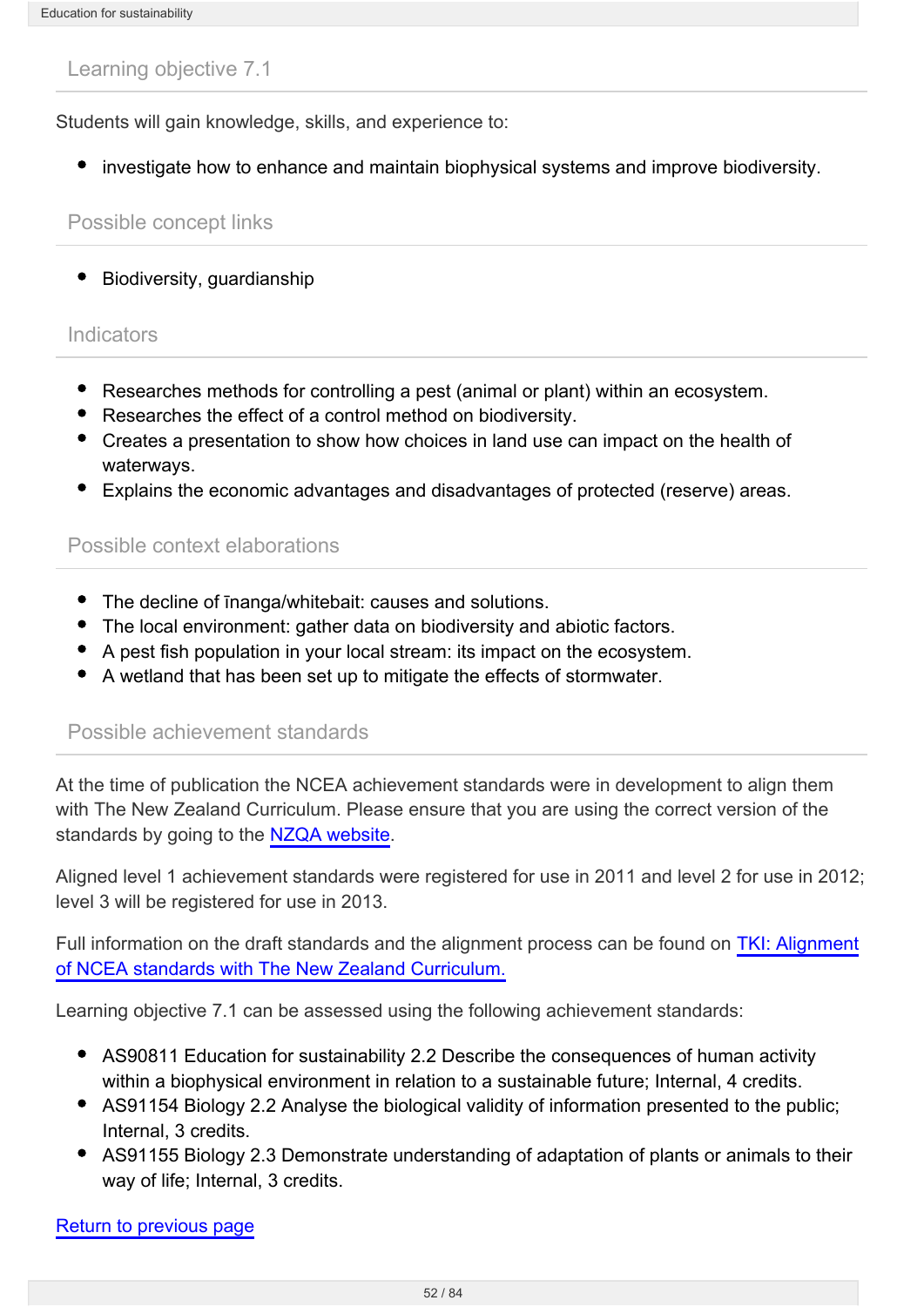Students will gain knowledge, skills, and experience to:

• investigate the aspects of sustainability in different contexts.

### Possible concept links

Environmental, social, cultural, and economic sustainability

#### **Indicators**

- Explains possible strategies to achieve a sustainable future.
- Researches a range of case studies on sustainability issues.
- Uses the aspects of sustainability to evaluate change strategies.

### Possible context elaborations

- Biofuels: advantages and disadvantages.
- A local harbour: what impacts might global warming cause?
- A community garden: cost/benefit analysis.
- Radiata pine plantations vs native bush: pros and cons.

#### Possible achievement standards

At the time of publication the NCEA achievement standards were in development to align them with The New Zealand Curriculum. Please ensure that you are using the correct version of the standards by going to the [NZQA website](http://www.nzqa.govt.nz/).

Aligned level 1 achievement standards were registered for use in 2011 and level 2 for use in 2012; level 3 will be registered for use in 2013.

Full information on the draft standards and the alignment process can be found on [TKI: Alignment](http://www.tki.org.nz/e/community/ncea/alignment-standards.php) [of NCEA standards with The New Zealand Curriculum.](http://www.tki.org.nz/e/community/ncea/alignment-standards.php)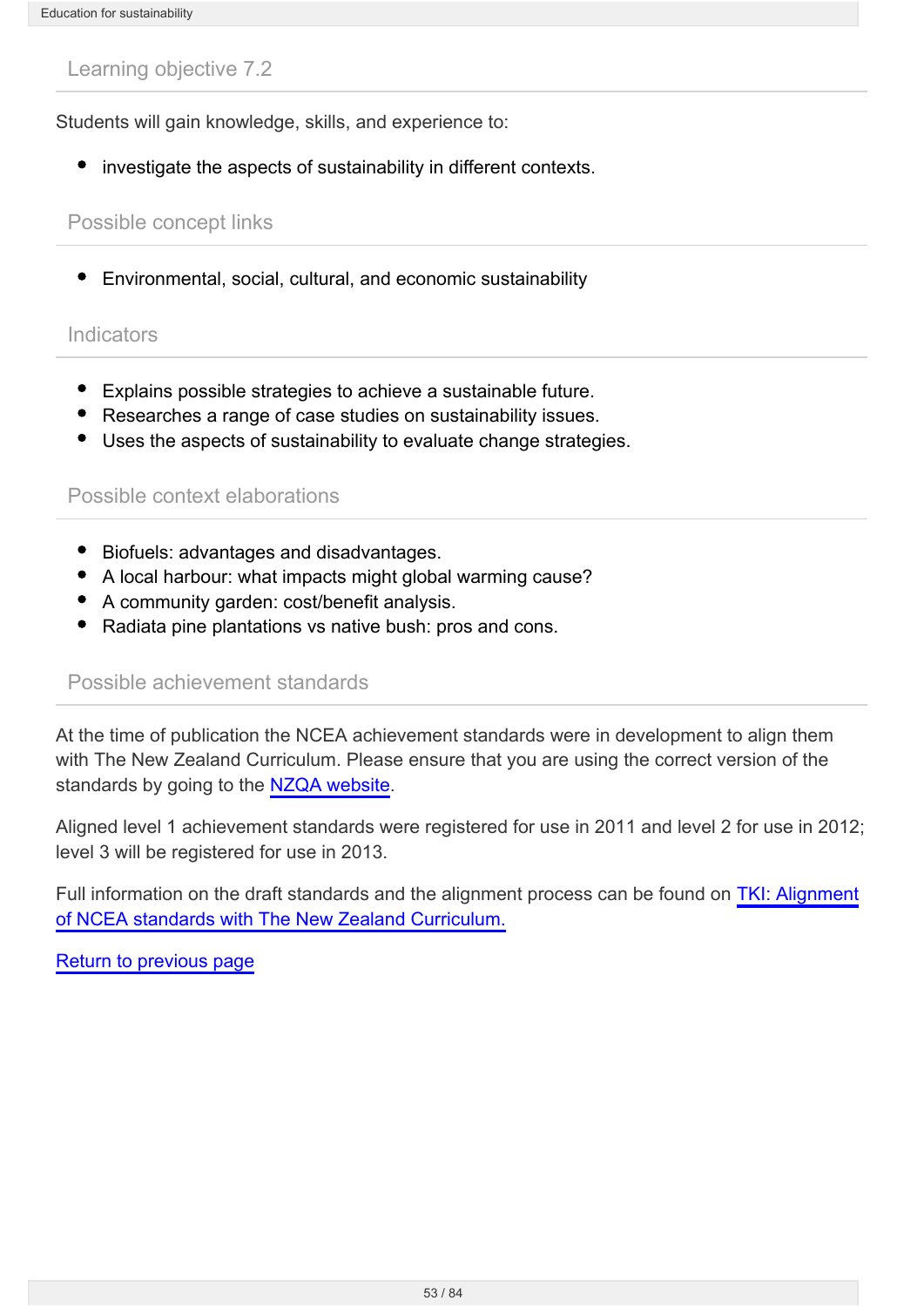Students will gain knowledge, skills, and experience to:

examine the values of different groups of people, how these values are expressed in various practices, and the present and future consequences for sustainability.

#### Possible concept links

Social justice, intergenerational equity, cultural diversity, guardianship

#### **Indicators**

- Illustrates how different world views have implications for the environment.
- Explains how the environmental practices of different cultures are related to their values.
- Examines how and why economic practices can change to become more sustainable.

#### Possible context elaborations

- Native Indians and cattle ranchers: the future of the Amazonian rainforest.
- Māori views of land and land ownership.
- 'The story of stuff': the drivers of consumerism.
- Buddhism and Christianity: values and practices in relation to the environment.

### Possible achievement standards

At the time of publication the NCEA achievement standards were in development to align them with The New Zealand Curriculum. Please ensure that you are using the correct version of the standards by going to the [NZQA website](http://www.nzqa.govt.nz/).

Aligned level 1 achievement standards were registered for use in 2011 and level 2 for use in 2012; level 3 will be registered for use in 2013.

Full information on the draft standards and the alignment process can be found on [TKI: Alignment](http://www.tki.org.nz/e/community/ncea/alignment-standards.php) [of NCEA standards with The New Zealand Curriculum.](http://www.tki.org.nz/e/community/ncea/alignment-standards.php)

Learning objective 7.3 can be assessed using the following achievement standards:

- 90813 Education for sustainability 2.4 Describe values and associated behaviours in relation to a sustainable future; Internal, 3 credits.
- AS91237 Health 2.3 Take action to enhance an aspect of people's well-being within the school or wider community; Internal, 5 credits.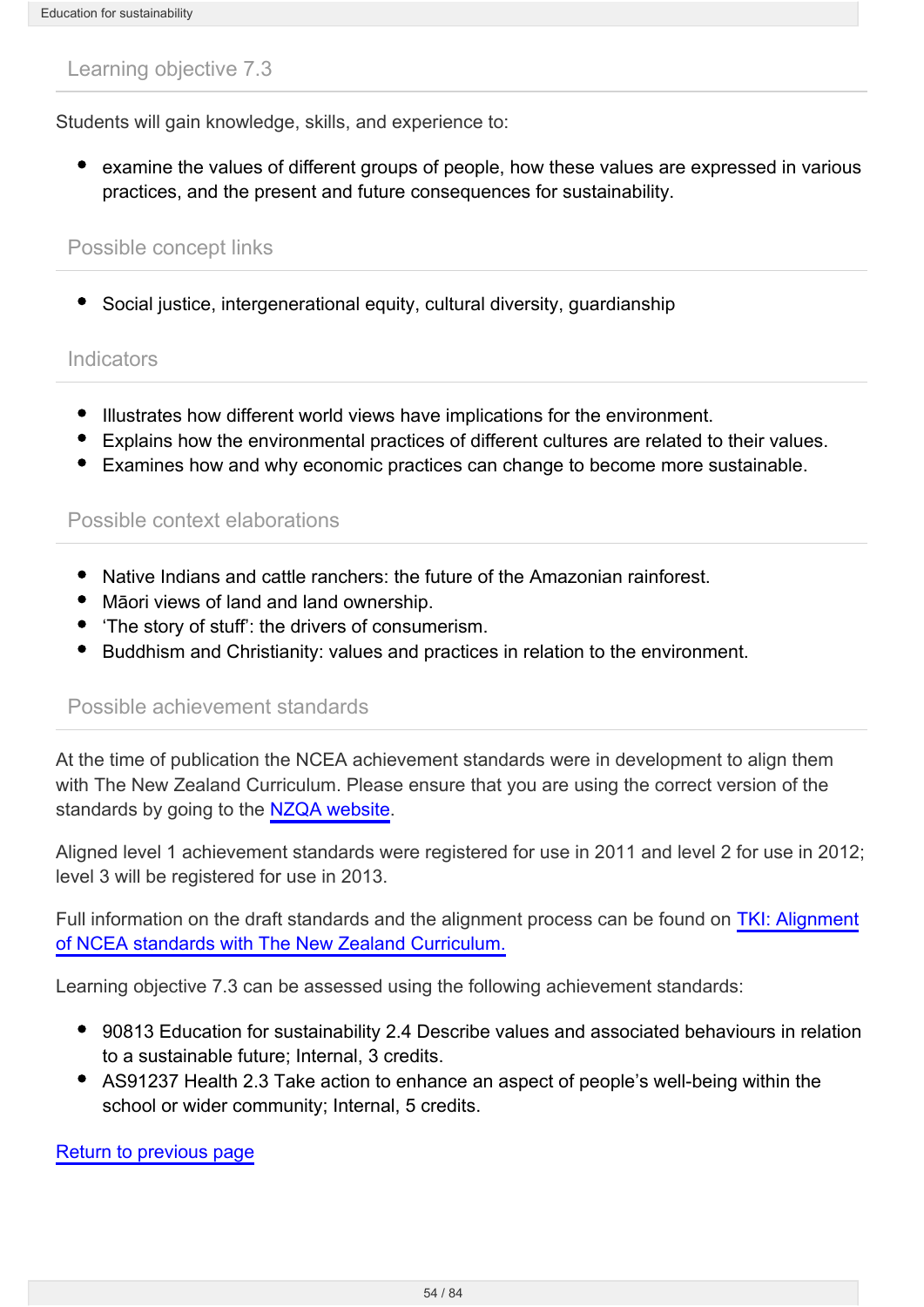Students will gain knowledge, skills, and experience to:

plan, implement, and evaluate personal action for a sustainable future.

### Possible concept links

Action orientation, informed decision making, enterprise and entrepreneurship

#### **Indicators**

- Develops and presents a plan for personal action on a sustainability issue.
- Carries out research to inform action to address the cause of a sustainability issue.
- Evaluates how an action in which they been involved contributes to a sustainable future.

#### Possible context elaborations

- Energy efficient actions in the local community: implement action with the help of a business mentor.
- Famous environmental activists: evaluate the social and environmental consequences of their actions.
- Harakeke garden: use and harvesting of flax.
- Composting systems or chickens for the home garden.

#### Possible achievement standards

At the time of publication the NCEA achievement standards were in development to align them with The New Zealand Curriculum. Please ensure that you are using the correct version of the standards by going to the [NZQA website](http://www.nzqa.govt.nz/).

Aligned level 1 achievement standards were registered for use in 2011 and level 2 for use in 2012; level 3 will be registered for use in 2013.

Full information on the draft standards and the alignment process can be found on [TKI: Alignment](http://www.tki.org.nz/e/community/ncea/alignment-standards.php) [of NCEA standards with The New Zealand Curriculum.](http://www.tki.org.nz/e/community/ncea/alignment-standards.php)

Learning objective 7.4 can be assessed using the following achievement standards:

AS91188 Earth and space science 2.2 Examine an Earth and space science issue and the validity of the information communicated to the public; Internal, 4 credits.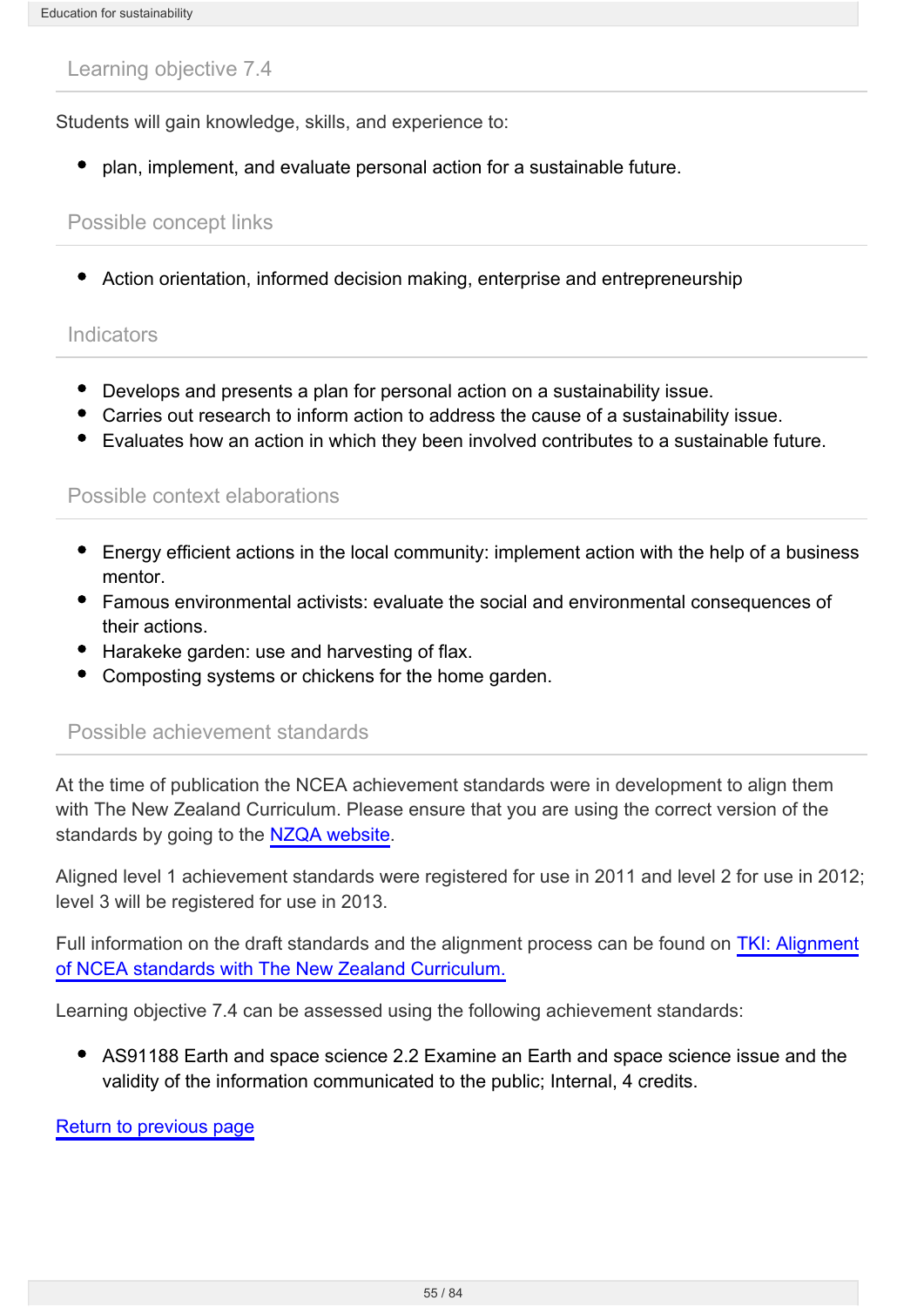Students will gain knowledge, skills, and experience to:

evaluate social, economic, and technological measures that could be taken to sustain natural resources and improve biodiversity now and for the future.

#### Possible concept links

Finite resources, biodiversity, guardianship, enterprise and entrepreneurship

#### **Indicators**

- Evaluates the costs and benefits of an agricultural development.
- Uses statistics to show the impacts of increases in fuel prices.
- Researches technological innovations and evaluates their sustainable outcomes.

#### Possible context elaborations

- Waste management on a ski field: how could waste be reduced?
- Mainland islands: a cost/benefit analysis.
- The most sustainable product: evaluation in relation to sustainability aspects, using a decision-making grid.
- Urban neighbourhoods: planning for enhanced environmental and social outcomes.
- Renewable energy sources: options for the local area.

#### Possible achievement standards

At the time of publication the NCEA achievement standards were in development to align them with The New Zealand Curriculum. Please ensure that you are using the correct version of the standards by going to the [NZQA website](http://www.nzqa.govt.nz/).

Aligned level 1 achievement standards were registered for use in 2011 and level 2 for use in 2012; level 3 will be registered for use in 2013.

Full information on the draft standards and the alignment process can be found on [TKI: Alignment](http://www.tki.org.nz/e/community/ncea/alignment-standards.php) [of NCEA standards with The New Zealand Curriculum.](http://www.tki.org.nz/e/community/ncea/alignment-standards.php)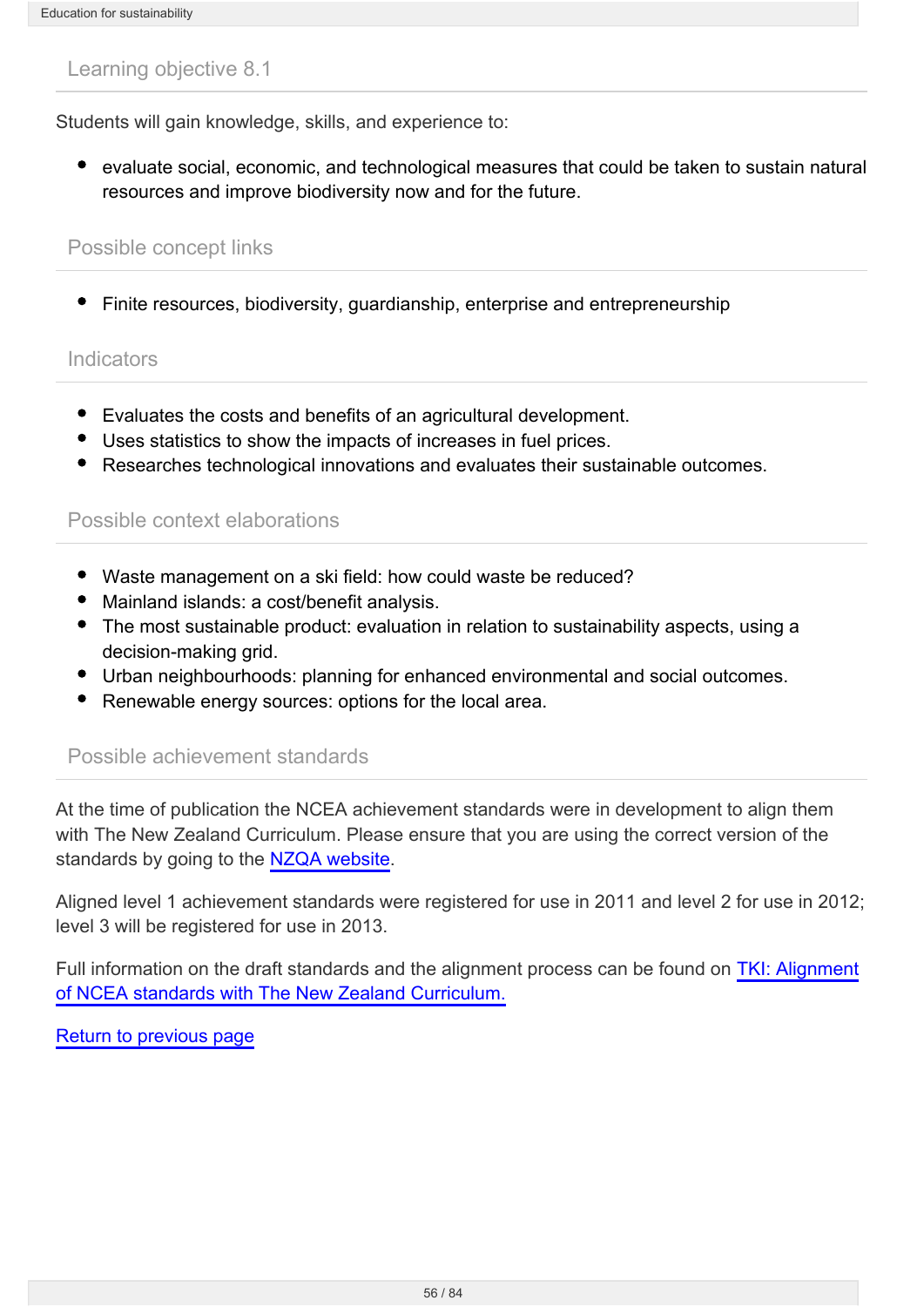Students will gain knowledge, skills, and experience to:

• analyse the impact of strategies and initiatives for a sustainable future.

### Possible concept links

Community, democracy, globalisation, enterprise and entrepreneurship, resilience and regeneration

#### **Indicators**

- Evaluates a social marketing campaign.
- Compares strategies for conserving endangered species.
- Investigates strategies used by sustainable businesses.
- Explains the environmental intentions and consequences of an Act of Parliament.

## Possible context elaborations

- Global, national, and local policies for sustainable development.
- Practical sustainability projects: Working with a local university or polytechnic.
- The Sustainable Business Network: Strategies for promoting sustainability in business.
- An eco-tourism venture: How does it balance environmental care with providing a good experience for tourists?
- Cultural tourism/local iwi initiative: a case study.
- An urban restoration project (for example, Zealandia): What are its impacts?
- Emission trading schemes: What will they achieve?

### Possible achievement standards

At the time of publication the NCEA achievement standards were in development to align them with The New Zealand Curriculum. Please ensure that you are using the correct version of the standards by going to the [NZQA website](http://www.nzqa.govt.nz/).

Aligned level 1 achievement standards were registered for use in 2011 and level 2 for use in 2012; level 3 will be registered for use in 2013.

Full information on the draft standards and the alignment process can be found on [TKI: Alignment](http://www.tki.org.nz/e/community/ncea/alignment-standards.php) [of NCEA standards with The New Zealand Curriculum.](http://www.tki.org.nz/e/community/ncea/alignment-standards.php)

Learning objective 8.2 can be assessed using the following achievement standards:

- Education for sustainability 3.3 Compare and contrast initiatives in relation to a sustainable future; External, 4 credits.
- Education for sustainability 3.4 Describe policies and practices, their development and contribution to a sustainable future; External, 5 credits.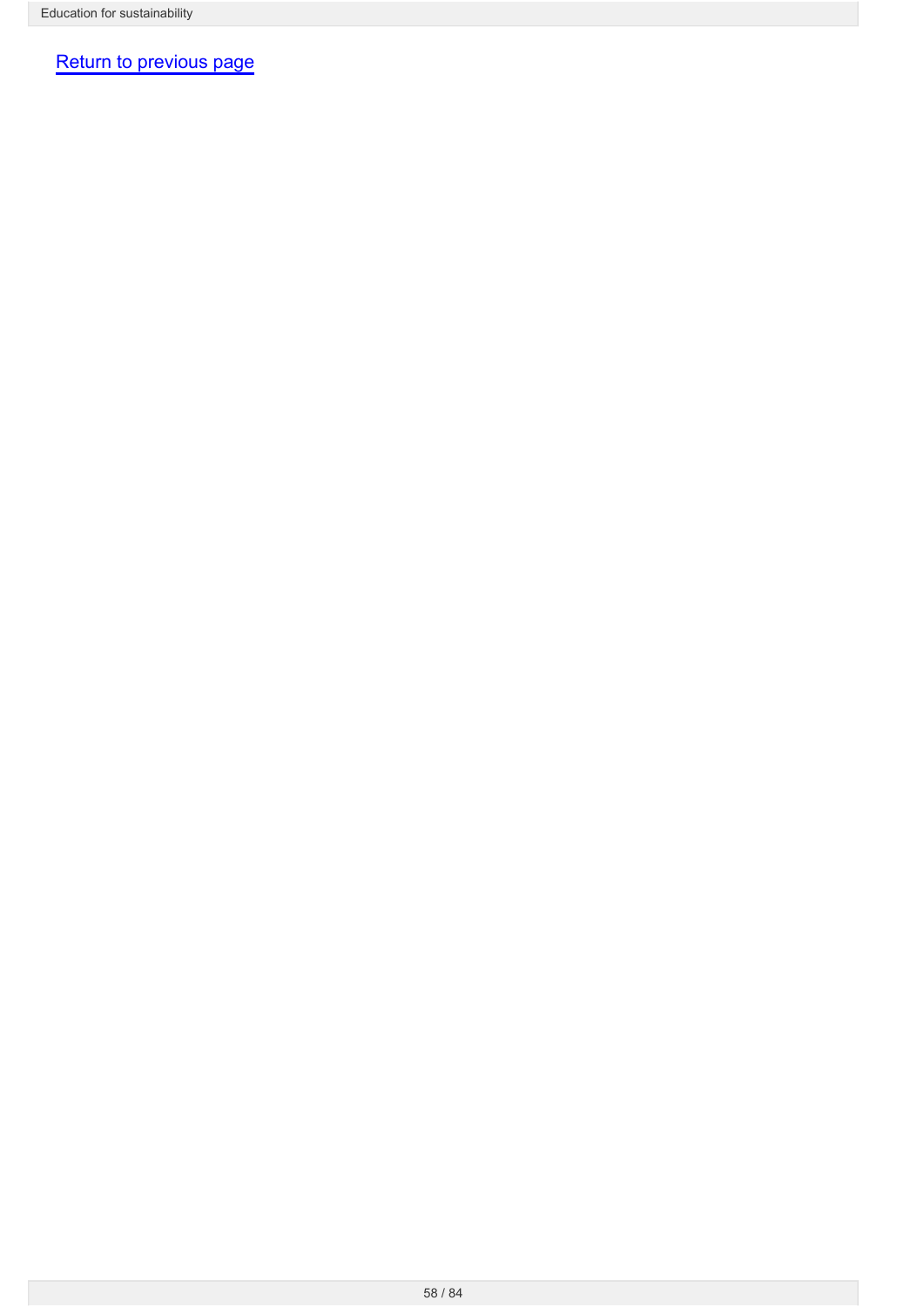Students will gain knowledge, skills, and experience to:

analyse the values and behaviours that will contribute to a sustainable future.

### Possible concept links

Social justice, intergenerational equity, community, cultural diversity, guardianship

### **Indicators**

- Investigates the attitudes and values of a community conservation group.
- Constructs a survey to identify the common values in a community.
- Investigates how local policy reflects the needs of the people concerned.
- Uses evidence to reach and argue a conclusion/recommendation.

### Possible context elaborations

- A local marae: the significance of their awa.
- Values of own family or culture towards the environment: their likely impact on the future.
- A community conservation group: where does it get its drive and is it being effective?
- Local government policies: how are they influencing and/or influenced by community values and behaviours?

#### Possible achievement standards

At the time of publication the NCEA achievement standards were in development to align them with The New Zealand Curriculum. Please ensure that you are using the correct version of the standards by going to the [NZQA website](http://www.nzqa.govt.nz/).

Aligned level 1 achievement standards were registered for use in 2011 and level 2 for use in 2012; level 3 will be registered for use in 2013.

Full information on the draft standards and the alignment process can be found on [TKI: Alignment](http://www.tki.org.nz/e/community/ncea/alignment-standards.php) [of NCEA standards with The New Zealand Curriculum.](http://www.tki.org.nz/e/community/ncea/alignment-standards.php)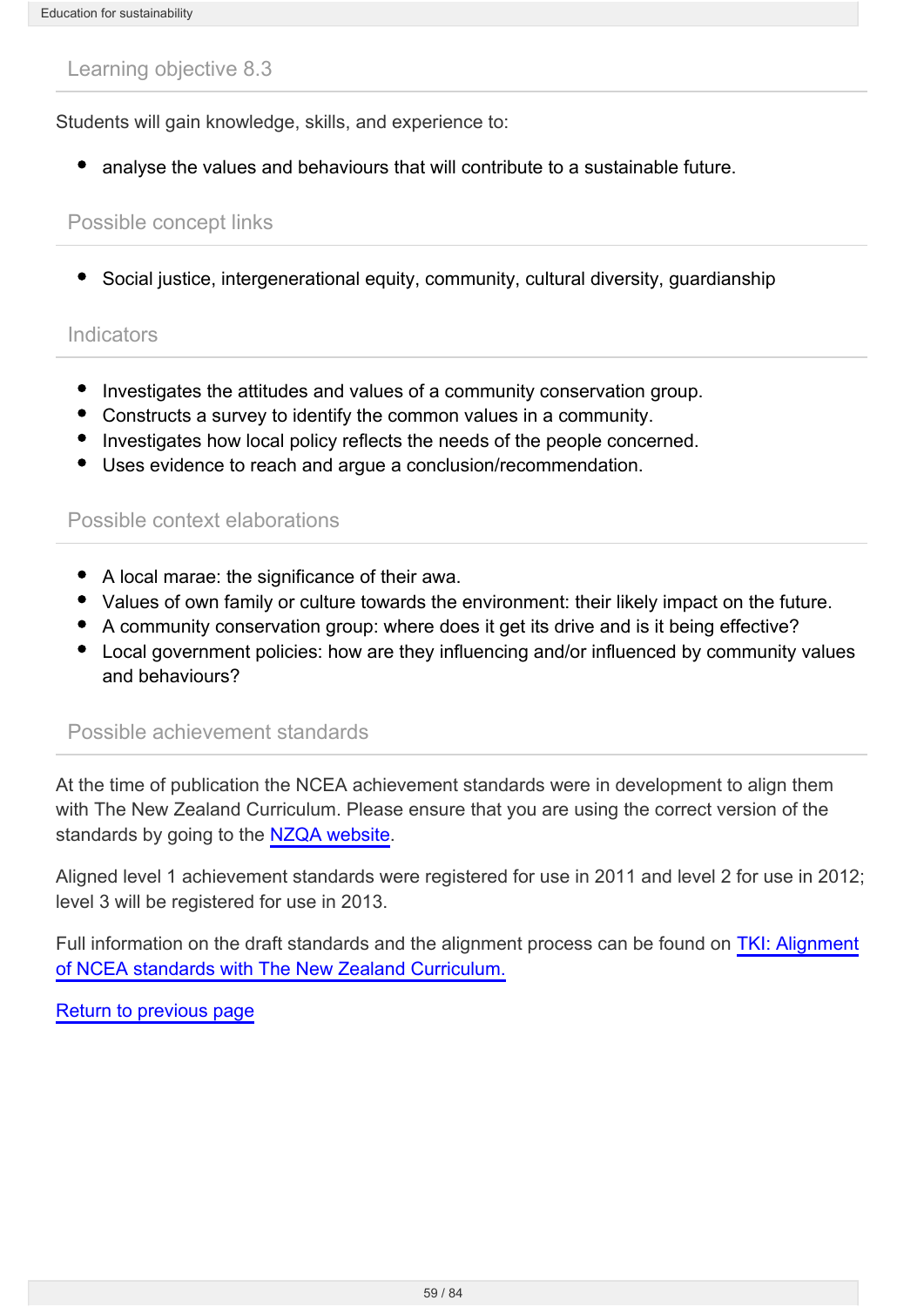Students will gain knowledge, skills, and experience to:

analyse actions necessary for sustainability and plan, implement, and critically evaluate personal action for a sustainable future.

#### Possible concept links

Action orientation, informed decision making, citizenship

#### **Indicators**

- Presents an idea for a technological solution to a sustainability issue.
- Evaluates past political actions on a sustainability issue.
- Explains what criteria could be used to judge the effectiveness of a personal action for sustainability.

#### Possible context elaborations

- A cost-effective prototype for a ski-lift pass that will biodegrade in a household compost system: research, design, and manufacture.
- An eco-footprint or environmental review of school: actions that will reduce this footprint.
- Food production: an action for sustainable production methods.
- 'Shop until you drop': challenging the culture of consumption.

#### Possible achievement standards

At the time of publication the NCEA achievement standards were in development to align them with The New Zealand Curriculum. Please ensure that you are using the correct version of the standards by going to the [NZQA website](http://www.nzqa.govt.nz/).

Aligned level 1 achievement standards were registered for use in 2011 and level 2 for use in 2012; level 3 will be registered for use in 2013.

Full information on the draft standards and the alignment process can be found on [TKI: Alignment](http://www.tki.org.nz/e/community/ncea/alignment-standards.php) [of NCEA standards with The New Zealand Curriculum.](http://www.tki.org.nz/e/community/ncea/alignment-standards.php)

Learning objective 8.4 can be assessed using the following achievement standards:

- Education for sustainability 3.1 Evaluate a planned personal action that contributes towards a sustainable future; Internal, 6 credits.
- 91476 English 3.5 Create and deliver a fluent and coherent oral text which develops, sustains, and structures ideas; Internal, 3 credits.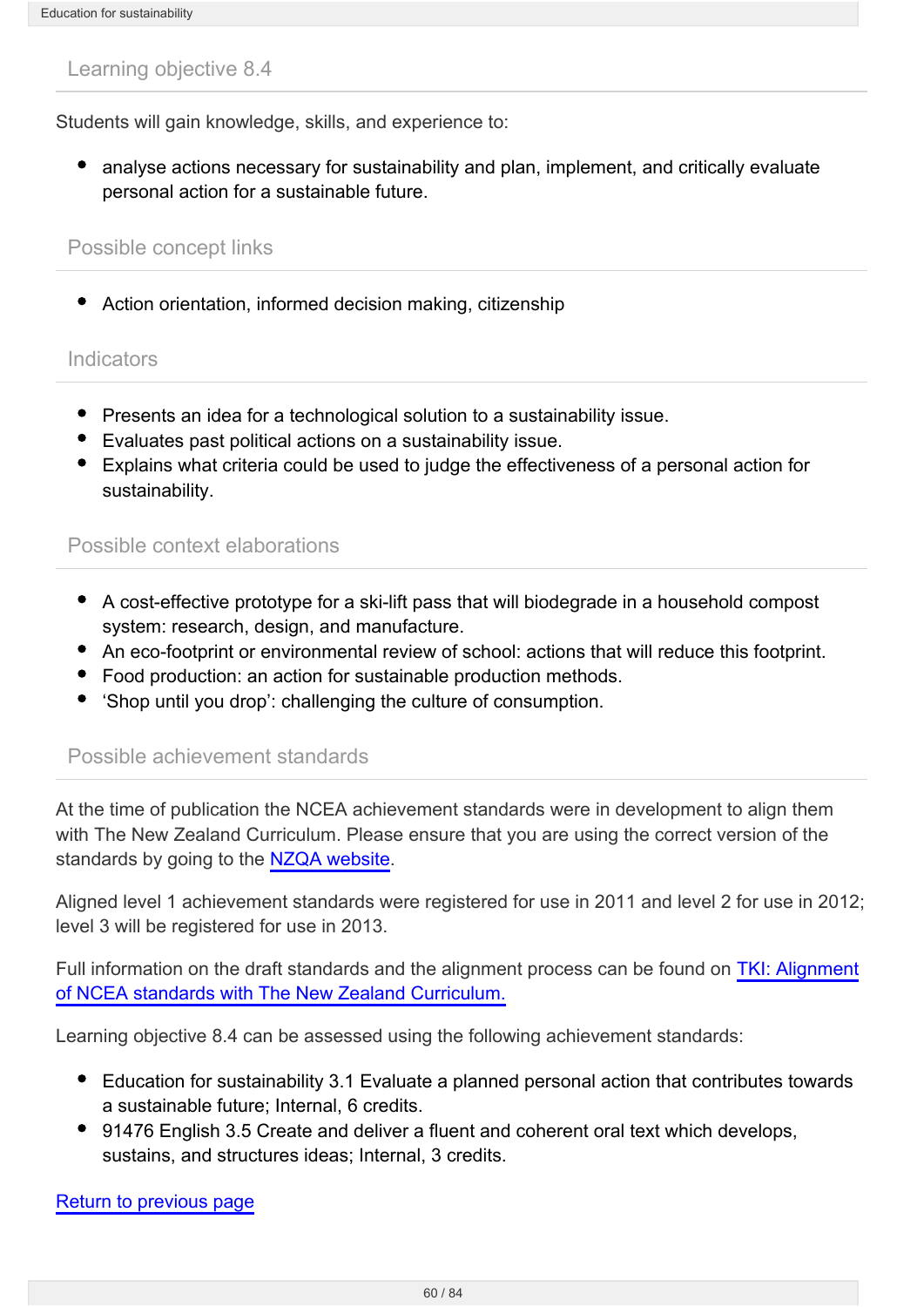### **Connections**

This section looks at how EfS fits the wider curriculum and how it can be an important and valuable part of a student's learning pathway.

There is a limit to how much education you can sustain for no obvious reason … but if they are starting to develop a view that what I am doing will lead me to this area or that area, if they see the connection, it gives them a reason to continue to learn their English, to develop their maths, or whatever they need … that there is a purpose for it …

(Stuart Middleton, Manukau Institute of Technology)

[EfS as a collaborative enterprise](#page-60-0) [EfS and the principles of The New Zealand Curriculum](http://seniorsecondary.tki.org.nz/Social-sciences/Education-for-sustainability/Connections/EfS-and-principles-of-NZ-Curriculum) [EfS and the values of The New Zealand Curriculum](http://seniorsecondary.tki.org.nz/Social-sciences/Education-for-sustainability/Connections/EfS-and-values-of-NZ-Curriculum) [EfS and the key competencies](http://seniorsecondary.tki.org.nz/Social-sciences/Education-for-sustainability/Pedagogy/Developing-key-competencies-in-EfS) [From primary to tertiary and beyond](http://seniorsecondary.tki.org.nz/Social-sciences/Education-for-sustainability/Connections/From-primary-to-tertiary-and-beyond) [Green jobs for a green future](http://seniorsecondary.tki.org.nz/Social-sciences/Education-for-sustainability/Connections/Green-jobs-for-a-green-future)

#### <span id="page-60-0"></span>EfS as a collaborative enterprise

A survey of the achievement objectives in The New Zealand Curriculum will show that many of them relate to the themes and the learning around EfS. Most of these are in the social sciences, health and physical education, science, technology, and the arts. In other subjects, such as English and mathematics and statistics, EfS can provide relevant themes and contexts for parts of the learning programme.

EfS works well when taught collaboratively by more than one teacher and by drawing on more than one subject. While this can be challenging in a secondary school, even a modest collaboration can give teachers greater confidence when working with complex issues and can model the interdisciplinary nature of those issues.

Teaching and learning in EfS can be powerfully reinforced by a whole-school approach that brings together the school's learning programmes, the ways members of the school community work with one another, sustainable practices and policies in the school, and the way the school and its grounds are cared for.

Strong community partnerships support learning in EfS and also help students to understand that what they are learning and doing now makes an immediate contribution to a sustainable future.

You can't teach people everything they need to know. The best you can do is position them where they can find what they need to know when they need to know it.

Seymour Papert, mathematician, computer scientist, and educator

The [learning programme design](http://seniorsecondary.tki.org.nz/Social-sciences/Education-for-sustainability/Learning-programme-design) section of this guide discusses integrated approaches.

The [pedagogy](http://seniorsecondary.tki.org.nz/Social-sciences/Education-for-sustainability/Pedagogy/Cross-curricular-learning-and-external-qualifications) section of this guide makes numerous suggestions as to how EfS learning can be assessed using achievement standards from a variety of different subjects.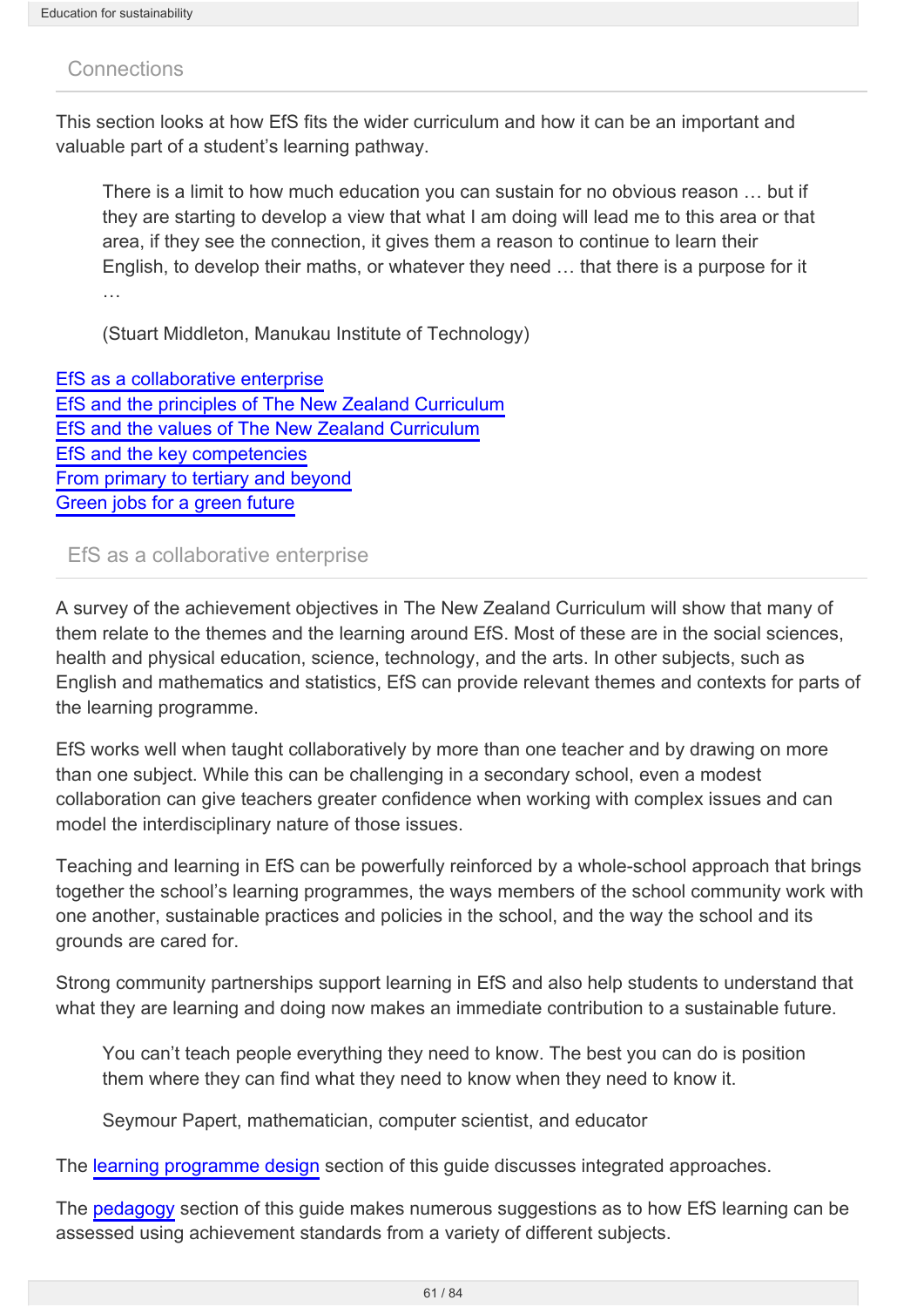Education for sustainability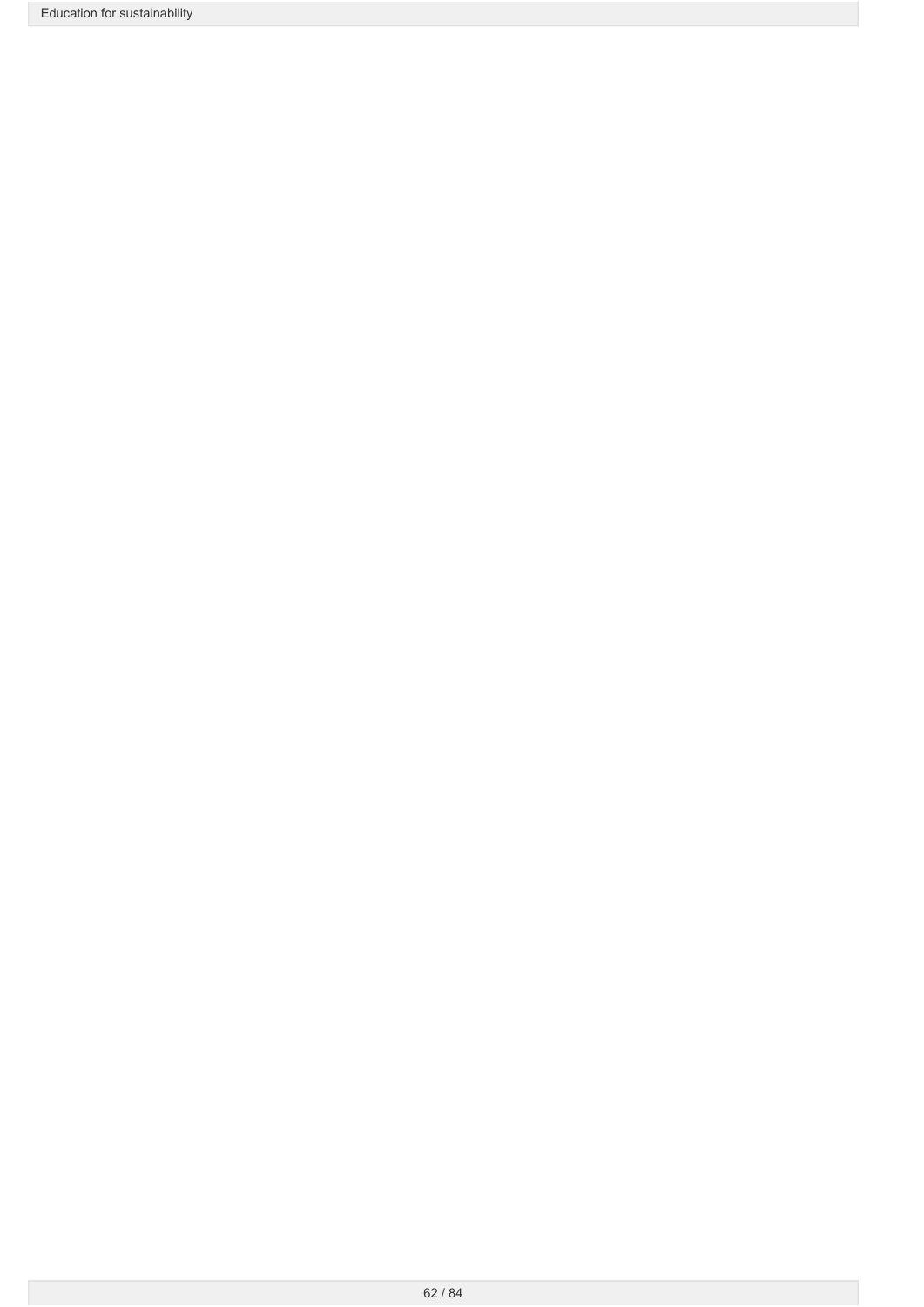### EfS and the principles of the New Zealand Curriculum

The examples below suggest how EfS can support the principles of the New Zealand Curriculum.

## High expectations

Students gain a sense of success through planning and completing an action that brings about a change. For example, students collaborate in a community garden to support an initiative to supply a local foodbank.

### Treaty of Waitangi

Students establish a relationship with their local iwi, focused on the whenua. For example, students initiate discussions and make plans to help their local marae become more sustainable.

## Cultural diversity

Students examine a variety of worldviews in considering sustainability issues. For example, students examine cultural perspectives on harvesting seafood.

### Inclusion

The different skills, attributes, and needs that students bring to collaborative projects are recognised, affirmed, and supported. For example, students present a formal submission to council with different roles assigned to team members as appropriate.

### Learning to learn

Students are supported as they develop processes to reflect on their action experiences. For example, students use starter question cards in a circle discussion that help them to think deeply about their action experiences.

# Community engagement

Students form relationships with a number of established communities (including families) or organisations beyond the classroom. For example, students work with the local Forest and Bird branch to build nesting boxes for penguins.

#### Coherence

Students work on action projects that incorporate achievement objectives from more than one learning area. For example, students undertake an inquiry project into a sustainability issue of their choice in one of the social science subjects and present a speech on the issue for English (Speaking, Writing, and Presenting).

Future focus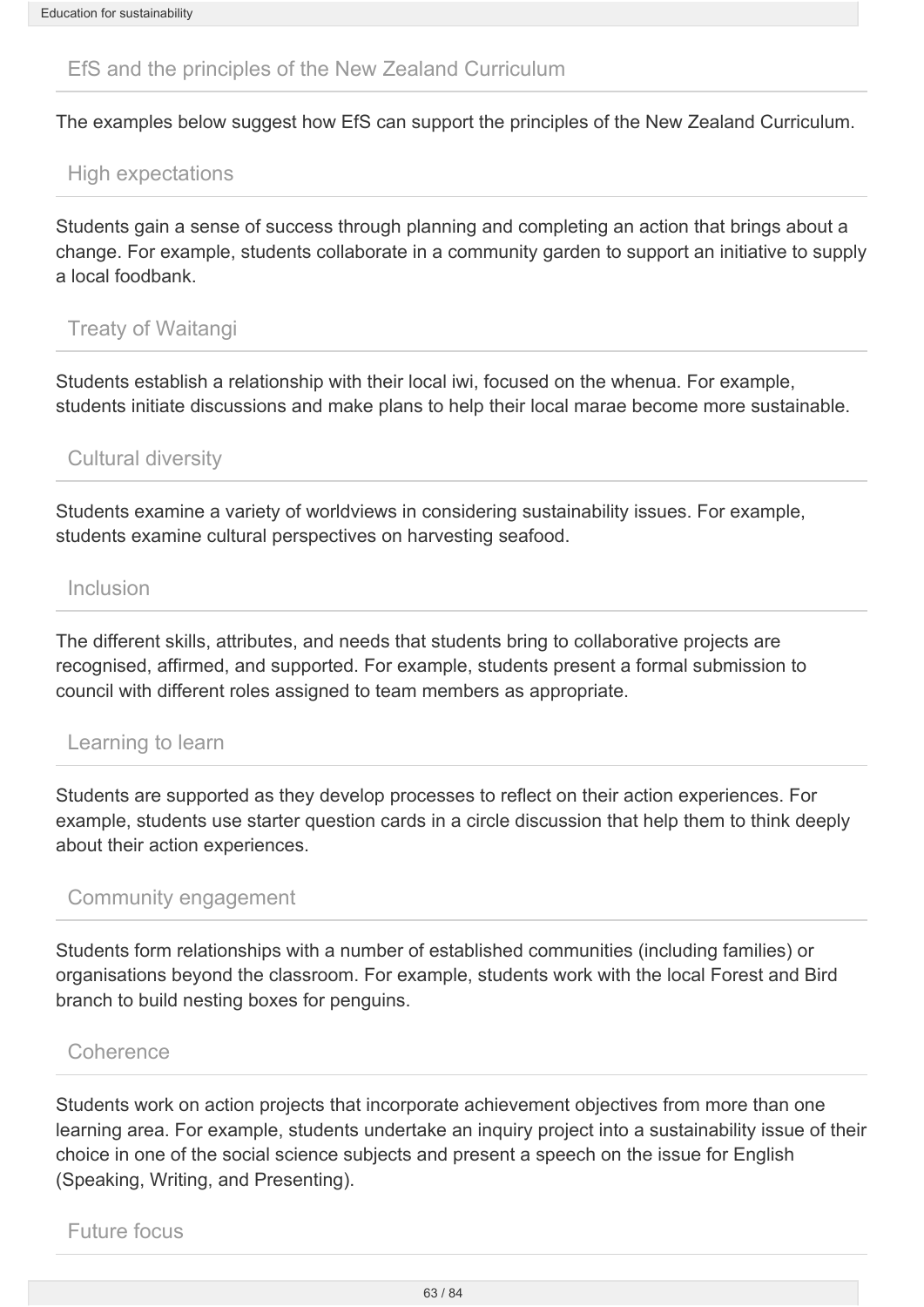Students explore the links between the four future-focused issues. For example, students work in collaboration with a business or industry to develop a sustainability policy that takes into account elements of globalisation, enterprise, and citizenship.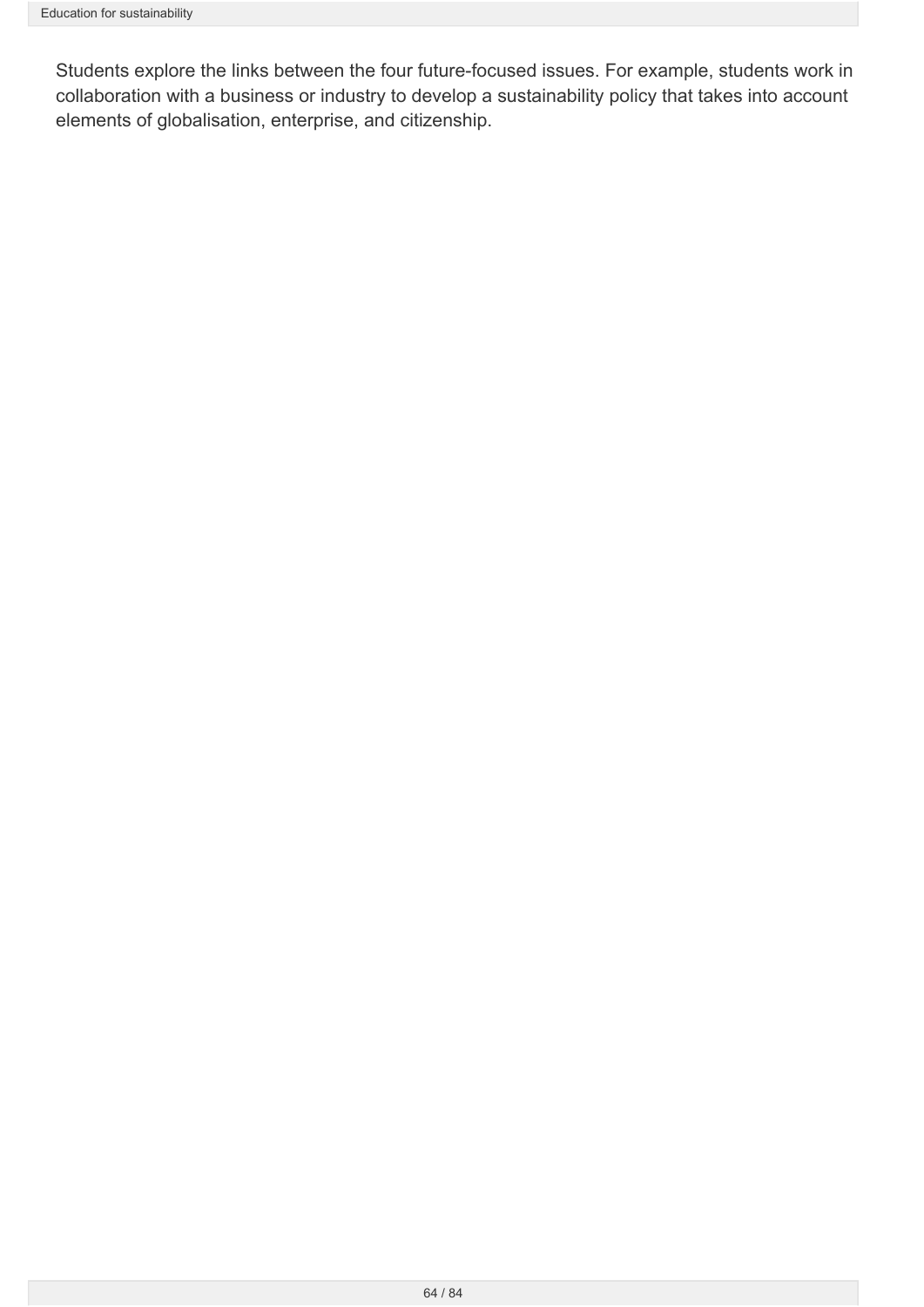# EfS and the values of the New Zealand Curriculum

EfS continually confronts students with values-related issues. Students are challenged to uncover the values that lead people to act in the ways they do and, at the same time, they are challenged to explore and test their own values. Below are examples of how learning in EfS can develop the values listed in the New Zealand Curriculum.

### Excellence; hiranga

Students set realistic goals and persevere in addressing an issue in spite of barriers. For example, students are resilient and keep going (when faced with resistance) as they work on an action to mitigate wasteful practices in their school.

### Innovation, inquiry, and curiosity; pokirehau, whakamatemate

Students consider various viewpoints, are open to differences, and use a variety of thinking tools when investigating an issue. For examples, students conduct a study on the spread of HIV in Africa and discuss the links with poverty, environmental degradation, and climate change.

# Diversity; rereketanga

Students engage ethically with difference and recognise that we each view the world through lenses that are shaped by culture, language, and history. For example, students consider the values and debate the practices of shellfish gathering by Pākehā, Māori, and Asian communities.

# Equity; tika/pono

Students develop an understanding of fairness and social justice by critically analysing relationships of language, power, social practices, identities, and inequalities. For example, students consider fair trade and the use of child labour by investigating the manufacture of T-shirts from growing the cotton to final purchase.

### Community and participation; porihanga

Students develop an understanding of the common good through participating in community activities. For example, students participate in community planting events, such as restoration plantings during World Environment Day.

Ecological sustainability; kaitiakitanga

Students consider approaches to ecological sustainability and what caring for the environment may mean. For example, students are actively involved in developing an ecologically sustainable plan for their school grounds.

Integrity; ngākau/tapatahi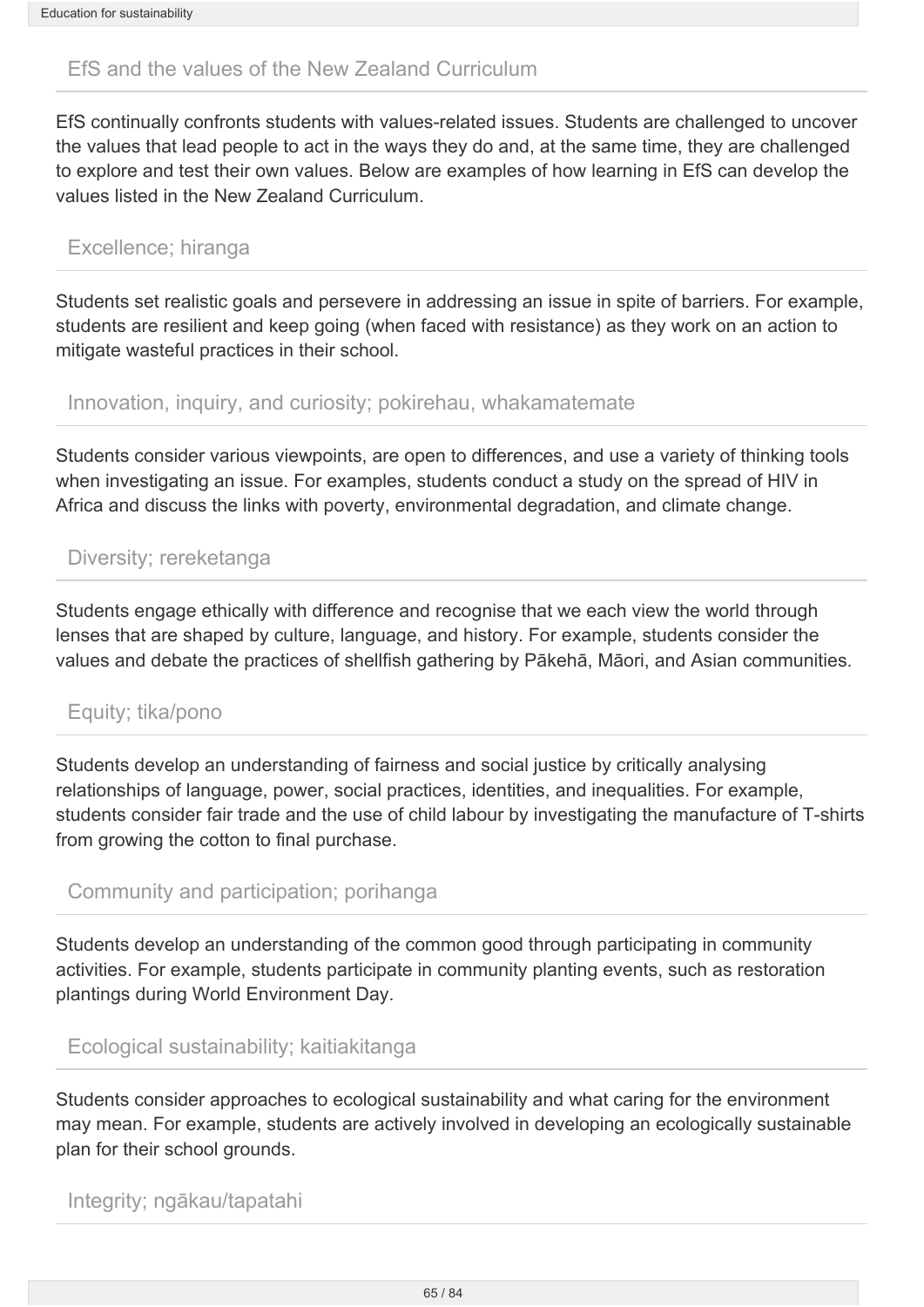Students develop an understanding and appreciation of integrity in relation to our interactions with one another and with all living things. For example, students develop a fair and responsible means of addressing those who litter and set up practices to keep their school litter free.

### Respect; manaaki/āwhi

Students develop a greater understanding of the importance of respect for all living things and for those yet to come. For example, students are respectful of people, property, and the environment and show this in the activities they are involved in around the school and local community.

See also [modelling what we value](http://seniorsecondary.tki.org.nz/Social-sciences/Education-for-sustainability/Pedagogy/Modelling-what-we-value)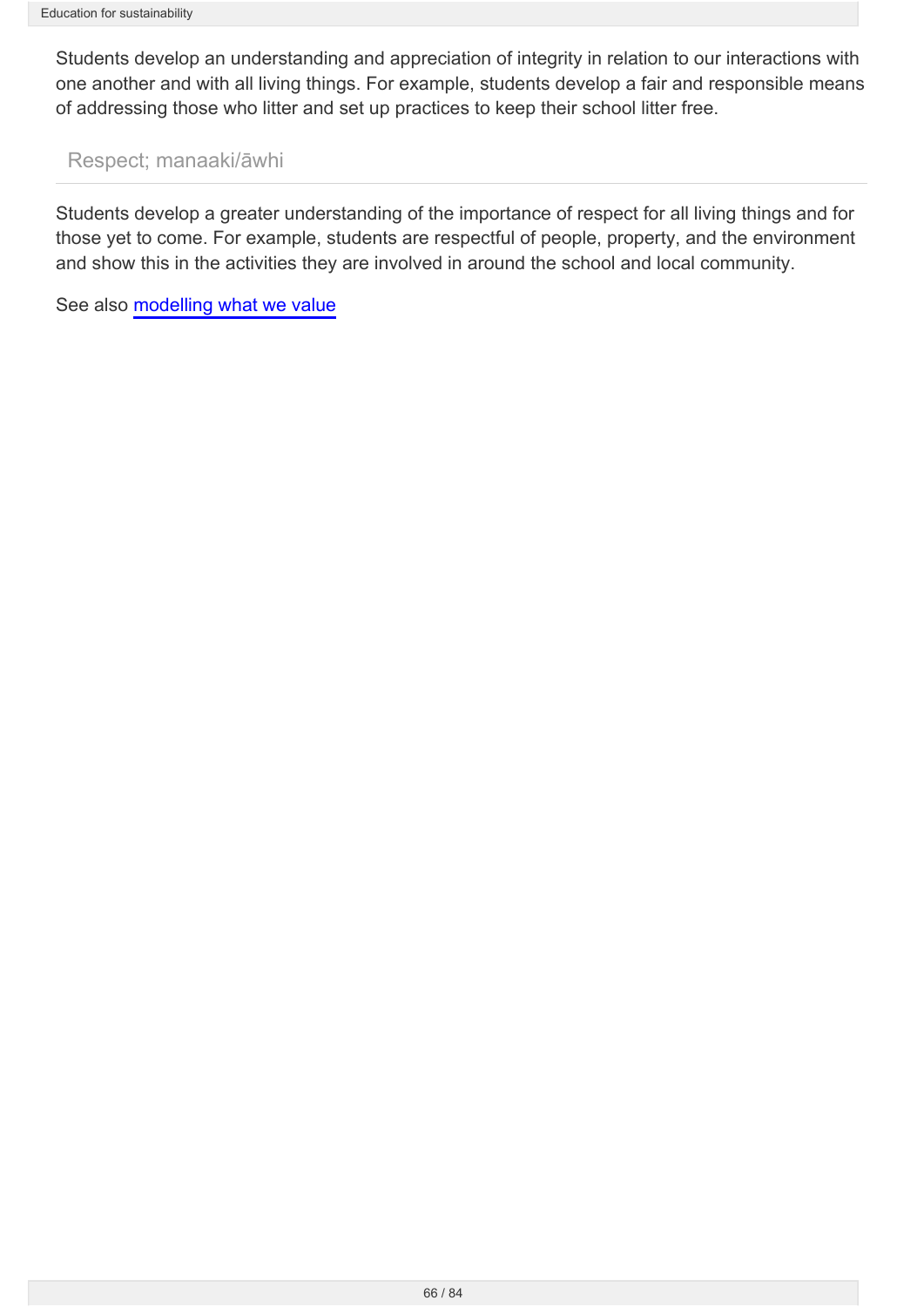## From primary to tertiary and beyond

Students need to connect what they are learning in EfS with possible learning pathways. They also need to see how their learning in EfS is giving them skills for life and options for further education, as well as preparing them for possible careers.

Many primary school students are keenly aware of their environment, take part in environment-related actions, and are involved in making decisions about their environment.

These attitudes, skills, and experiences need to be built on during secondary education. At the very least, year 9 and 10 students need to be kept aware of the importance of the environment to their future lives and well-being.

In the senior secondary school, EfS can contribute to developing young adults with the skills to address sustainability issues, create entrepreneurial opportunities, and act for a sustainable future. EfS can also be a pathway to tertiary education and a range of careers.

Students need to be given good guidance about what subjects are required for tertiary courses that could interest them. The EfS teacher has a responsibility here, supported by the school's careers education programme and services.

Possible courses of study, including options for integrated learning, are described in more detail in the [learning programme design](http://seniorsecondary.tki.org.nz/Social-sciences/Education-for-sustainability/Learning-programme-design) section of this guide.

See [integrating learning and external qualifications](http://seniorsecondary.tki.org.nz/Social-sciences/Education-for-sustainability/Pedagogy/Cross-curricular-learning-and-external-qualifications) for many suggestions on how NCEA achievement standards from different subjects can be used to assess EfS learning.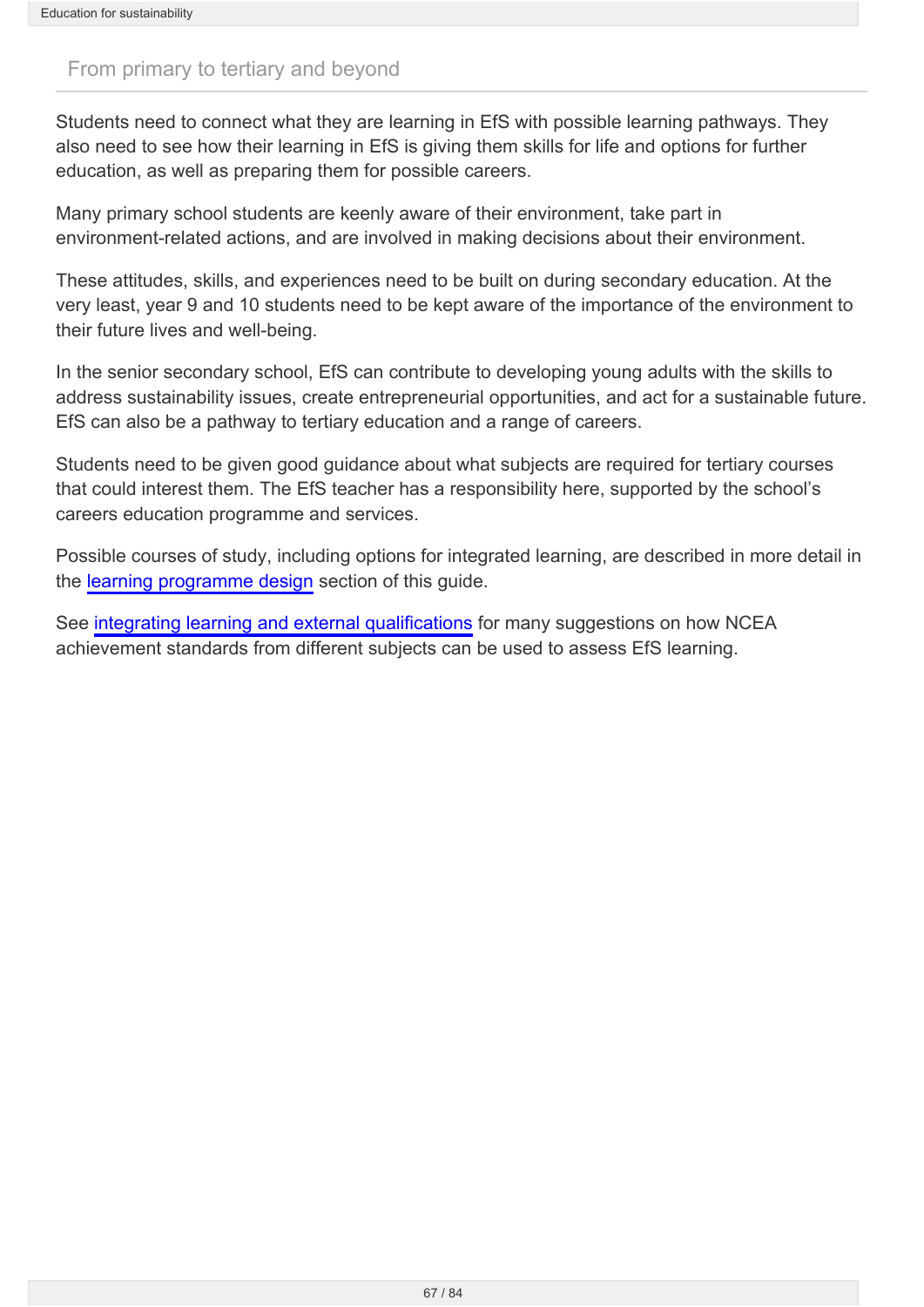### Green jobs for a green future

Unlike the many short-term considerations that influence the workplace, the need for people who understand sustainability issues, and who have the skills and attitudes to contribute to solutions, is not going to go away any time soon.

Global trends suggest that government and, increasingly, private spending will prioritise green jobs, leading to a greener economy. The International Labour Organisation reports that in the European Community and the United States more jobs are becoming available in areas such as organic farming, sustainable forestry, renewable energy, water supply, retrofitting, resource recovery, and environmental tourism.

Increasingly, developers of major new buildings in New Zealand cities are asking their architects to design green buildings. Whether they are driven by personal values or demand for green office space makes little difference.

Workers will be needed in new green industries, in traditional green collar jobs (conservation, environmental management, sustainable urban planning and research), and in agriculture and horticulture, environmental law, medicine, engineering, design, architecture, and accounting.

An understanding of sustainability will be an advantage in any career, as well as enabling the individual to contribute to a sustainable future.

The Education for Sustainability website includes a downloadable poster on its [Pathways in EfS](http://efs.tki.org.nz/Senior-secondary/Pathways) page.

### Training for a green career

Some examples of green careers and possible training:

Open space planner for a city council (parks planning in cities): Bachelor of Planning or Master of Planning, University of Auckland.

Sustainable transport co-ordinator for a council: BSc or BA majoring in environmental studies, Victoria University.

Fisheries officer: Bachelor of Applied Science (Biodiversity Management), Unitec.

Public health officer: Bachelor of Applied Science (Environmental Studies), AUT.

Park ranger: National Certificate in Conservation (Trainee Ranger), Nelson Marlborough Institute of Technology (one year).

Resource management adviser: Diploma in Environmental Management / Bachelor of Recreation Management, Bay of Plenty Polytechnic (two years) / Lincoln University.

Environmental lawyer: Bachelor of Law and Master of Law (Environmental), University of Auckland (four years for LLB and one year for MLB).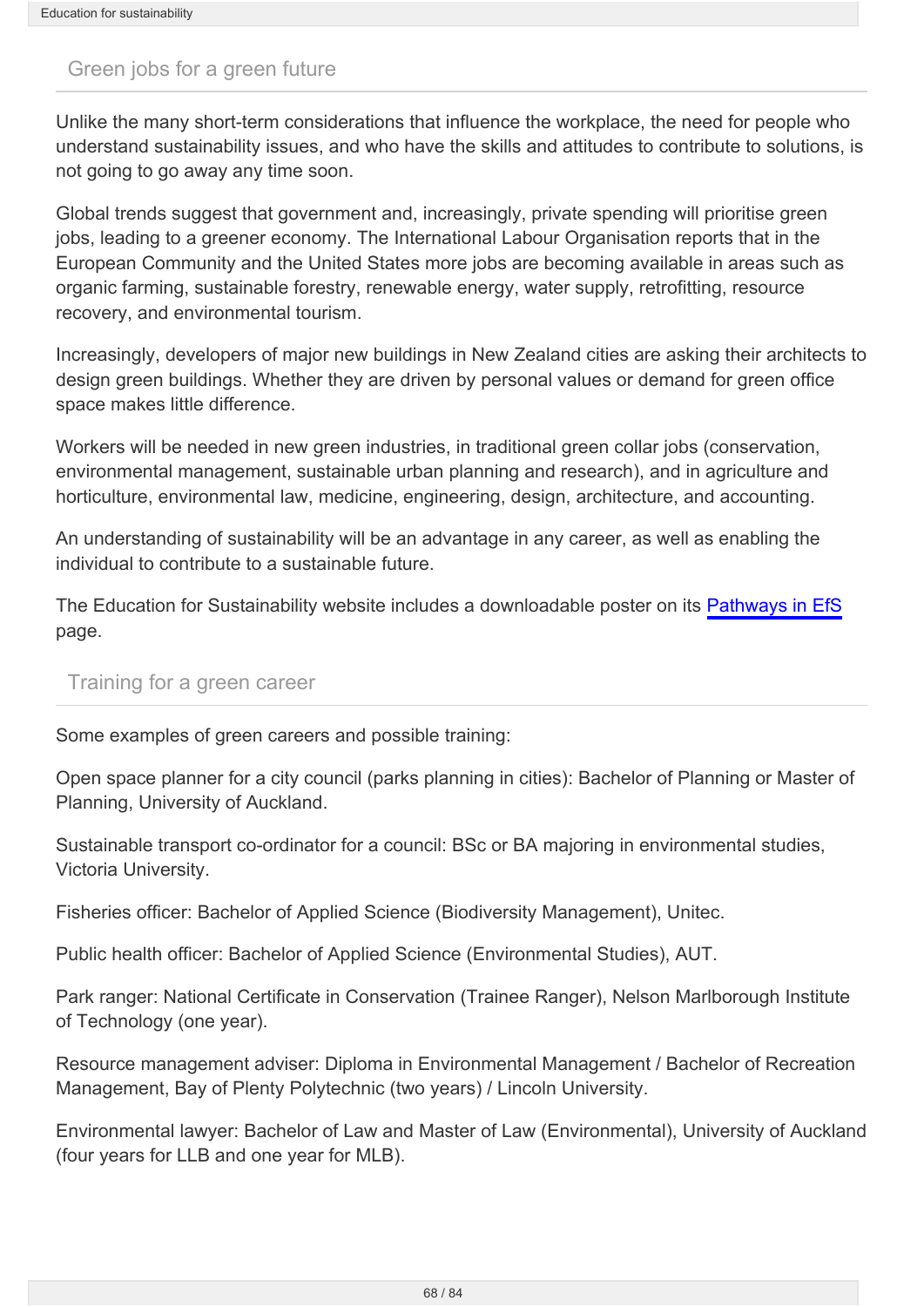### Learning programme design

EfS programmes need to be carefully planned if they are to achieve the desired outcomes. This section suggests how to go about this planning and provides examples of programmes.

#### [Cross-curricular approaches to programme design](http://seniorsecondary.tki.org.nz/Social-sciences/Education-for-sustainability/Learning-programme-design/Cross-curricular-approaches-to-programme-design)

#### Good programmes are based on effective pedagogy

Any good programme depends on effective pedagogy. When planning, keep in mind the four mechanisms: connection, alignment, community, and interest (see [Four mechanisms that facilitate](http://seniorsecondary.tki.org.nz/Social-sciences/Education-for-sustainability/Pedagogy/Four-mechanisms-learning-in-the-social-sciences) [learning in the social sciences](http://seniorsecondary.tki.org.nz/Social-sciences/Education-for-sustainability/Pedagogy/Four-mechanisms-learning-in-the-social-sciences)):

#### Connection

Encourage students to use their own experiences as a point of comparison when learning about other people's experiences in different times, places, and cultures. The contexts and resources should make diversity visible and avoid biased and stereotypical representations. Students need to feel that what they are learning connects with and values their experiences.

#### **Alignment**

Activities and resources need to be aligned so that students are able to develop understandings of the key concepts and all four aspects of sustainability: environmental, social (including political), cultural, and economic. The aims of the programme should be made transparent to students. Learning opportunities should not be pre-programmed to the extent that they cannot be changed in response to assessment, and they should provide opportunity for students to revisit important content and processes. Assessment should focus on assessing valued learning, including action competence.

### **Community**

Programmes should be designed to develop students' interaction skills and use practices that include different abilities and levels of contribution. Tasks and experiences that require student–student interaction are best. Wherever possible, students should be involved in making decisions about their own learning. Students need to be given the opportunity to identify possible roles for themselves, to think critically, and to participate in authentic actions for sustainability.

#### Interest

Programmes should deliberately offer learning experiences that are sensitive to students' differing interests, motivations, and responses and provide a variety of experiences that become anchors for learning and recall. Local contexts can engage students with the community as well as provide bridges to global issues.

#### Questions to ask when planning your programme

• How much teaching time is available once holidays and other interruptions have been accounted for?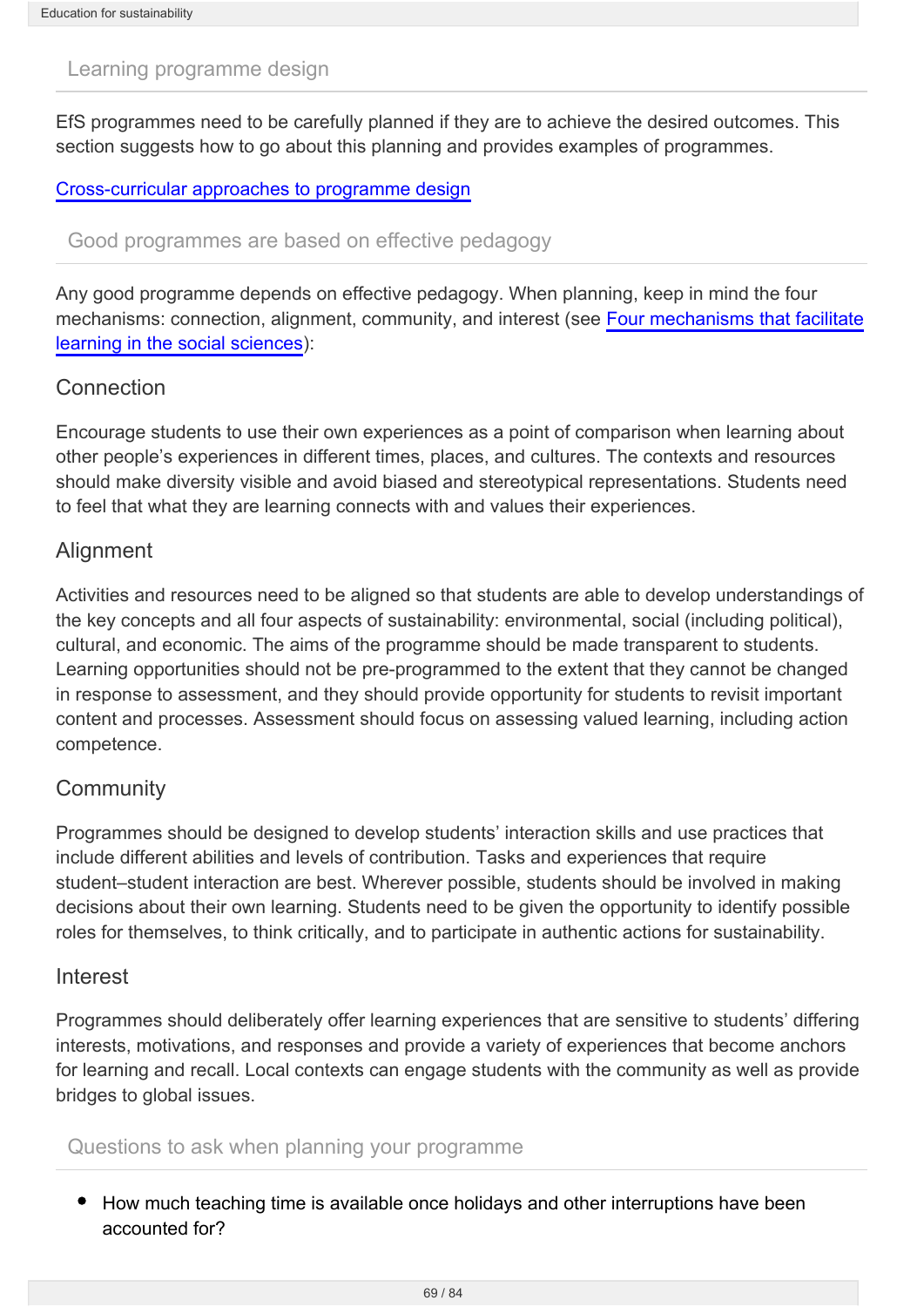- What will be my primary resources?
- What community expertise can I help my students access?
- What EOTC experiences can I plan for? What risk management requirements will I need to meet?
- How can I ensure students are able to explore sustainability contexts in detail and produce significant outcomes?
- Is my programme aligned with valued learning? Will my students be able to see connections between the different aspects of sustainability?
- How am I planning for reflection and feedback?
- Have I considered possible synergies, for example, giving a speech (English) on a sustainability theme or subject (EfS)?
- How am I planning to revisit concepts and/or explore them in different contexts?
- Am I planning a fair workload for students? For example, do major assessments fit reasonably into the school year?
- Is my programme manageable in terms of my workload? For example, have I spread the timing of internal assessments across levels?
- How am I ensuring that students get the careers information they need?

#### Possible structures

EfS programmes can be structured in a variety of ways, for example, as linked courses over three full years, as one-year courses, or as short (modular or one-semester) courses. A programme should be flexible enough to allow for students to begin studying EfS at any year level.

#### Year planner

A year planner should include:

- when modules of work will start and end
- when assessments are due (or the final date for gathering evidence)
- how the work fits around inevitable interruptions to the school year
- possible dates for field trips, visiting speakers, and so on.

To see how one school set up a year's programme, see

[EfS Sample Course Outline Level 2 \(PDF, 90 KB\)](http://seniorsecondary.tki.org.nz/content/download/792/5492/file/EfS sample course outline level 2.pdf)

and

[A Course in Sustainability Education for Level 2 \(PDF, 729 KB\)](http://seniorsecondary.tki.org.nz/content/download/795/5501/file/Akaroa course overview.pdf)

#### Unit plans

When planning a unit, consider: [Key concepts and ideas](http://seniorsecondary.tki.org.nz/Social-sciences/Education-for-sustainability/Key-concepts) [Learning objectives](http://seniorsecondary.tki.org.nz/Social-sciences/Education-for-sustainability/Learning-objectives) [Values](http://seniorsecondary.tki.org.nz/Social-sciences/Education-for-sustainability/Pedagogy/Modelling-what-we-value) [Key competencies](http://seniorsecondary.tki.org.nz/Social-sciences/Education-for-sustainability/Pedagogy/Developing-key-competencies-in-EfS) [Applied contexts](http://seniorsecondary.tki.org.nz/Social-sciences/Education-for-sustainability/Learning-objectives) Specialist vocabulary/terminology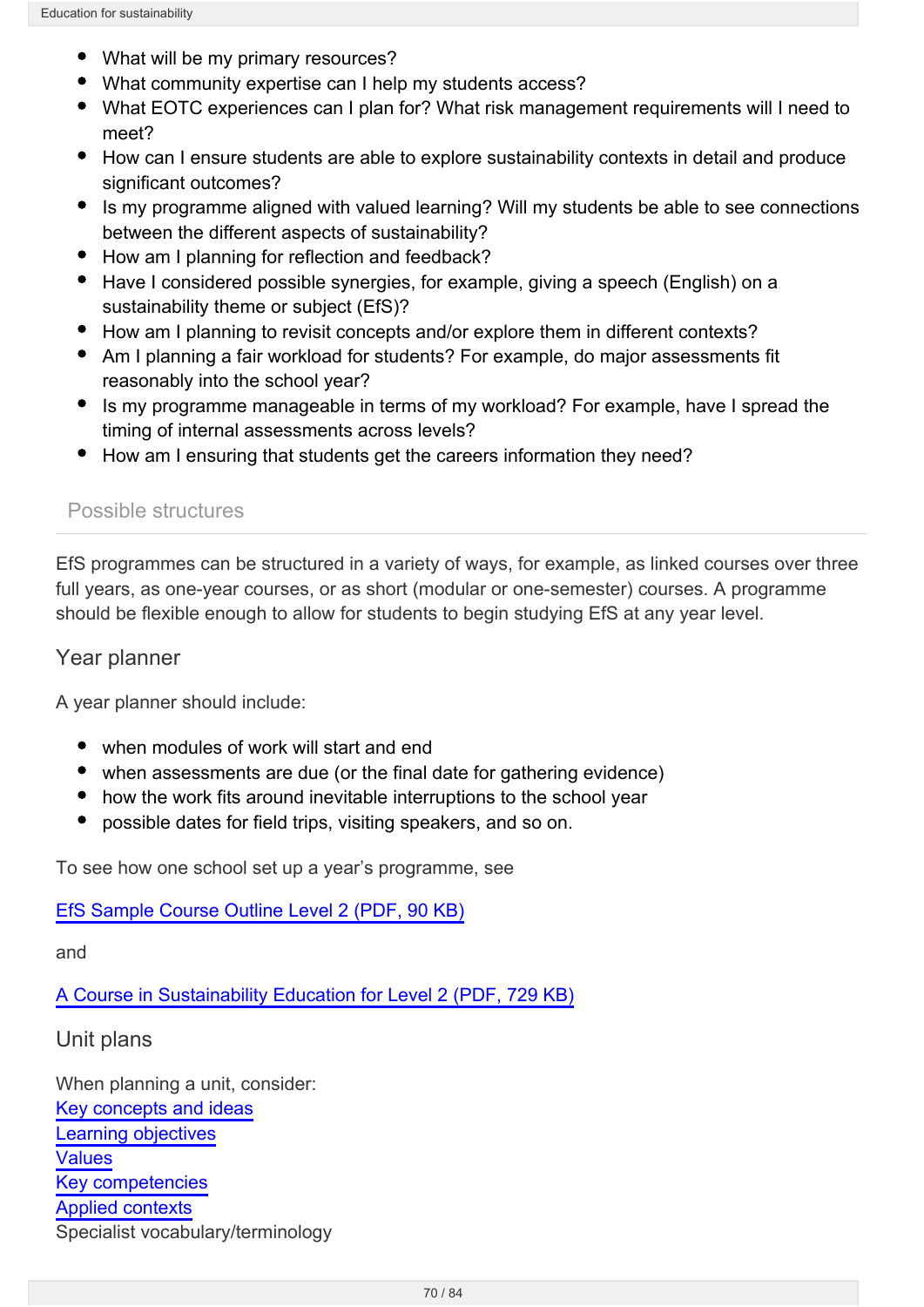**[Resources](http://seniorsecondary.tki.org.nz/Social-sciences/Education-for-sustainability/Resources)** [Assessment \(diagnostic, formative\)](http://seniorsecondary.tki.org.nz/Social-sciences/Education-for-sustainability/Pedagogy/Assessing-student-learning-in-EfS) [Assessment for qualifications](http://seniorsecondary.tki.org.nz/Social-sciences/Education-for-sustainability/Pedagogy/EfS-and-external-qualifications)

[A Possible Three-Year Programme \(PDF, 124 KB\)](http://seniorsecondary.tki.org.nz/content/download/793/5495/file/EfS sample three-year plan.pdf)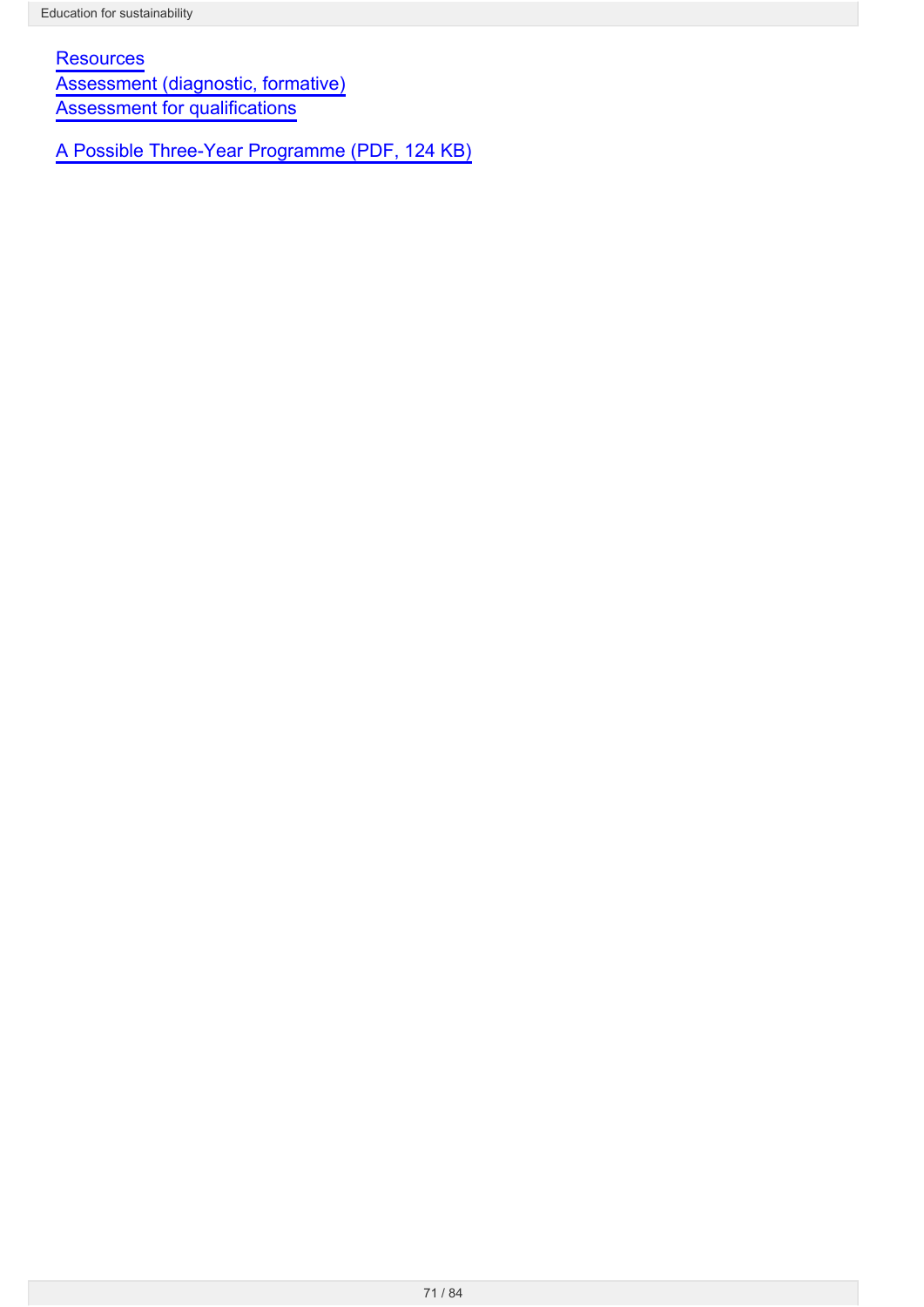### Cross-curricular approaches to programme design

Sustainability is about the interrelationship between people and the environment. Students are best able to explore this relationship if they are offered learning experiences that:

- link the four key aspects of sustainability (environmental, social, cultural, and economic)
- make use of global, national, and local contexts
- are relevant to the students' interests and concerns
- relate to the appropriate curriculum levels.

Ideally, teachers and students are able to work across learning areas. Teachers will need time to meet and plan together. A level of flexibility may need to be introduced into the quite restrictive timetables that operate in most schools.

## Possible models

Some ideas:

- Teachers from different learning areas plan EfS learning across the curriculum, then teach their sections of the plan within their specialist areas. EfS could provide a curriculum focus for either a year group or the whole school.
- Teachers from different learning areas, for example, from English, mathematics and statistics, science, and social studies, plan schemes of work around a common theme, with teachers and students making explicit connections between social and environmental aspects.
- Focus learning in literacy and numeracy on suitable EfS content, explored through an inquiry on a sustainable issue including action based on that inquiry. (A school in Auckland developed an integrated unit called Saving Pasifika for English, social studies, and science, with a particular focus on literacy achievement in year 9.)
- Teachers from different learning areas develop a programme that can be taught using a team approach. Assessment opportunities from EfS and other subjects are offered, and students make choices based on their needs.
- A school collapses its timetable for a limited period (three days to two weeks) or a specified time each week. Students and teachers use a range of skills and knowledge to inquire into a sustainability issue and implement an action. This approach can involve the students from a single year group or from across the whole school.

# What other schools have been doing

Northland College year 10 classes have two weeks of EfS every term. Alfriston College allots three-day time periods in which students can choose to explore the sustainability of the local community. At Lynfield College, a two-week authentic sustainability rich task is part of the school's junior programme. Auckland Girls' Grammar offers senior environmental science courses at levels 1, 2, and 3 and global studies in social sciences courses at levels 2 and 3, with a selection of assessment opportunities. There is also an envirogroup open to the whole school. The students who have participated in it state that the actions carried out by the group support the learning in their senior classes.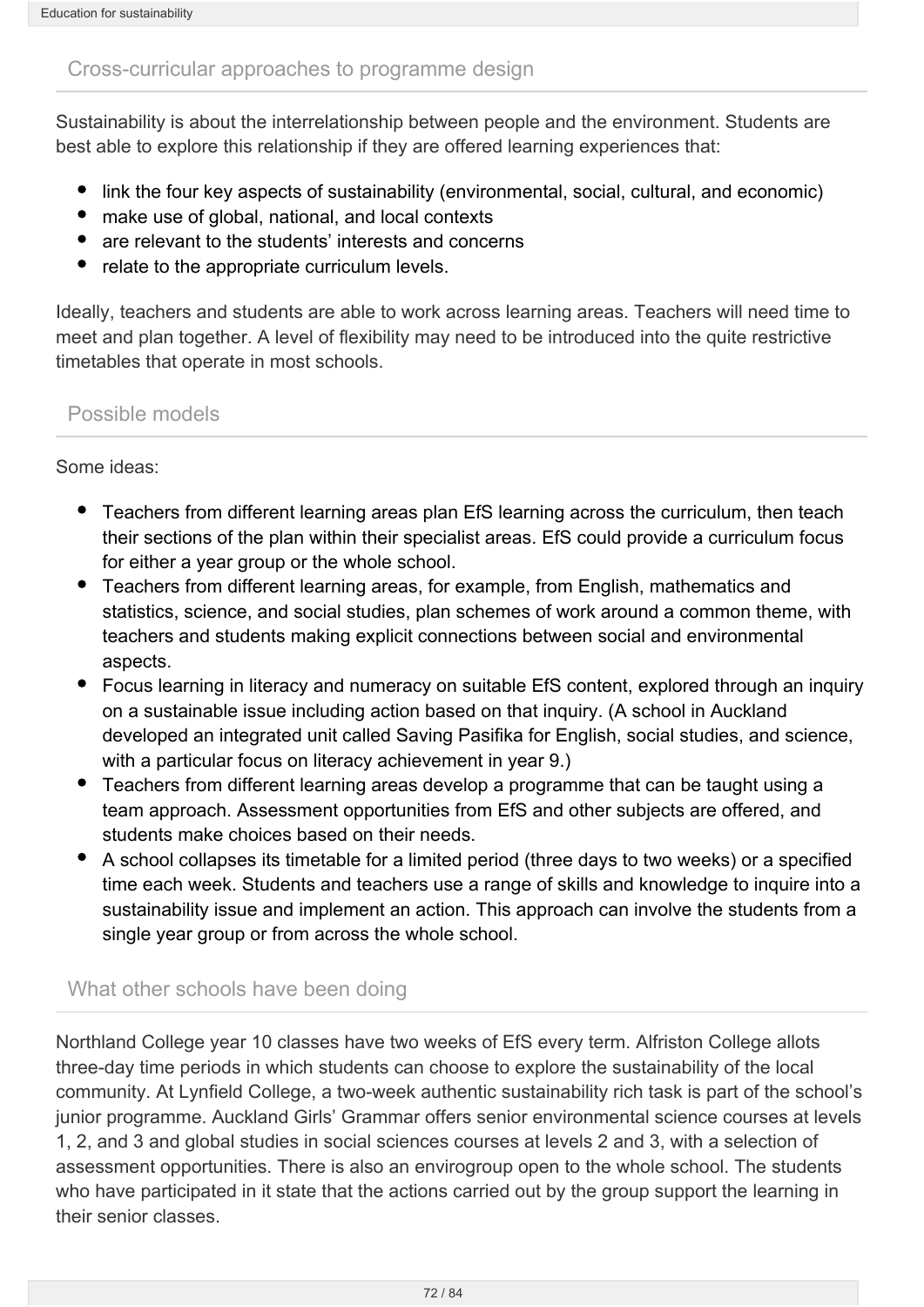You may find these helpful:

[Developing An Integrated EfS Programme at Your School \(PDF, 75 KB\)](http://seniorsecondary.tki.org.nz/content/download/799/5513/file/EFS sample programme.pdf)

[Sample Unit Plan for An Integrated EfS Programme, with Options for Assessment \(PDF, 105 KB\)](http://seniorsecondary.tki.org.nz/content/download/800/5516/file/EfS sample integrated unit plan.pdf)

[Case Study: An EfS Project Involving Kaikorai Valley College and Neighbouring Schools \(PDF, 84](http://seniorsecondary.tki.org.nz/content/download/801/5519/file/EFS sample case study.pdf) [KB\)](http://seniorsecondary.tki.org.nz/content/download/801/5519/file/EFS sample case study.pdf)

The section [Integrated learning and external qualifications](http://seniorsecondary.tki.org.nz/Social-sciences/Education-for-sustainability/Pedagogy/Cross-curricular-learning-and-external-qualifications) identifies some of the many ways that learning in EfS can be assessed using achievement standards from other learning areas.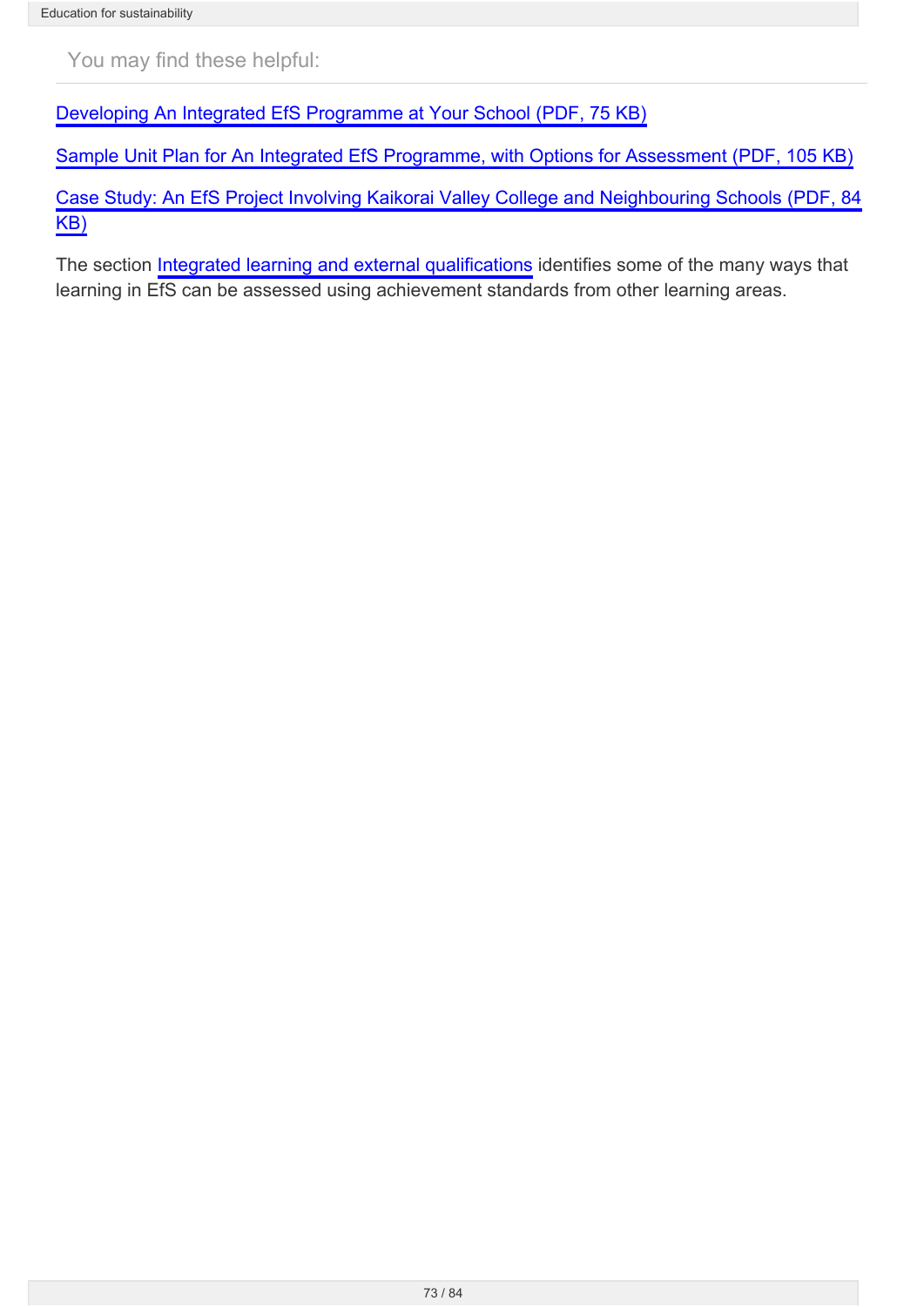#### Resources

- [Assessment and professional support](#page-73-0)
- [Resourcing ideas](#page-73-1)
- [Ministry of Education websites](#page-74-0)
- [Other government agency websites](#page-75-0)
- [Other websites](#page-76-0)

<span id="page-73-0"></span>Assessment and professional support

## [Assessment Online](http://www.tki.org.nz/r/assessment)

- This key community covers assessment in the classroom, effective use of evidence, and reporting to families and whānau. It offers news, assessment tools and resources, research, a glossary, FAQ, and related links.
- The linked site [Consider the evidence](http://assessment.tki.org.nz/Using-evidence-for-learning/Gathering-evidence/Topics/Consider-the-evidence) promotes 'evidence-driven decision making for secondary schools' and supports secondary educators in making best use of evidence to improve student achievement.
- For a view of how assessment can best serve learning, see [Directions for Assessment in](http://assessment.tki.org.nz/Media/Files/Directions-for-Assessment-in-New-Zealand) [New Zealand,](http://assessment.tki.org.nz/Media/Files/Directions-for-Assessment-in-New-Zealand) a report by Michael Absolum, Lester Flockton, John Hattie, Rosemary Hipkins, and Ian Reid (also available as a Word or PDF file).

## [Education Review Office](http://ero.govt.nz/)

In 2007, ERO published three reports on schools' effectiveness in the collection and use of assessment:

- $\bullet$ [The Collection and Use of Assessment Information in Schools](http://ero.govt.nz/National-Reports/The-Collection-and-Use-of-Assessment-Information-in-Schools-March-2007)
- [The Collection and Use of Assessment Information in Schools: Good Practice in Primary](http://ero.govt.nz/National-Reports/The-Collection-and-Use-of-Assessment-Information-Good-Practice-in-Primary-Schools-June-2007) **[Schools](http://ero.govt.nz/National-Reports/The-Collection-and-Use-of-Assessment-Information-Good-Practice-in-Primary-Schools-June-2007)**
- [The Collection and Use of Assessment Information in Schools: Good Practice in Secondary](http://ero.govt.nz/National-Reports/The-Collection-and-Use-of-Assessment-Information-Good-Practice-in-Secondary-Schools-June-2007) **[Schools](http://ero.govt.nz/National-Reports/The-Collection-and-Use-of-Assessment-Information-Good-Practice-in-Secondary-Schools-June-2007)**

## [The New Zealand Qualifications Authority \(NZQA\)](http://www.nzqa.govt.nz/)

- Follow links to the National Qualifications Framework, NCEA, and subject achievement standards.
- Further information on assessing with unit standards can be found on the NZQA website. Some [assessment resources](http://www.nzqa.govt.nz/providers-partners/assessment-and-moderation/assessment-of-standards/) are also available.

## TOP

### <span id="page-73-1"></span>Resourcing ideas

The following references will help you to plan teaching and learning activities for this subject.

## [AnyQuestions.co.nz](http://www.anyquestions.co.nz/)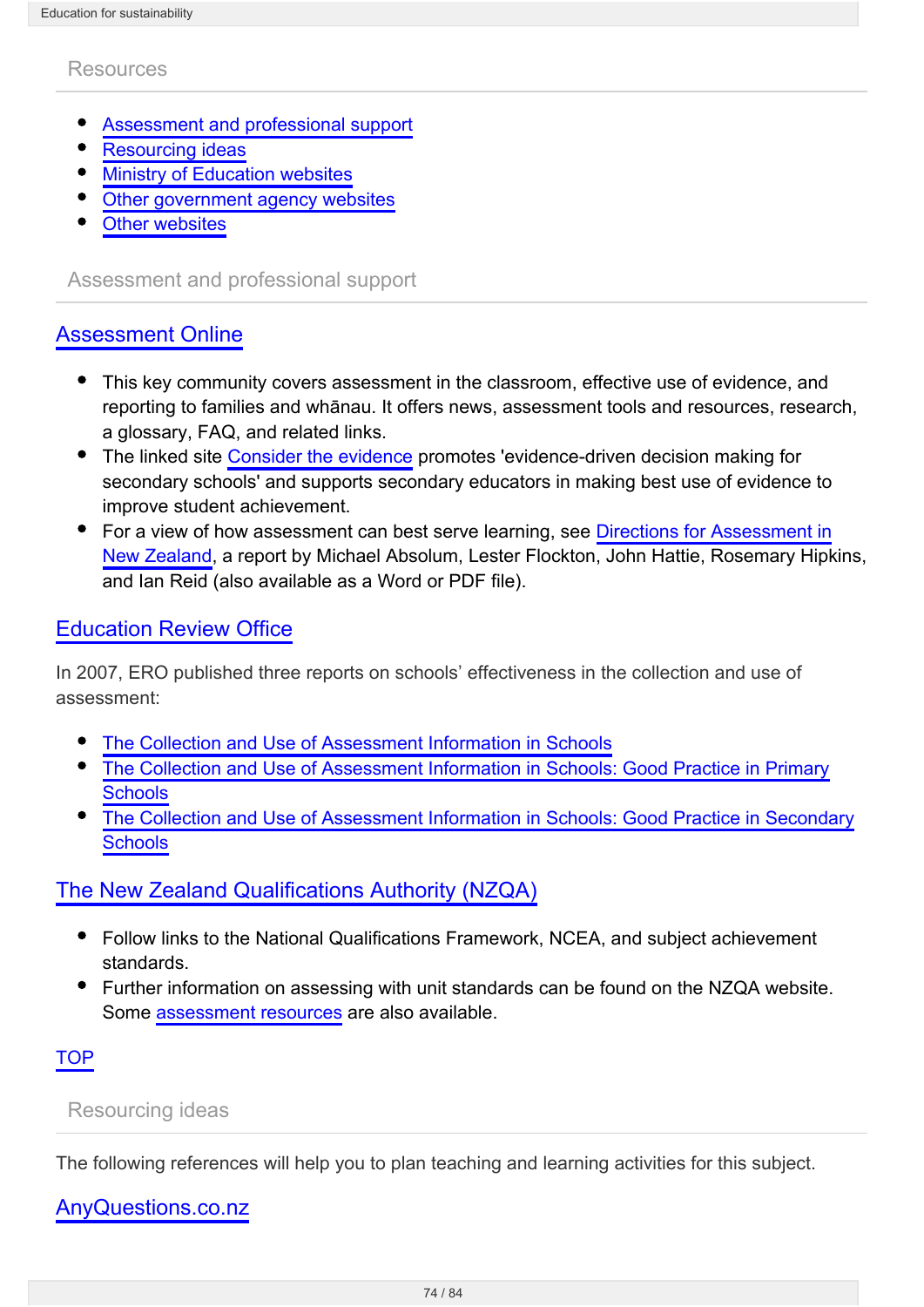Students can go to this website to find useful, accurate, online information. Librarians from all over New Zealand are available each weekday between 1 pm and 6 pm to help students search online. To use AnyQuestions, students must be attending a New Zealand primary, intermediate, or secondary school or being home schooled.

# [The National Library of New Zealand Curriculum Services](http://schools.natlib.govt.nz/curriculum-services-who-are-we)

Curriculum services has 'over a million resources that support teaching programmes', including books and audiovisuals (videos/DVDs). Schools pay only return courier costs on borrowed items. Schools can also interloan music, books, and serials from the National Library's general collections. A freephone advice service is offered on 0800 542 5463. See the website for contact details for the regional offices in Auckland, Palmerston North, and Christchurch.

# [Social Sciences Online](http://ssol.tki.org.nz/)

This site provides pages specific to the following senior subjects: business studies, classical studies, economics, geography, history, and senior social studies (see links under 'Senior secondary' on the landing page).

Social sciences online also provides PDFs of titles in the Ministry of Education series Building Conceptual Understandings in the Social Sciences (BCUSS). (These are listed in 'Featured content', right navigation.)

- Approaches to building conceptual understandings
- Approaches to social inquiry
- Being part of a global community
- Belonging and participating in society

Although the BCUSS series is designed to help teachers of levels 1–5, it is strongly recommended to senior social science teachers.

# [Te Kete Ipurangi](http://www.tki.org.nz)

TKI hosts an [Education for Sustainability](http://efs.tki.org.nz/) website to support education for sustainability, which should be a starting point when looking for resources. See also the social sciences community. Teachers are also encouraged to visit other [TKI communities](http://www.tki.org.nz/e/community/), such as the ICT community and [Software for Learning.](http://softwareforlearning.tki.org.nz/)

## **TOP**

<span id="page-74-0"></span>Ministry of Education websites

# [Ka Hikitia – Managing for Success: The Māori Education Strategy 2008–12](http://www.minedu.govt.nz/theMinistry/PolicyAndStrategy/KaHikitia.aspx)

Ka Hikitia is a five-year strategy that aims to transform and change the education sector, ensuring that Māori are able to enjoy education success as Māori.

# [Key Competencies Online](http://keycompetencies.tki.org.nz/)

This companion site to the New Zealand Curriculum online website offers specific guidance to school leaders and teachers on integrating the key competencies into the daily activities of the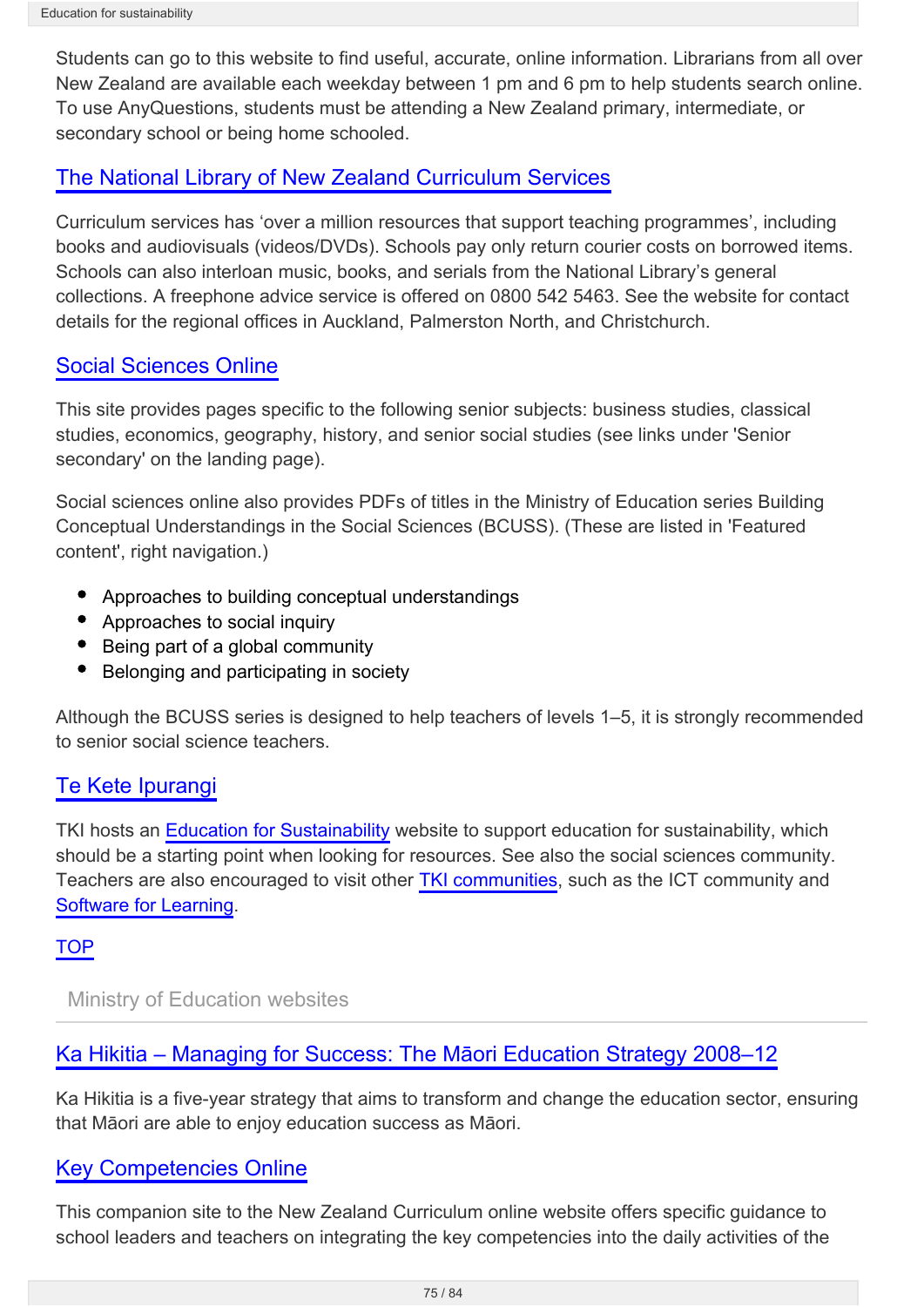school and its teaching and learning programmes.

# [The New Zealand Curriculum Online](http://nzcurriculum.tki.org.nz/)

As well as the HTML version of The New Zealand Curriculum, this interactive site offers a variety of support and strategies, news updates, digital stories of schools' experiences, and archived material relating to development of the curriculum.

## [Pasifika education](http://www.minedu.govt.nz/NZEducation/EducationPolicies/PasifikaEducation.aspx)

This has been created to enable all of those involved with Pasifika education to find information quickly and easily, including policy, initiatives, publications, research results, and services and funding.

## [Secondary middle leaders](http://nzcurriculum.tki.org.nz/Ministry-curriculum-guides/Secondary-middle-leaders)

This site is designed to assist secondary middle managers to work with their departments to implement The New Zealand Curriculum. It explores various aspects of effective pedagogy.

# [Te Marautanga o Aotearoa](http://tmoa.tki.org.nz/)

This site includes an English translation of the main sections of the draft marautanga. Only learning levels 1, 4, and 6 have been translated in the learning areas.

# [Te Tere Auraki](http://tetereauraki.tki.org.nz/)

This Ministry of Education professional development strategy focuses on improving outcomes for Māori students in English-medium schools. This strategy supports four main projects: [Te](http://tekotahitanga.tki.org.nz/) [Kotahitanga](http://tekotahitanga.tki.org.nz/), [Te Kauhua](http://tetereauraki.tki.org.nz/Te-Kauhua), [Ako Panuku,](http://www.akopanuku.tki.org.nz/) and [Te Mana Kōrero.](http://tetereauraki.tki.org.nz/Te-Mana-Korero)

## **TOP**

<span id="page-75-0"></span>Other government agency websites

# [BES \(Iterative best evidence synthesis\) programme](http://www.educationcounts.govt.nz/topics/BES)

BES is a collaborative knowledge-building strategy designed to strengthen the evidence base that informs education policy and practice in New Zealand. See in particular: Effective Pedagogy in Social Sciences/Tikanga ā Iwi Best Evidence Synthesis Iteration [BES] (2008).

## [Climate change information New Zealand](http://www.climatechange.govt.nz/)

This site offers information about New Zealand's emissions, emissions trading, projected impacts, international negotiations and obligations, and overall approach to climate change.

# [Department of Conservation](http://www.doc.govt.nz/)

The department provides information and resources to support conservation education programmes in schools, including field trips and activities. Specific resources for level 2 have been developed, including one at Mt Cook Aoraki. This is targeted at geography but includes an assessment activity for AS90811. See also the Waitaki unit. This has a biology angle about endangered species.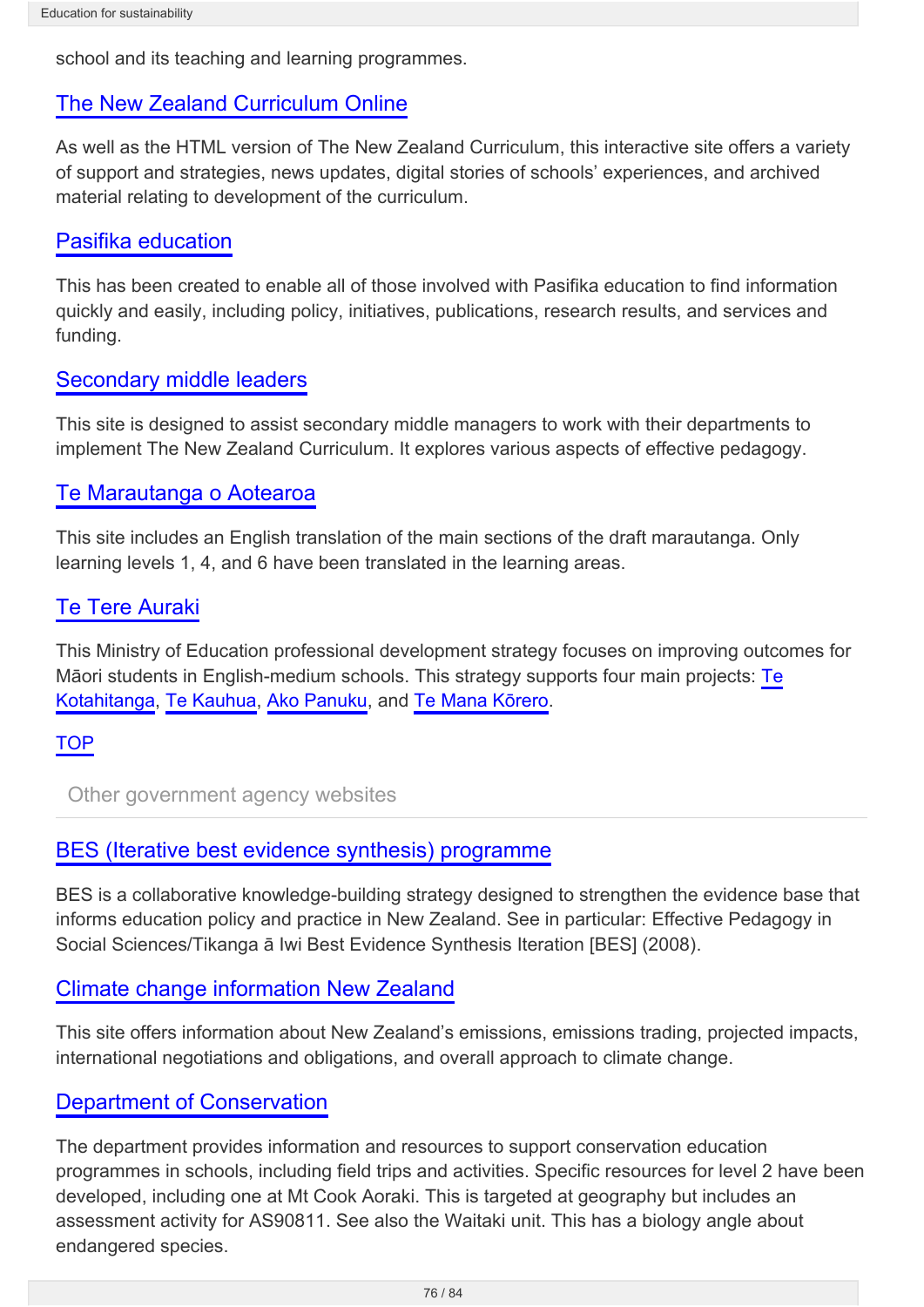# [Landcare Manaaki Whenua](http://www.landcareresearch.co.nz/)

This environmental research centre specialises in sustainable management of land resources optimising primary production, enhancing biodiversity, increasing the resource efficiency of businesses, and conserving and restoring the natural assets of our communities. The website includes a comprehensive education section.

# [Ministry for Primary Industries Manatū Ahu Matua](http://www.mpi.govt.nz/)

# [Ministry for the Environment Manatū mō te Taiao](http://www.mfe.govt.nz/index.html)

The 2003 report [Ecological Footprints of New Zealand and Its Regions](http://www.mfe.govt.nz/publications/ser/eco-footprint-sep03) calculates the 1997–98 ecological footprint of New Zealand and its regions. It assesses New Zealand's sustainability performance against two criteria – the amount of land 'appropriated' by each person to support their consumption (ecological footprint per capita) and whether we're living within the carrying capacity of the land we have available.

# [National Institute of Water and Atmospheric Research \(NIWA\)](http://www.niwa.co.nz/education-and-training/schools/schools)

NIWA is New Zealand's leading provider of atmospheric and aquatic science. The website includes research, educational material, publications, maps, FAQ, teachers' and students' sections, and links to the various NIWA national centres and information about the Intergovernmental Panel on Climate Change (IPCC).

# [Statistics New Zealand](http://www.stats.govt.nz/)

Search for sustainability or population or explore the schools corner.

**TOP** 

## <span id="page-76-0"></span>Other websites

The following websites have been recommended as helpful by teachers. They have not been extensively reviewed or checked for quality.

## New Zealand organisations

Environmental Monitoring and Action Project (EMAP)

EMAP combines the delivery of the National Waterways Project and the GLOBE programme. EMAP provides an overview of environmental monitoring activities throughout New Zealand and endeavours to bring schools, local authorities, research institutions, and others together to facilitate students monitoring their local region in an environmental education context. The project is funded through the Ministry of Education LEOTC (Learning Experiences Outside the Classroom) fund.

## [Enviroschools Foundation](http://www.enviroschools.org.nz/)

The foundation is a charitable trust that provides support and strategic direction for a nationwide environmental education programme. The Foundation's vision is to foster a generation of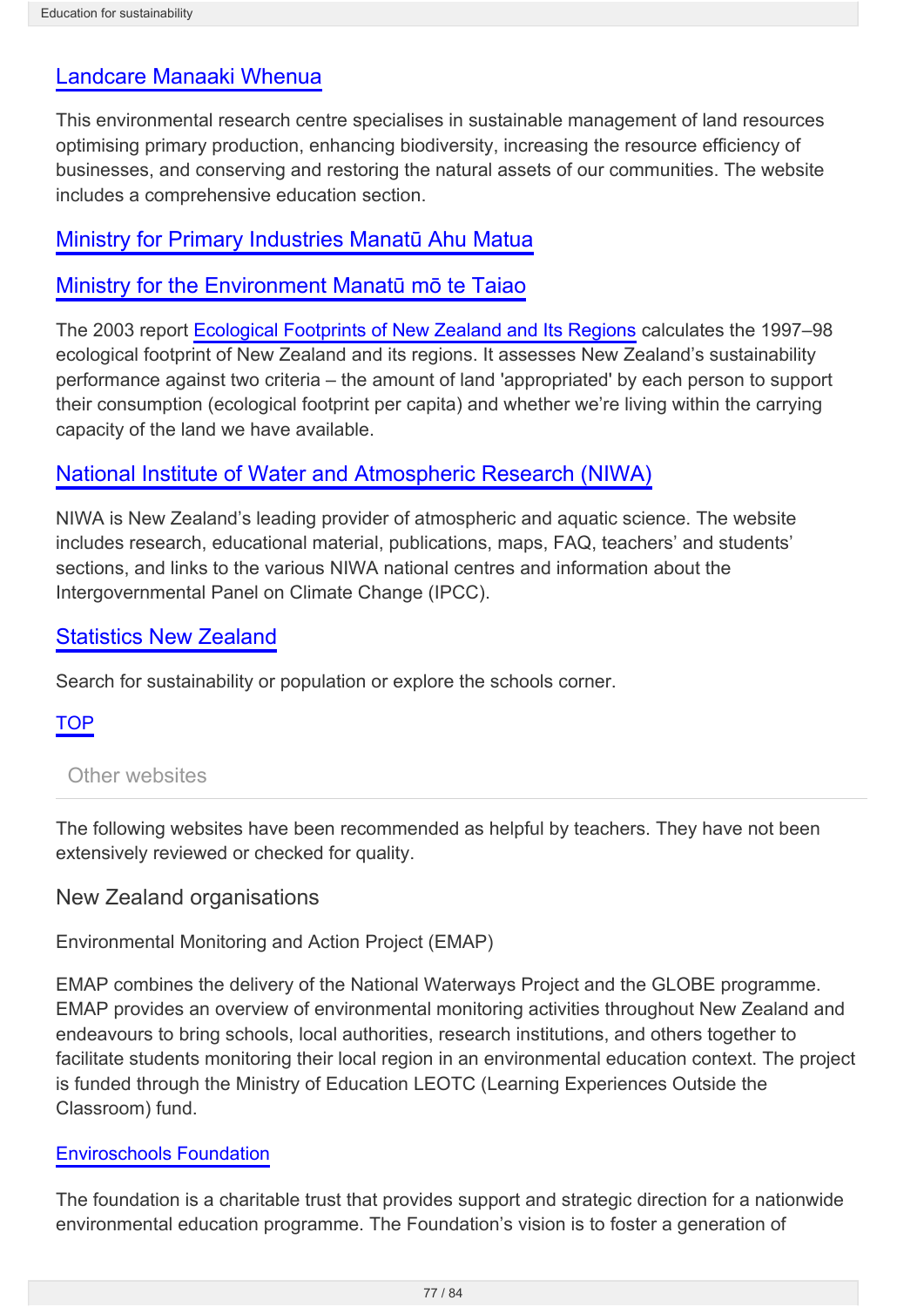innovative and motivated young people who instinctively think and act sustainably.

## [Forest and Bird](http://www.forestandbird.org.nz/home)

Forest and Bird works to preserve New Zealand's natural heritage and native species. They also co-ordinate hands-on restoration projects and educate people about environmental issues through their children's club, Kiwi Conservation Club, publications, and public awareness campaigns.

## [Global Focus Aotearoa](http://www.globalfocus.org.nz/)

## [Greenpeace New Zealand](http://www.greenpeace.org/new-zealand/en/)

Greenpeace has campaigned on many environmenatal issues over the years. This website is its New Zealand portal.

## [LEARNZ](http://www.learnz.org.nz/index.php)

LEARNZ runs virtual field trips in May and October. This website includes background resources, student activities, teacher support, and curriculum ideas, and it prepares students for the field trips in the weeks leading up to the virtual field experience.

### TOP

## [New Zealand Association for Environmental Education](http://www.nzaee.org.nz/)

NZAEE is a non-profit organisation working to promote and support environmental education, lifelong learning, and sustainable behaviour throughout New Zealand/Aotearoa. It provides information on a wide variety of environmental issues for individuals, schools, community groups, and businesses.

## New Zealand Centre for Ecological Economics (NZCEE)

NZCEE conducts research with Massey University and Manaaki Whenua Landcare Research as collaborative partners and works closely with Market Economics Ltd. The aim of the research is to explore how the quality of the New Zealand environment can be maintained and enhanced while still allowing the economy and people of New Zealand to prosper.

### [Rural Source](http://www.ruralsource.ac.nz/RP.jasc?session=C24C2B262E4D6B6B05190AB7F81AAF&Page=N0P2)

This education programme for sustainable agriculture is run by the Agriculture Industry Training Organisation (ITO). It gives teachers and students access to books, websites, magazines, videos/DVDs, and online resources that support agriculture and horticulture curricula at secondary school level, including materials on sustainable agriculture and crop management.

## [Sir Peter Blake Trust](http://www.sirpeterblaketrust.org/)

The trust aims to help New Zealanders make a positive difference to the planet through activities that encourage environmental awareness and action. In partnerships with the Ministry of Education and NIWA, it administers the Sir Peter Blake Environmental Educator Award, and the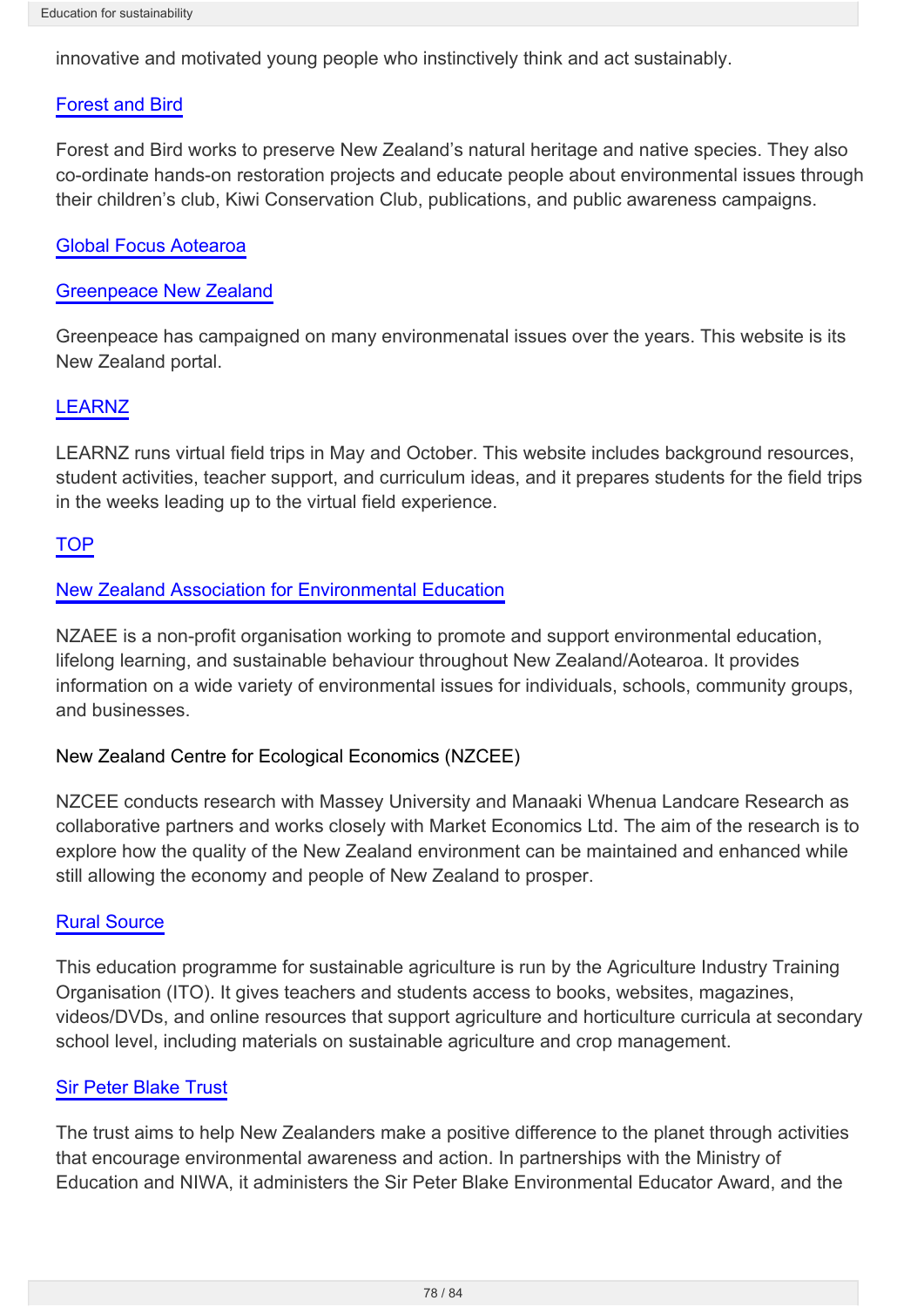Sea and Learn hands-on science shipboard education programme, and also supports young New Zealanders to attend the United Nations Environment Programme International Children's Conference on the Environment, which is held every two years.

## [Sustainable Living Trust](http://www.sustainableliving.org.nz/)

This national organisation provides resources for community education but has available teaching resources designed specifically for use in a level 2 NCEA classroom, which can be requested through the site.

### [Trade Aid](http://www.tradeaid.co.nz)

The Trade Aid home page links to such things as shop locations, educational resources, trading partners, food for thought, or details of how to get involved. A number of school resources are aimed at junior level, such as two units on environmental justice, but other material may be relevant for senior classes.

### [Transition Towns Aotearoa](http://www.transitiontowns.org.nz/)

This social networking site links the various groups and organisations around New Zealand transitioning toward a post-peak-oil future.

### [World Vision New Zealand](http://www.worldvision.org.nz/)

World Vision provides an educational experience for students about world issues. A variety of resources includes Internet connections, simulation games, posters, and NCEA internal assessments with teacher resource folders. Most of these are free to download, while others can be purchased online.

### [WWF New Zealand](http://www.wwf.org.nz/)

WWF New Zealand promotes positive action to reduce the impacts of climate change, campaigns to stop dolphins and seabirds being caught by fishers, and educates the next generation about the importance of managing our precious environment more sustainably.

## **Advocacy**

## [Change Agency Education and Training Institute](http://www.thechangeagency.org/)

This agency is an independent activist education initiative working in the Australia-Pacific region to help people achieve social and environmental change. The resources include interesting readings, workshop tools, and key ideas for taking action that support development of key competencies. The agency's byline is 'listen deeply, reflect critically, strategise effectively, make change happen'.

### [Club of Rome](http://www.clubofrome.org/)

This independent, not-for-profit organisation aims to act as a catalyst for global change.

### [Friends of the Earth](http://www.foei.org/)

This website links to a large variety of downloadable resources, many of which bring together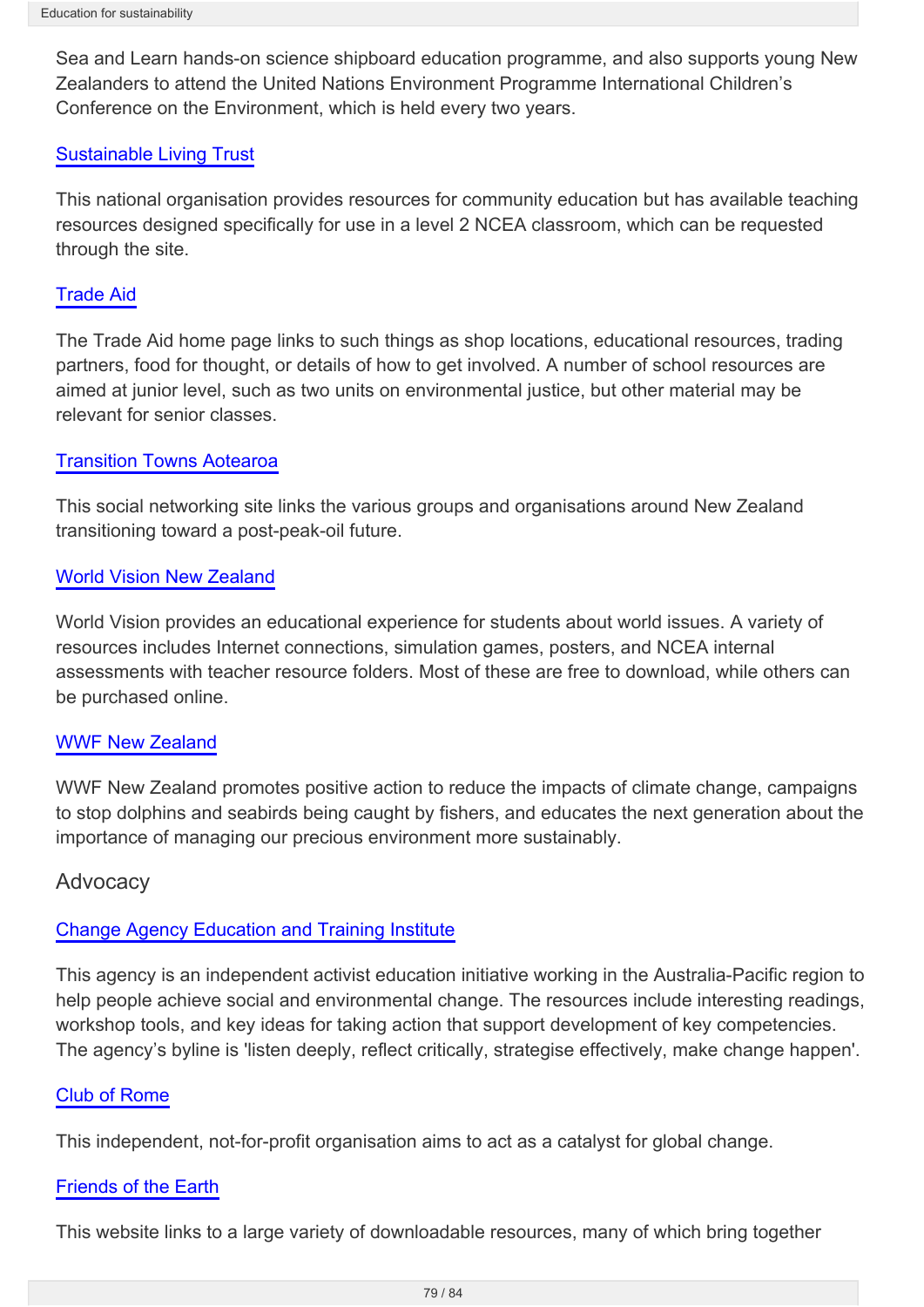social justice and environmental issues.

## **TOP**

#### [Future scenarios](http://www.futurescenarios.org/)

This site offers a variety of scenarios about possible responses to peak oil and climate change. There is a great deal of reading but also an illuminating photo gallery. The information is from the perspective of a highly committed 'green' – David Holmgren, co-originator of permaculture.

#### **[GreenChoices](http://www.greenchoices.org/green-living/energy/home-energy-monitors)**

GreenChoices is about the choices we can make in our everyday lives to protect our environment, providing simple, direct information on green alternatives, which make a real, lasting difference.

### [International Geosphere-Biosphere Programme](http://www.igbp.net/)

This site includes an excellent education section with resource books on climate change and a downloadable executive summary.

### [Stop Climate Chaos Coalition](http://www.stopclimatechaos.org/)

This site provides information and offers challenges for climate change action.

### [Untouched World™ Charitable Trust](http://www.untouchedworld.com/charitable-trust/Information)

The Untouched World™ Charitable Trust's activity is centred on education, environmental, social, cultural, and community issues aimed at providing young adults with a unique learning experience, developing life skills to maximise their potential, and inspiring them to lead the way in achieving a sustainable future.

### Climate change

#### [Breathing earth](http://www.breathingearth.net/)

This interactive site shows a map of the world and estimations of the impact of each country on climate change. The main limitation is that it uses population and carbon emission data sets from 2002 and 2005.

## **[CarboNZero](http://www.carbonzero.co.nz/)**

This site describes various events, organisations, and individuals meeting the carbon challenge. Through this programme, people can [buy and sell carbon credits.](http://www.ebex21.co.nz/)

### [Climate change education](http://www.climatechangeeducation.org/k-12/social_sciences.html)

This site is supported by the American-based action group Focus the Nation and Climate Change Education.org, a group from the University of California, Berkeley. It is a portal site dedicated to education on climate change, offering a variety of K–12 resources, both interdisciplinary and subject specific, together with links to videos, experiments, and other sites of interest.

### [Gateway to the UN system's work on climate change](http://www.un.org/wcm/content/site/climatechange/gateway)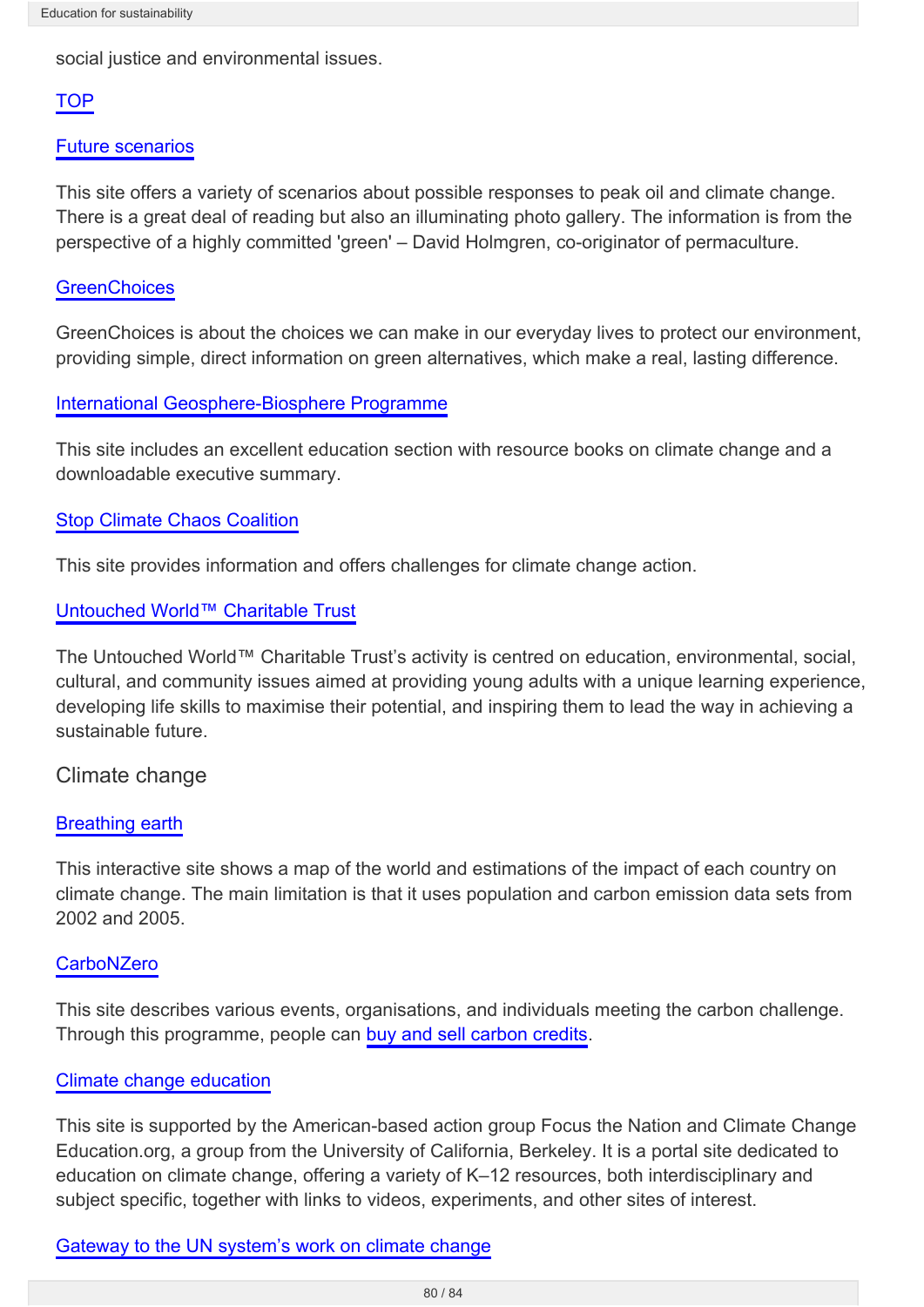News and reports from the UN.

### Teaching Climate Change

This site has been compiled by teachers and university academics, who work in the field of climate change. It provides modules in a number of learning areas, for example, the social sciences and science. The modules, which are designed for students in years 9–11, aim to develop critical thinking skills about the issue of climate change.

### **TOP**

Ecological footprints

### [Disposable Planet](http://news.bbc.co.uk/hi/english/static/in_depth/world/2002/disposable_planet/)

A six-part BBC series on sustainable development.

### [Earth Day](http://www.earthday.org/footprint-calculator)

This American site currently offers calculators for three countries - the United States, Canada, and Australia.

### [Greendex \(National Geographic\)](http://environment.nationalgeographic.com/environment/greendex/)

The Greendex is a quantitative consumer study of 17 000 consumers in a total of 17 countries (14 in 2008), who were asked about such behaviour as energy use and conservation, transportation choices, food sources, the relative use of green products versus traditional products, attitudes towards the environment and sustainability, and knowledge of environmental issues.

### [Redefining Progress](http://www.ecologicalfootprint.org/)

This American-based public policy thinktank is dedicated to smart economics. They work to find solutions that ensure a sustainable and equitable world for future generations.

## Food and gardening

### [Earthday Network](http://edu.earthday.org/)

The Earthday Network works in partnership with the United States Green Building Council (USGBC) and the Clinton Foundation with the aim of greening all of America's K–12 schools within a generation.

### [Garden Organic UK](http://www.gardenorganic.org.uk/organicgardening/schools.php)

This comprehensive site advocates for gardening in schools and provides a wealth of information on how to get started and the links that can be made to curriculum (UK) outcomes. This site includes stories from schools involved with the programme.

### [Kitchen Garden Foundation](http://www.kitchengardenfoundation.org.au/our-schools-program)

This Australian site advocates for edible gardens in school but also provides resources for schools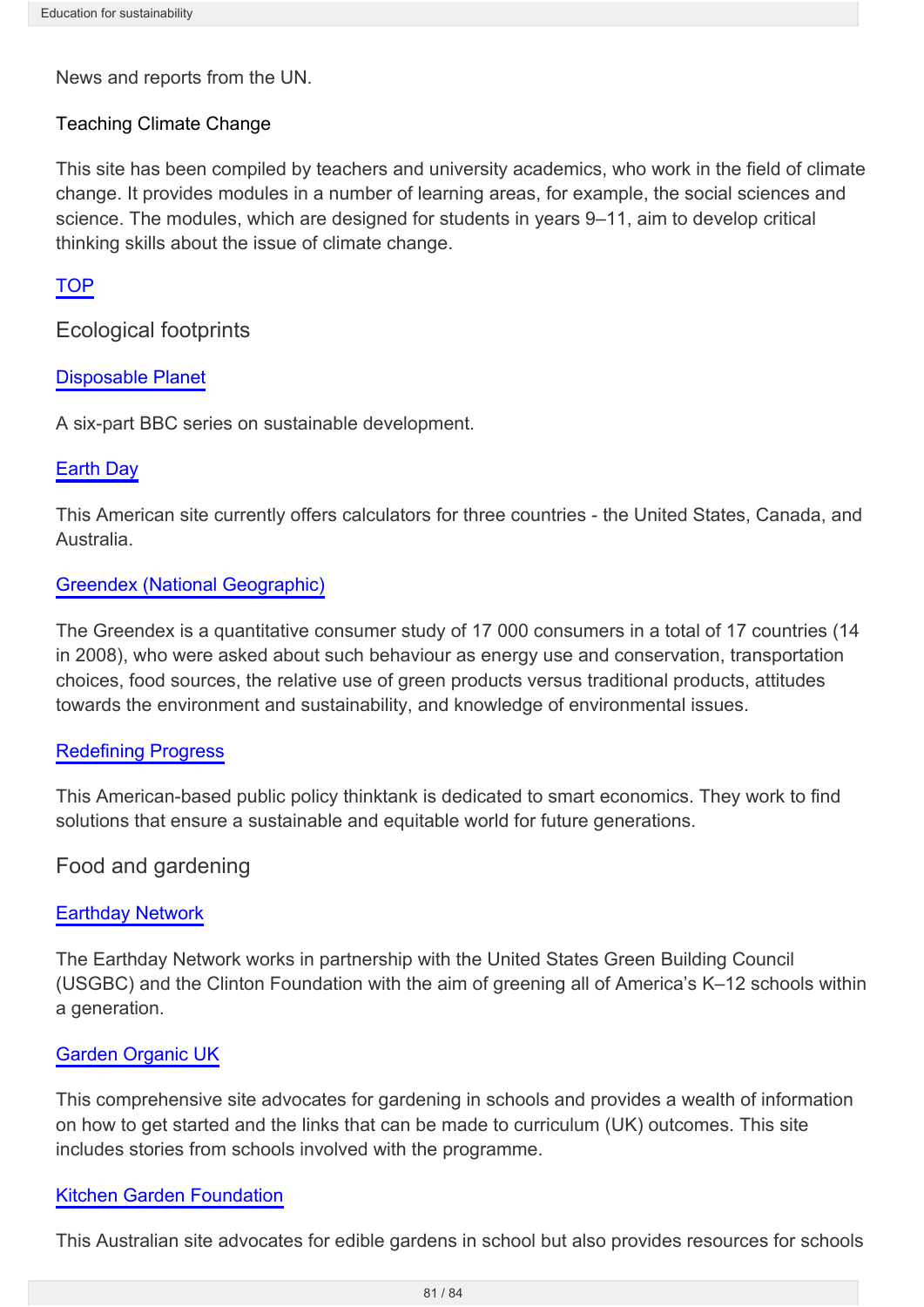wanting to develop integrated programmes around food growing. The programmes develop numerous competencies among children and build understanding of the importance of food culturally as well as economically.

## [Organic Pathways](http://www.organicpathways.co.nz/)

Part of the Organic Garden City Trust, this Christchurch group was set up in 1997 to support schools to set up an edible garden.

## **TOP**

Population

### [Population Growth over History](http://www.globalchange.umich.edu/globalchange2/current/lectures/human_pop/human_pop.html)

(The University of Michigan's Global Change Curriculum)This site includes an interactive map, which shows how rapidly population has grown in the past 200–300 years. The lecture paper covers the following topics: how fast the human population has grown , what the world's population is likely to be in the future, the forces responsible for population, the 'demographic transition', and what we can learn from models of future population growth.

### [World Population Awareness](http://www.overpopulation.org/)

The goal of this website is to preserve the environment and its natural resources for the benefit of people today and future generations. It offers discussion papers and statistical information that focus on population growth and excessive consumption. This site could be a useful resource for students investigating population issues and wanting opinion pieces.

### [World Population Trends](http://www.un.org/popin/wdtrends.htm)

This site offers a comprehensive selection of statistical data on every nation in the world, illustrated by wallcharts, graphs, and tables. Themes include mortality and migration, fertility and family planning, and population and development.

## Urban sustainability

### [Carfree.com](http://www.carfree.com/)

This website supports the book Carfree cities. This organisation aims to remove cars from central cities to make them safe and pleasant for pedestrians and to build communities where walking, cycling, and public transport predominate. See also Worldcarfree.net (below).

### [Megacities Project](http://www.megacitiesproject.org/)

This transnational, non-profit network of leaders from government, business, non-profit and grassroot groups, academia, and the media share innovative solutions to the problems they face in common.

### [SmartGrowth Online](http://www.smartgrowth.org/)

This site outlines how cities can redevelop to outsmart sprawl. It is American based, but much of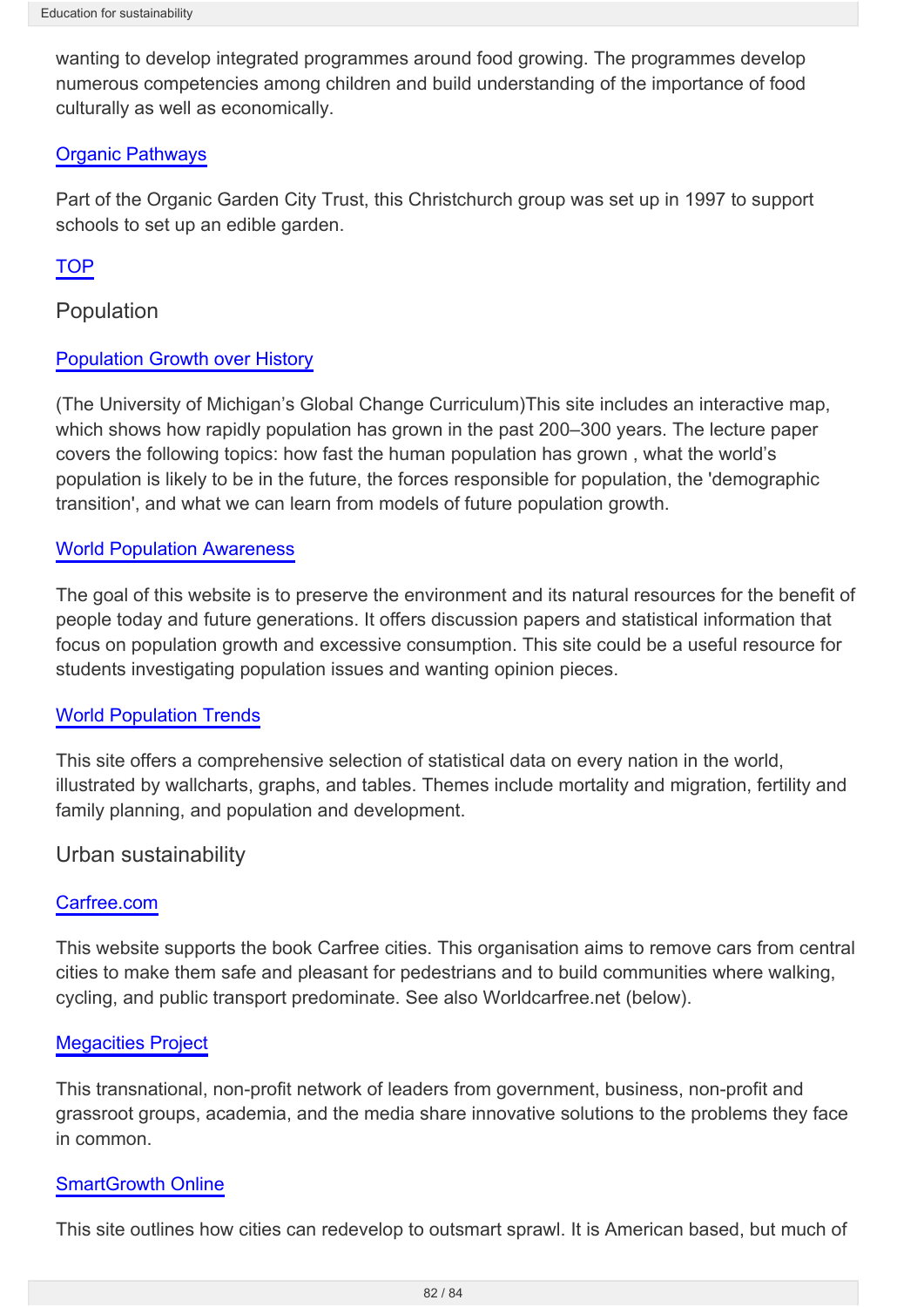what is discussed is relevant to New Zealand.

#### [Sustainable Cities](http://sustainablecities.net/)

This small organisation, based in Canada, tackles the challenges of urban sustainability. Sustainable Cities is a think tank and active peer-learning network covering 38 cities in 14 countries. There are many useful links to research and actions that may be useful for the classroom.

#### [United Nations Human Settlements Programme: UN-HABITAT](http://www.unhabitat.org/)

This international agency provides support for urban change – they have many projects on the go that cover such topics as cities and climate change, social inclusion, and water and sanitation.

#### [Worldcarfree.net](http://www.worldcarfree.net/)

Worldcarfree.net is a clearinghouse of information from around the world on how to revitalise our towns and cities and create a sustainable future. This site offers resources for teachers, students, and other engaged citizens.

Youth support and action

**[Celsias](http://www.celsias.com/)** 

[Good magazine](http://good.net.nz/)

A New Zealand guide to sustainable living.

[Green generation \(Earth day network\)](http://www.earthday.org/green-generation)

[Just focus](http://www.justfocus.org.nz/)

[Resurgence](http://www.resurgence.org/)

**[TakingItGlobal](http://www.tigweb.org/)** 

This is the largest online community of youth interested in global issues and creating positive change.

### [Yes!](http://www.yesmagazine.org/)

This American-based site offers both subscription and free access, and provides searchable resources for students undertaking research.

### **TOP**

Print publications

Crawford, J. H. (2002). Carfree cities. Utrecht: International Books.

Cubitt, S., Irvine, R., & Dow, A. (1999). Top tools for social science teachers. Auckland: Pearson